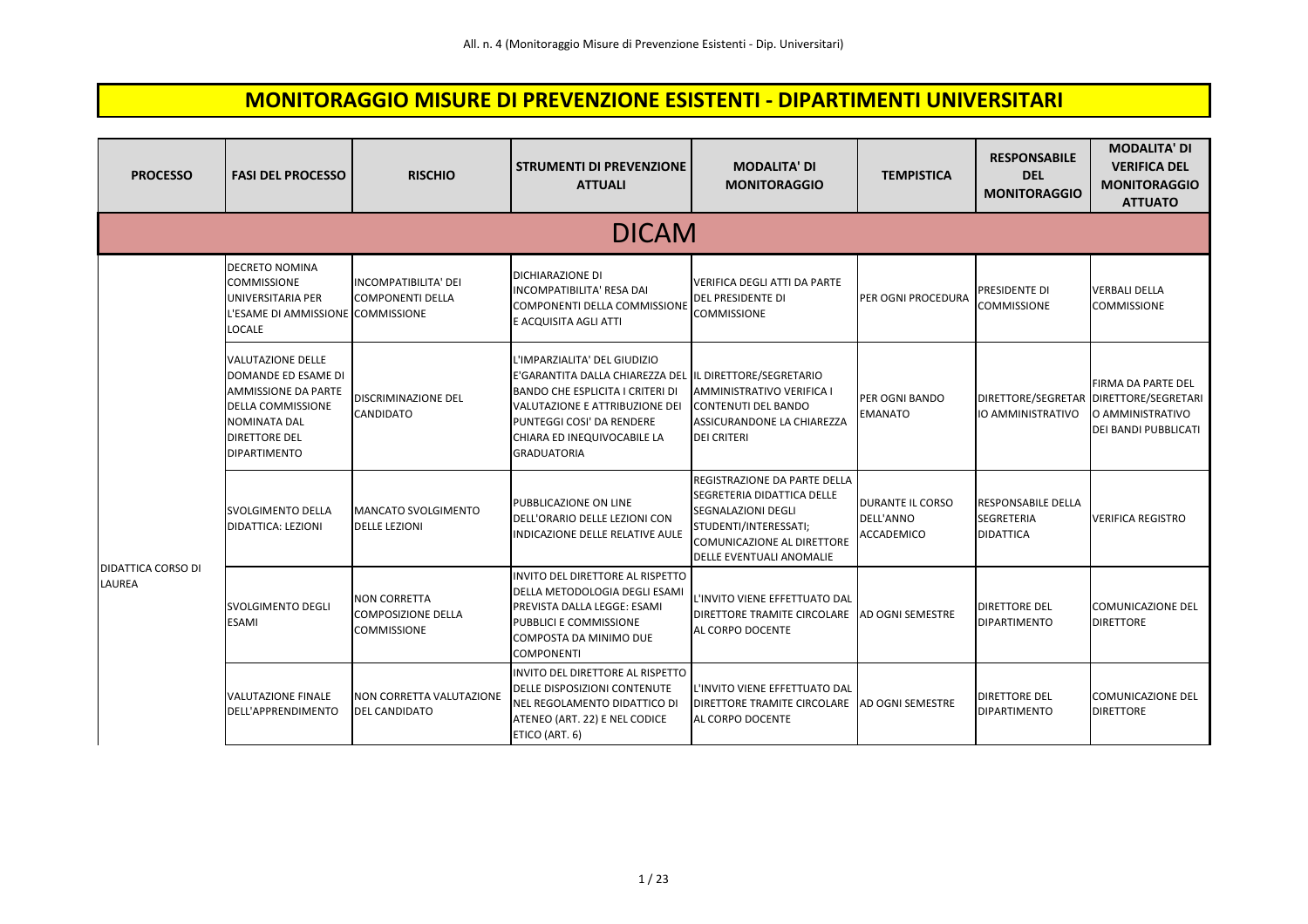| <b>PROCESSO</b>            | <b>FASI DEL PROCESSO</b>                                                                                               | <b>RISCHIO</b>                                                                                                                                                | <b>STRUMENTI DI PREVENZIONE</b><br><b>ATTUALI</b>                                                                                                                                   | <b>MODALITA' DI</b><br><b>MONITORAGGIO</b>                                                                             | <b>TEMPISTICA</b>                                            | <b>RESPONSABILE</b><br><b>DEL</b><br><b>MONITORAGGIO</b> | <b>MODALITA' DI</b><br><b>VERIFICA DEL</b><br><b>MONITORAGGIO</b><br><b>ATTUATO</b>                                              |
|----------------------------|------------------------------------------------------------------------------------------------------------------------|---------------------------------------------------------------------------------------------------------------------------------------------------------------|-------------------------------------------------------------------------------------------------------------------------------------------------------------------------------------|------------------------------------------------------------------------------------------------------------------------|--------------------------------------------------------------|----------------------------------------------------------|----------------------------------------------------------------------------------------------------------------------------------|
|                            | <b>VERBALIZZAZIONE ESAMI</b>                                                                                           | <b>VERBALIZZAZIONE DIFFORME</b><br>RISPETTO ALL'ESITO EFFETTIVO                                                                                               | INSERIMENTO DEL GIUDIZIO IN SEDE GARANTISCE LA<br><b>DI ESAME</b>                                                                                                                   | IL PRESIDENTE DELLA<br><b>COMMISSIONE MONITORA E</b><br>VERBALIZZAZZIONE<br>CONTESTUALE ALLO<br>SVOLGIMENTO DELL'ESAME | PER CIASCUN APPELLO<br>D'ESAME                               | <b>PRESIDENTE DELLA</b><br><b>COMMISSIONE</b>            | <b>CONTESTUALE INVIO</b><br><b>AGLI STUDENTI</b><br>DELL'ESITO DELL'ESAME                                                        |
|                            | <b>SVOLGIMENTO TESI DI</b><br>LAUREA MAGISTRALE E<br>TRIENNALE                                                         | <b>REALIZZAZIONE DI UN</b><br><b>ELABORATO INSUFFICIENTE E</b><br><b>COPIATURA TESI</b>                                                                       | CONTROLLO DA PARTE DEL<br><b>RELATORE</b>                                                                                                                                           |                                                                                                                        |                                                              |                                                          |                                                                                                                                  |
|                            | PROPOSTA E NOMINA<br><b>DELLA COMMISSIONE</b><br><b>ESAMINATRICE</b>                                                   | INCOMPATIBILITA' DEI<br>COMPONENTI DELLA<br><b>COMMISSIONE</b>                                                                                                | <b>DICHIARAZIONE DI</b><br><b>INCOMPATIBILITA' RESA DAI</b><br>COMPONENTI DELLA COMMISSIONE<br>E ACQUISITA AGLI ATTI                                                                | <b>VERIFICA DEGLI ATTI DA PARTE</b><br>DEL PRESIDENTE DI<br><b>COMMISSIONE</b>                                         | PER OGNI PROCEDURA                                           | <b>PRESIDENTE DI</b><br><b>COMMISSIONE</b>               | <b>VERBALI DELLA</b><br><b>COMMISSIONE</b>                                                                                       |
|                            | <b>VERIFICA DEI REQUISITI</b><br>DI AMMISSIONE DA<br>PARTE DELL'UNITA'<br><b>PREPOSTA</b>                              | <b>INCOMPLETEZZA DELLA</b><br><b>DOCUMENTAZIONE</b><br>PRESENTATA DAI PARTECIPANTI RICERCA SCIENTIFICA E                                                      | <b>CONTROLLI IN FASE DI</b><br><b>ACCOGLIMENTO DELLE DOMANDE</b><br>DA PARTE DEGLI UFFICI<br>COMPETENTI (UNITA' SPECIALE<br>INTERNAZIONALIZZAZIONE- U. OP.<br>DOTTORATI DI RICERCA) |                                                                                                                        |                                                              |                                                          |                                                                                                                                  |
| <b>DIDATTICA DOTTORATI</b> | <b>VALUTAZIONE DELLE</b><br>DOMANDE (TITOLI E<br>PROGETTO) DA PARTE<br><b>DELLA COMMISSIONE</b><br><b>ESAMINATRICE</b> | <b>IORIENTAMENTO</b><br><b>PREFERENZIALE DI TUTTA LA</b><br>COMMISSIONE O PARTE DI ESSA VALUTAZIONE COLLEGIALE<br><b>VERSO UN PARTECIPANTE</b><br>PARTICOLARE |                                                                                                                                                                                     | REDAZIONE DEL VERBALE DELLA<br><b>SEDUTA</b>                                                                           | AD OGNI VALUTAZIONE PRESIDENTE DELLA<br><b>DELLE DOMANDE</b> | <b>COMMISSIONE</b>                                       | SOTTOSCRIZIONE DEI<br><b>VERBALI DELLE SEDUTE</b><br>DA PARTE DI TUTTI I<br><b>COMPONENTI DELLA</b><br><b>COMMISSIONE</b>        |
|                            | <b>COLLOQUIO</b>                                                                                                       | VALUTAZIONE DISCREZIONALE<br><b>DEL CANDIDATO</b>                                                                                                             | <b>PRESENZA DELL'INTERA</b><br>COMMISSIONE, PUBBLICITA' DEL<br>COLLOQUIO E PRESENZA DI ALMENO SEDUTA<br><b>DUE CANDIDATI</b>                                                        | REDAZIONE DEL VERBALE DELLA                                                                                            | AD OGNI VALUTAZIONE PRESIDENTE DELLA<br><b>DELLE DOMANDE</b> | <b>COMMISSIONE</b>                                       | <b>SOTTOSCRIZIONE DEI</b><br><b>VERBALI DELLE SEDUTE</b><br>DA PARTE DI TUTTI I<br><b>COMPONENTI DELLA</b><br><b>COMMISSIONE</b> |
|                            | VALUTAZIONE ED ESAME<br><b>FINALE CON</b><br><b>ACQUISIZIONE DEL</b><br>TITOLO DI DOTTORE DI<br><b>RICERCA</b>         | NON CORRETTA VALUTAZIONE<br><b>DEL CANDIDATO</b>                                                                                                              | <b>IPRESENZA DELL'INTERA</b><br><b>COMMISSIONE</b>                                                                                                                                  | <b>REDAZIONE DEL VERBALE DELLA</b><br><b>SEDUTA</b>                                                                    | AD OGNI VALUTAZIONE PRESIDENTE DELLA<br><b>DELLE DOMANDE</b> | <b>COMMISSIONE</b>                                       | SOTTOSCRIZIONE DEI<br>VERBALI DELLE SEDUTE<br>DA PARTE DI TUTTI I<br><b>COMPONENTI DELLA</b><br><b>COMMISSIONE</b>               |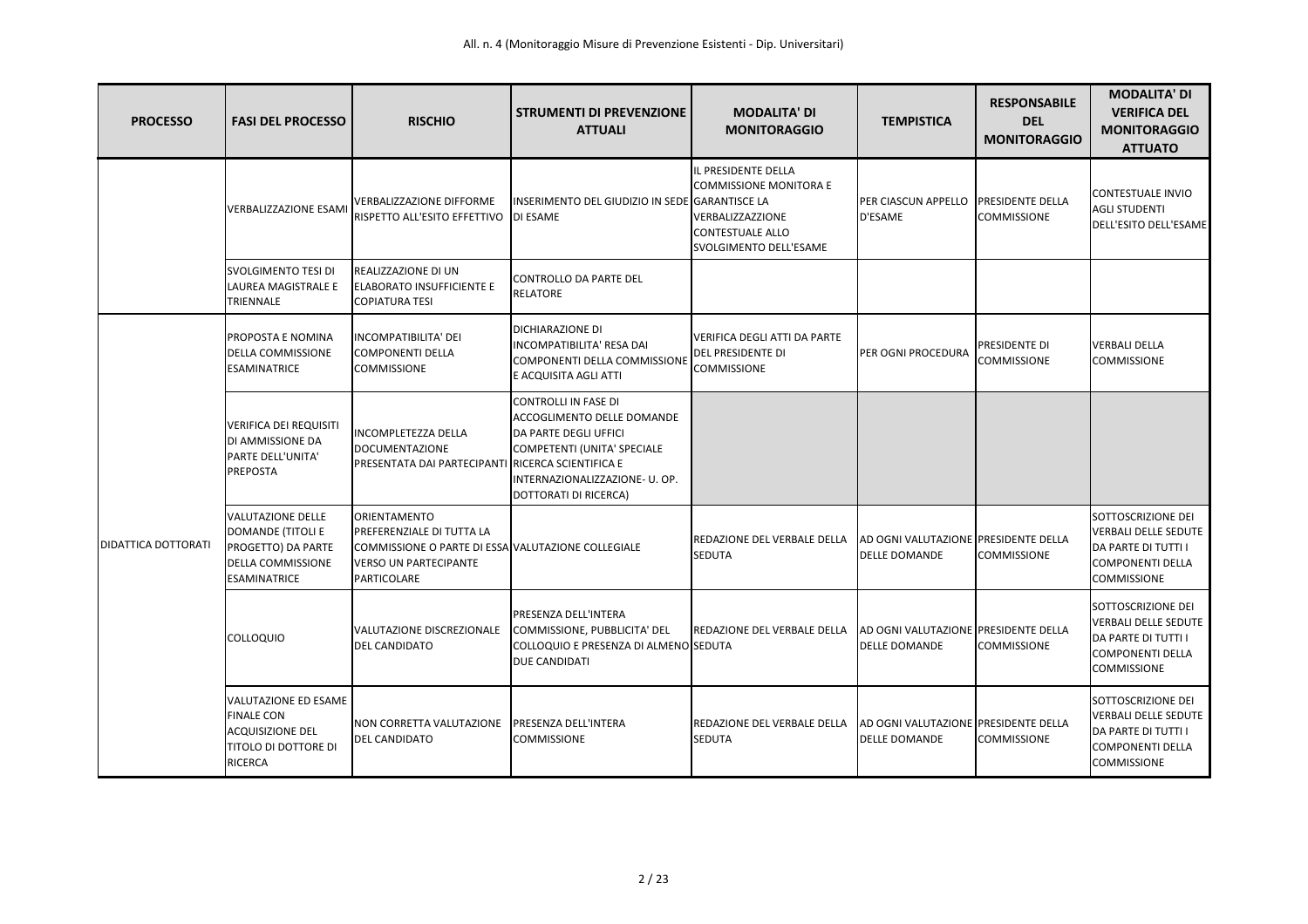| <b>PROCESSO</b>                                                                                                          | <b>FASI DEL PROCESSO</b>                                                                                                                   | <b>RISCHIO</b>                                                                                                                                                                                                                                                 | <b>STRUMENTI DI PREVENZIONE</b><br><b>ATTUALI</b>                                                                                                                                                                                                           | <b>MODALITA' DI</b><br><b>MONITORAGGIO</b>                                                                                      | <b>TEMPISTICA</b>                                            | <b>RESPONSABILE</b><br><b>DEL</b><br><b>MONITORAGGIO</b> | <b>MODALITA' DI</b><br><b>VERIFICA DEL</b><br><b>MONITORAGGIO</b><br><b>ATTUATO</b>                                              |
|--------------------------------------------------------------------------------------------------------------------------|--------------------------------------------------------------------------------------------------------------------------------------------|----------------------------------------------------------------------------------------------------------------------------------------------------------------------------------------------------------------------------------------------------------------|-------------------------------------------------------------------------------------------------------------------------------------------------------------------------------------------------------------------------------------------------------------|---------------------------------------------------------------------------------------------------------------------------------|--------------------------------------------------------------|----------------------------------------------------------|----------------------------------------------------------------------------------------------------------------------------------|
|                                                                                                                          | <b>VALUTAZIONE DELLE</b><br><b>DOMANDE (TITOLI E</b><br>ALTRO) DA PARTE DELLA<br><b>COMMISSIONE DI</b><br>VALUTAZIONE                      | <b>ORIENTAMENTO</b><br>PREFERENZIALE DI TUTTA LA<br><b>VERSO UN PARTECIPANTE</b><br>PARTICOLARE                                                                                                                                                                | L'IMPARZIALITA' DEL GIUDIZIO E'<br>GARANTITA DALLA CHIAREZZA DEL<br><b>BANDO CHE ESPLICITA I CRITERI DI</b><br>COMMISSIONE O PARTE DI ESSA VALUTAZIONE E ATTRIBUZIONE DEI<br>PUNTEGGI COSI' DA RENDERE<br>CHIARA ED INEQUIVOCABILE LA<br><b>GRADUATORIA</b> | IL DIRETTORE/SEGRETARIO<br>AMMINISTRATIVO VERIFICA I<br>CONTENUTI DEL BANDO<br>ASSICURANDONE LA CHIAREZZA<br><b>DEI CRITERI</b> | PER OGNI BANDO<br><b>EMANATO</b>                             | <b>DIRETTORE DEL</b><br><b>TARIO</b><br>AMMINISTRATIVO   | FIRMA, DA PARTE DEL<br>DIPARTIMENTO/SEGRE DIRETTORE/SEGRETARI<br>O AMMINISTRATIVO,<br><b>DEI BANDI PUBBLICATI</b>                |
| <b>DIDATTICA MASTER</b>                                                                                                  | <b>ESAME DI VALUTAZIONE</b>                                                                                                                | NON CORRETTA VALUTAZIONE<br><b>DEL CANDIDATO</b>                                                                                                                                                                                                               | <b>PRESENZA DELL'INTERA</b><br><b>COMMISSIONE</b>                                                                                                                                                                                                           | <b>REDAZIONE DEL VERBALE DELLA</b><br><b>SEDUTA</b>                                                                             | AD OGNI VALUTAZIONE PRESIDENTE DELLA<br><b>DELLE DOMANDE</b> | <b>COMMISSIONE</b>                                       | SOTTOSCRIZIONE DEI<br><b>VERBALI DELLE SEDUTE</b><br><b>DA PARTE DI TUTTI I</b><br><b>COMPONENTI DELLA</b><br><b>COMMISSIONE</b> |
|                                                                                                                          | <b>ATTESTAZIONE DELLO</b><br>SVOLGIMENTO DELLE<br>ATTIVITA'/PRESENZE                                                                       | MANCATO CONTROLLO DEL<br>REGOLARE SVOLGIMENTO<br>DELLE ATTIVITA' E DELLE<br>PRESENZE                                                                                                                                                                           | PRESENZA DI TUTOR D'AULA<br>ATTESTATA DA REGISTRO FIRME                                                                                                                                                                                                     | LA SEGRETERIA DIDATTICA DEL<br><b>MASTER ACQUISISCE LE</b><br><b>ATTESTAZIONI DI FREQUENZA</b>                                  | PER OGNI SINGOLO<br><b>CORSO</b>                             | <b>DIRETTORE DEL</b><br><b>MASTER</b>                    | <b>ARCHIVIAZIONE DELLE</b><br><b>ATTESTAZIONI DELLE</b><br>PRESENZE                                                              |
|                                                                                                                          | <b>VALUTAZIONE FINALE</b><br>CON ACQUISIZIONE DEL<br><b>TITOLO</b>                                                                         | NON CORRETTA VALUTAZIONE<br><b>DEL CANDIDATO</b>                                                                                                                                                                                                               | <b>DISCUSSIONE PUBBLICA</b><br><b>DELL'ELABORATO FINALE</b>                                                                                                                                                                                                 | IL PRESIDENTE DELLA<br><b>COMMISSIONE MONITORA E</b><br><b>GARANTISCE LO SVOLGIMENTO</b><br>PUBBLICO DELL'ESAME                 | PER OGNI ESAME DI<br><b>CONSEGUIMENTO</b><br><b>TITOLO</b>   | <b>PRESIDENTE DELLA</b><br><b>COMMISSIONE</b>            | <b>VERBALI DI</b><br><b>COMMISSIONE</b>                                                                                          |
| <b>GESTIONE CONVENZIONI</b><br>A TITOLO GRATUITO PER<br>LA DIDATTICA (STAGE E<br><b>TIROCINIO</b><br><b>CURRICULARE)</b> | EFFETTUAZIONE DELLA<br>PRESTAZIONE (A<br>SEGUITO DI CONSEGNA<br>DEL REGISTRO) CON<br><b>ATTESTAZIONE DI FINE</b><br>TIROCINIO DELL'AZIENDA | <b>NON CORRETTO</b><br><b>ESPLETAMENTO DELLA</b><br>PRESTAZIONE                                                                                                                                                                                                | CONTROLLO DA PARTE DEL TUTOR<br>CON ATTESTAZIONE EFFETTUAZIONE ATTESTAZIONI RIFERITE<br>VAGLIATA ALL'INTERNO DEL<br>CONSIGLIO CDL                                                                                                                           | IL CONSIGLIO DI CDL VAGLIA LE<br>ALL'ESPLETAMENTO DELLE<br>PRESTAZIONI                                                          | PER OGNI<br><b>CONVENZIONE</b><br><b>ATTIVATA</b>            | IL CONSIGLIO DI CDL                                      | <b>VERBALI DEL</b><br><b>CONSIGLIO</b>                                                                                           |
| <b>GESTIONE CONTO TERZI</b><br><b>(TRAMITE CONVENZIONI EMISSIONE DI FATTURA</b><br>A PAGAMENTO)                          |                                                                                                                                            | ATTIVITA' DI VENDITA DIRETTA<br>DEI PRODOTTI SCIENTIFICI:<br>ERRATA E/O MANCATA<br><b>FATTURAZIONE DEL SERVIZIO</b>                                                                                                                                            | ADOZIONE DEL PROGRAMMA U<br><b>GOV: ASSOLUTA TRACCIABILITA'</b><br>DELL'INTERA PROCEDURA.<br><b>EMISSIONE FATTURA ATTIVA E</b><br>RELATIVO ORDINATIVO DI INCASSO.                                                                                           | <b>VISTO IN FATTURA DEL</b><br><b>DIRETTORE O SEGRETARIO</b><br><b>AMMINISTRATIVO</b>                                           | <b>PER CIASCUNA</b><br><b>FATTURA</b>                        | SEGRETARIO<br>AMMINISTRATIVO                             | <b>FATTURE AGLI ATTI</b>                                                                                                         |
|                                                                                                                          | PREDISPOSIZIONE,<br><b>APPROVAZIONE E</b><br>PUBBLICAZIONE DEL<br><b>BANDO</b>                                                             | ELUSIONE DI CLAUSOLE<br>PREVISTE DALLA NORMATIVA DI<br>SETTORE, INSERIMENTO NEL<br><b>BANDO DI TITOLI E</b><br>PUBBLICAZIONI CHE ORIENTINC<br><b>VERSO UN DETERMINATO</b><br>SOGGETTO GIA' IDENTIFICABILE<br>PRIMA DELL'ESPLETAMENTO<br><b>DELLA PROCEDURA</b> | IL CONSIGLIO DI DIPARTIMENTO<br>VAGLIA ATTENTAMENTE IL BANDO<br>CHE NON DEVE CONTENERE<br><b>REQUISITI SOGGETTIVI</b>                                                                                                                                       | ADOZIONE CONDIVISA DEL<br><b>BANDO DA PARTE DEI</b><br>PARTECIPANTI AL CONSIGLIO DI<br><b>DIPARTIMENTO</b>                      | PER OGNI BANDO<br><b>EMANATO</b>                             | CONSIGLIO DI<br><b>DIPARTIMENTO</b>                      | <b>VERBALI DEL</b><br><b>CONSIGLIO DI</b><br><b>DIPARTIMENTO</b>                                                                 |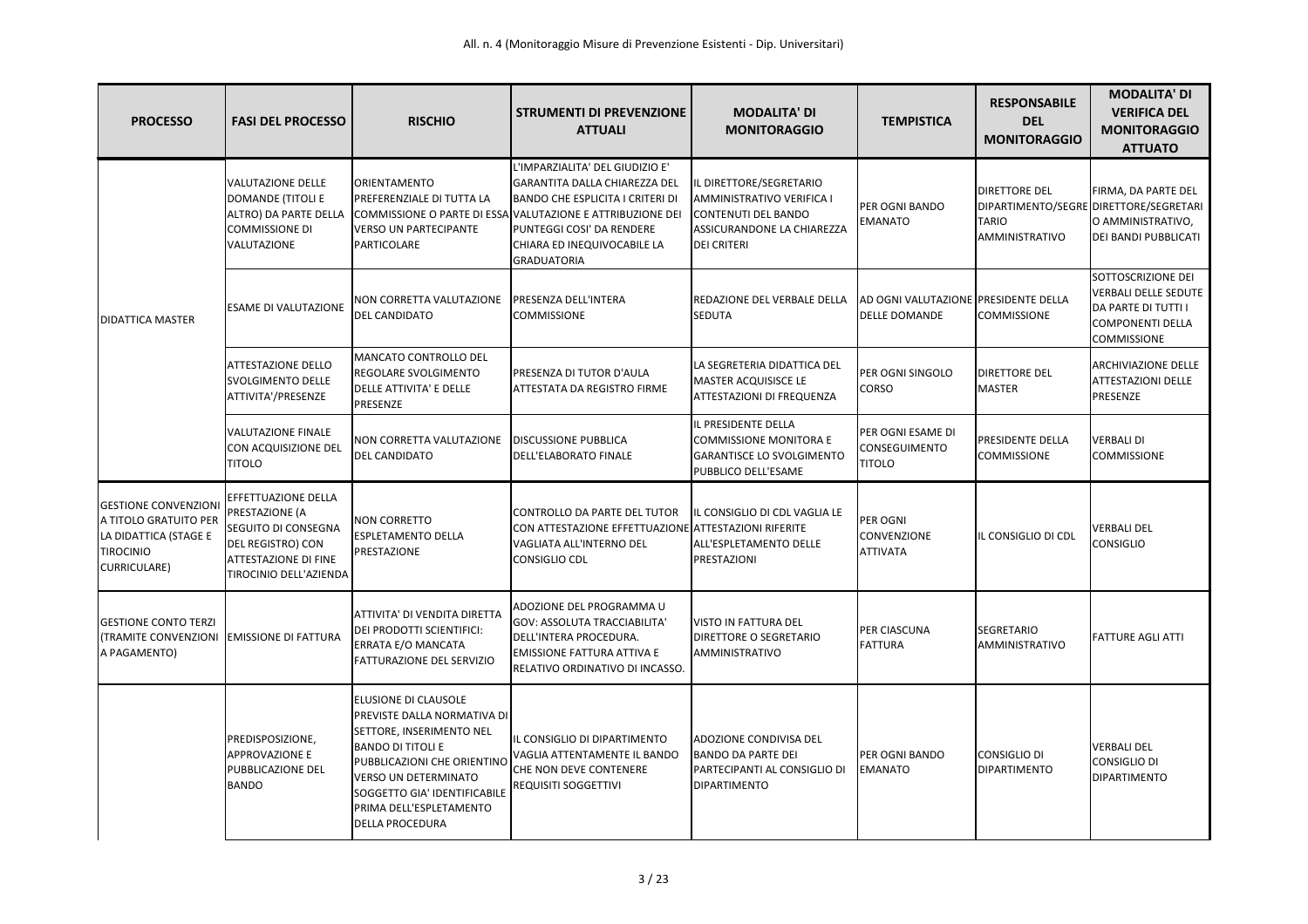| <b>PROCESSO</b>                                                 | <b>FASI DEL PROCESSO</b>                                                                                 | <b>RISCHIO</b>                                                                                                                 | <b>STRUMENTI DI PREVENZIONE</b><br><b>ATTUALI</b>                                                                                                         | <b>MODALITA' DI</b><br><b>MONITORAGGIO</b>                                                                                                                               | <b>TEMPISTICA</b>                                                                                                                                        | <b>RESPONSABILE</b><br><b>DEL</b><br><b>MONITORAGGIO</b>                                                                                      | <b>MODALITA' DI</b><br><b>VERIFICA DEL</b><br><b>MONITORAGGIO</b><br><b>ATTUATO</b>                                                    |
|-----------------------------------------------------------------|----------------------------------------------------------------------------------------------------------|--------------------------------------------------------------------------------------------------------------------------------|-----------------------------------------------------------------------------------------------------------------------------------------------------------|--------------------------------------------------------------------------------------------------------------------------------------------------------------------------|----------------------------------------------------------------------------------------------------------------------------------------------------------|-----------------------------------------------------------------------------------------------------------------------------------------------|----------------------------------------------------------------------------------------------------------------------------------------|
| <b>PROCEDURE</b><br><b>ACQUISIZIONE RISORSE</b><br><b>UMANE</b> | <b>NOMINA DELLA</b><br>COMMISSIONE IN SENO<br>AL CDD O RATIFICA DEL<br>DECRETO DI NOMINA<br>DELLA STESSA | INCOMPATIBILITA' DEI<br><b>COMPONENTI DELLA</b><br><b>COMMISSIONE</b>                                                          | IL CONSIGLIO DI DIPARTIMENTO<br><b>DEVE INDIVIDUARE I COMPONENTI</b><br>DELLA COMMISSIONE NEL RISPETTO<br>DELLE NORME DI CONFLITTO DI<br><b>INTERESSE</b> | INDIVIDUAZIONE DEI<br>COMPONENTI DELLA<br>COMMISSIONE CON DECRETO<br>DEL DIRETTORE RATIFICATO DAL<br>CONSIGLIO DI DIPARTIMENTO                                           | <b>PER OGNI</b><br><b>COMMISSIONE DA</b><br><b>NOMINARE</b>                                                                                              | <b>CONSIGLIO DI</b><br><b>IDIPARTIMENTO</b>                                                                                                   | <b>VERBALI DEL</b><br>CONSIGLIO DI<br><b>DIPARTIMENTO</b>                                                                              |
|                                                                 | <b>COMUNICAZIONE E</b><br>PUBBLICAZIONE DELL'<br>VALUTATIVA                                              | MANCATO ASSOLVIMENTO<br><b>DEGLI OBBLIGHI DI</b><br>ESITO DELLA PROCEDURA COMUNICAZIONE DELL'ESITO<br><b>DELLA VALUTAZIONE</b> | ATTIVITA' PREVISTE DAL PIANO PER<br>LA TRASPARENZA (P.I. 2016-2018)                                                                                       | <b>VERIFICA DA PARTE DEL</b><br>"COLLABORATORE PER LA<br>TRASPARENZA"                                                                                                    | <b>IPER OGNI PROCEDURA</b>                                                                                                                               | <b>REFERENTE PER LA</b><br>TRASPARENZA                                                                                                        | <b>COMISSIONE PER GLI</b><br><b>AUDIT INTERNI DEI</b><br><b>PROCESSI</b><br>AMMINISTRATIVI/AMM<br><b>INISTRAZIONE</b><br>TRASPARENTE   |
|                                                                 | <b>ESECUZIONE DELLA</b><br>PRESTAZIONE                                                                   | MANCATO CONTROLLO DEL<br>REGOLARE SVOLGIMENTO<br>DELL'ATTIVITA' E DELLE<br>PRESENZE                                            | IL RESPONSABILE SCIENTIFICO DEVE<br><b>FAR PERVENIRE UNA RELAZIONE</b><br>DELL'ATTIVITA' SVOLTA E UN<br><b>REGISTRO PRESENZE</b>                          | IL REFERENTE DELL'ATTIVITA'<br>(RESPONSABILE SCIENTIFICO)<br><b>VIDIMA GLI APPOSITI REGISTRI</b>                                                                         | <b>ALLA CONCLUSIONE DI</b><br><b>OGNI ATTIVITA' DI</b><br><b>RICERCA E DIDATTICA</b><br><b>SVOLTA</b>                                                    | <b>RESPONSABILE</b><br><b>SCIENTIFICO</b>                                                                                                     | IL SEGRETARIO<br>AMMINISTRATIVO<br><b>ACQUISISCE</b><br>L'ATTESTAZIONE DI<br><b>CORRETTA</b><br>PRESTAZIONE NEL CASO<br>DI UN COMPENSO |
| <b>RENDICONTAZIONE</b><br><b>FINANZIAMENTI</b>                  | RACCOLTA DEI<br><b>DOCUMENTI A</b><br>SOSTEGNO DELLE SPESE                                               | IUTILIZZO IMPROPRIO DELLE<br>RISORSE PER FINI DIVERSI DA<br><b>QUELLI PREVISTI DAL</b><br>PROGETTO                             | <b>ATTENZIONARE MINUZIOSAMENTE</b><br>LA DOCUMENTAZIONE E ATTENERS<br>SCRUPOLOSAMENTE AL PIANO<br><b>FINANZIARIO</b>                                      | <b>CONTROLLO DEGLI ESPERTI</b><br>NOMINATI DAGLI ENTI<br>FINANZIATORI PER LA VERIFICA<br>DEI DOCUMENTI ESPOSTI A<br><b>RENDICONTO</b>                                    | NEI TEMPI DETTATI<br><b>DALLE SCADENZE</b><br><b>COMUNICATE</b><br>DALL'ENTE<br><b>FINANZIATORE</b><br><b>DURANTE LA GESTIONE</b><br><b>DEL PROGETTO</b> | RESPONSABILE<br><b>SCIENTIFICO DEL</b><br><b>PROGETTO/SEGRETAR</b><br>O AMMINISTRATIVO                                                        | DOCUMENTAZIONE A<br><b>SUPPORTO DELLE SPESE</b><br>SIGLATA DAI<br>RESPONSABILI DEL<br>MONITORAGGIO                                     |
|                                                                 | <b>ELABORAZIONE DEI FILES</b><br>DI RENDICONTAZIONE                                                      | IRREGOLARITA' CORRELATE<br>ALLA PRESENTAZIONE,<br><b>GESTIONE E</b><br>RENDICONTAZIONE DEI<br><b>PROGETTI</b>                  | <b>PREDISPOSIZIONE DEL FILE NEL</b><br><b>RISPETTO DEL PROGETTO</b>                                                                                       | CONTROLLO DEI SAL DA PARTE<br><b>DEL DIRETTORE/SEGRETARIO</b><br><b>AMMINISTRATIVO DEL</b><br><b>DIPARTIMENTO</b>                                                        | IN OGNI FASE DI<br>MONITORAGGIO DEI<br>PROGETTI SECONDO LE PROGETTO/DIRETTOR<br><b>RICHIESTE DA PARTE</b><br>DELL'ENTE<br>FINANZIATORE                   | <b>RESPONSABILE</b><br><b>SCIENTIFICO DEL</b><br>E/SEGRETARIO<br><b>AMMINISTRATIVO DEL</b><br><b>DIPARTIMENTO</b>                             | <b>DOCUMENTAZIONE</b><br><b>VIDIMATA AGLI ATTI</b>                                                                                     |
|                                                                 | <b>INVIO DELLA</b><br>DOCUMENTAZIONE<br>ALL'ENTE FINANZIATORE<br>PER GLI OPPORTUNI<br><b>CONTROLLI</b>   | MANCATO INVIO NEI TEMPI<br>UTILI                                                                                               | <b>RISPETTARE SCRUPOLOSAMENTE I</b><br>TERMINI DI SCADENZA FISSATI<br>DALL'ENTE FINANZIATORE                                                              | <b>VERIFICA DA PARTE DEL</b><br>DIRETTORE/SEGRETARIO<br><b>AMMINISTRATIVO DEL</b><br><b>DIPARTIMENTO DELLA</b><br><b>TEMPISTICA PRESCRITTA</b><br>DALL'ENTE FINANZIATORE | <b>PER OGNI PROGETTO</b><br><b>DA RENDICONTARE</b>                                                                                                       | <b>RESPONSABILE</b><br><b>SCIENTIFICO DEL</b><br><b>PROGETTO/DIRETTOR</b><br>E/SEGRETARIO<br><b>AMMINISTRATIVO DEL</b><br><b>DIPARTIMENTO</b> | DOCUMENTAZIONE<br>VIDIMATA AGLI ATTI                                                                                                   |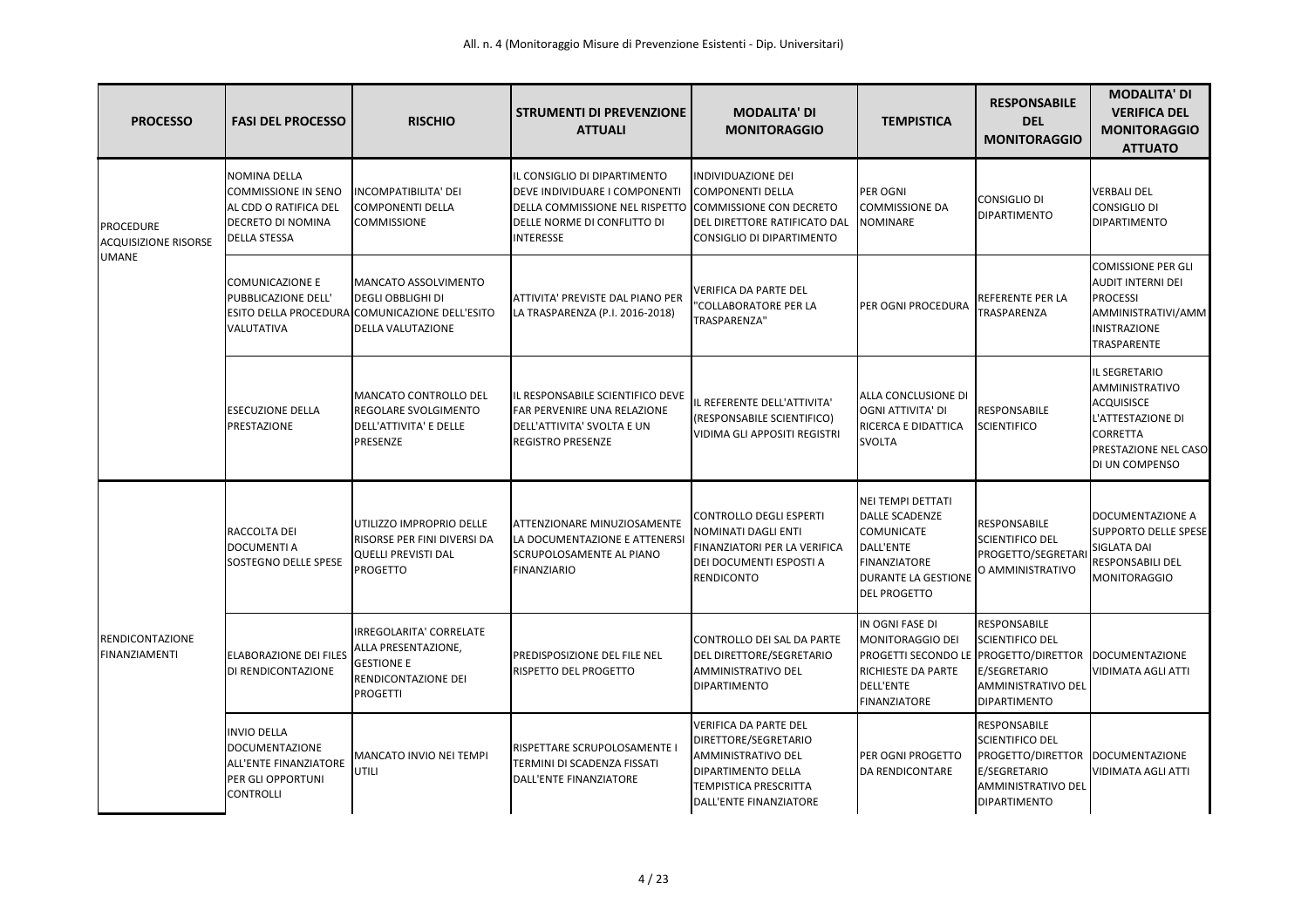| <b>PROCESSO</b>       | <b>FASI DEL PROCESSO</b>                                                                          | <b>RISCHIO</b>                                                                                                                                                                | <b>STRUMENTI DI PREVENZIONE</b><br><b>ATTUALI</b>                                                                                                                                                                                                                                                                                                             | <b>MODALITA' DI</b><br><b>MONITORAGGIO</b>                                                                                                 | <b>TEMPISTICA</b>                       | <b>RESPONSABILE</b><br><b>DEL</b><br><b>MONITORAGGIO</b>                            | <b>MODALITA' DI</b><br><b>VERIFICA DEL</b><br><b>MONITORAGGIO</b><br><b>ATTUATO</b>                             |
|-----------------------|---------------------------------------------------------------------------------------------------|-------------------------------------------------------------------------------------------------------------------------------------------------------------------------------|---------------------------------------------------------------------------------------------------------------------------------------------------------------------------------------------------------------------------------------------------------------------------------------------------------------------------------------------------------------|--------------------------------------------------------------------------------------------------------------------------------------------|-----------------------------------------|-------------------------------------------------------------------------------------|-----------------------------------------------------------------------------------------------------------------|
| <b>RIMBORSO SPESE</b> | RICEZIONE E CONTROLLO<br><b>DELLA</b><br><b>DOCUMENTAZIONE</b><br>PRESENTATA A<br><b>RIMBORSO</b> | <b>MANCATO RISPETTO DEL</b><br>REGOLAMENTO DI ATENEO -<br>MANCATO CONTROLLO DELLA<br>DOCUMENTAZIONE FORNITA                                                                   | <b>OBBLIGO DI ATTENERSI AL</b><br><b>REGOLAMENTO DI ATENEO CON</b><br>SCRUPOLOSO CONTROLLO DELLA<br>DOCUMENTAZIONE PRESENTATA A<br>RIMBORSO DA PARTE DEL<br>PERSONALE AMMINISTRATIVO                                                                                                                                                                          | <b>AVALLO DA PARTE DEL</b><br><b>DIRETTORE DI DIPARTIMENTO</b><br><b>DELLA DOCUMENTAZIONE</b><br>VAGLIATA DAL SEGRETARIO<br>AMMINISTRATIVO | AD OGNI RICHIESTA DI<br><b>RIMBORSO</b> | <b>DIRETTORE DEL</b><br>DIPARTIMENTO/SEGRE SULLA<br><b>TARIO</b><br>AMMINISTRATIVO  | <b>VISTO DEL DIRETTORE</b><br>DOCUMENTAZIONE<br>ACQUISITA (AGLI ATTI)                                           |
|                       | RICHIESTA DI<br><b>MISSIONE</b>                                                                   | <b>NON ATTINENZA DELLA</b><br><b>RICERCA</b>                                                                                                                                  | <b>VERIFICA CONGRUENZA FRA</b><br>RICHIESTA E PIANO FINANZIARIO<br>DEL PROGETTO DI RICERCA DA<br><b>PARTE DELLA SEGRETERIA</b><br>AUTORIZZAZIONE PER LA MISSIONE CON IL PROGETTO DI AMINISTRATIVA SULLA BASE DEL<br>PROGETTO DI RICERCA APPROVATO. VERIFICA EFFETTUATA SULLA<br>PER I PROGETTI PRIN C'E'<br>L'AUTORIZZAZIONE DEL<br>RESPONSABILE DEL PROGETTO | <b>JULTERIORE CONTROLLO DA</b><br><b>PARTE DEL SEGRETRARIO</b><br><b>AMMINISTRATIVO DELLA</b><br><b>CONGRUENZA</b>                         | <b>IPER OGNI RICHIESTA</b>              | <b>SEGRETARIO</b><br>AMMINISTRATIVO                                                 | DOCUMENTAZIONE<br><b>MISSIONE CON</b><br>RISCONTRI DA PARTE<br><b>DEL SEGRETARIO</b><br>AMMINISTRATIVO          |
| <b>MISSIONI</b>       | <b>AUTORIZZAZIONE E</b><br><b>PROTOCOLLO</b>                                                      | MANCATA AUTORIZZAZIONE O<br>MANCATO PROTOCOLLO                                                                                                                                | VERIFICA DEL PROTOCOLLO TITULUS                                                                                                                                                                                                                                                                                                                               | CONTROLLO DA PARTE DEL<br>SEGRETARIO AMMINISTRATIVO                                                                                        | <b>PER OGNI RICHIESTA</b>               | <b>SEGRETARIO</b><br><b>AMMINISTRATIVO</b>                                          | DOCUMENTAZIONE<br>AUTORIZZZATA E<br>PROTOCOLLATA AGLI<br><b>ATTI</b>                                            |
|                       | <b>ESECUZIONE DELLA</b><br><b>MISSIONE</b>                                                        | <b>MANCATO RISPETTO DELLE</b><br><b>NORME PREVISTE DAL</b><br>REGOLAMENTO DI ATENEO -<br><b>FORNIRE DOCUMENTAZIONE</b><br>NON CORRISPONDENTE AL<br><b>VERO O CONTRAFFATTA</b> | LA SEGRETERIA AMMINISTRATIVA<br><b>ACCERTA CHE LA</b><br>DOCUMENTAZIONE PRESENTATA<br>SIA IN ORIGINALE CON OBBLIGO DI<br><b>ATTENERSI AL REGOLAMENTO DI</b><br><b>ATENEO</b>                                                                                                                                                                                  | <b>AVALLO DEL DIRETTORE E DEL</b><br><b>ISEGRETARIO AMMINISTRATIVO</b><br><b>DELLA DOCUMENTAZIONE</b><br><b>ACQUISITA</b>                  | <b>AD OGNI MISSIONE</b>                 | <b>DIRETTORE DEL</b><br>DIPARTIMENTO/SEGRI<br><b>TARIO</b><br><b>AMMINISTRATIVO</b> | <b>DOCUMENTAZIONE</b><br>AGLI ATTI VISTATA DAL<br><b>DIRETTORE E DAL</b><br><b>SEGRETARIO</b><br>AMMINISTRATIVO |
|                       | RICHIESTA DI ACQUISTO<br>O AFFIDAMENTO<br>ISERVIZIO                                               | <b>MANCATA RICHIESTA SCRITTA</b>                                                                                                                                              | LA SEGRETERIA AMMINISTRATIVA<br>NON PROCEDE ALL'ESPLETAMENTO<br>DI ACQUISTO                                                                                                                                                                                                                                                                                   | <b>CONTROLLO DA PARTE DEL</b><br>SEGRETRARIO AMMINISTRATIVO PER OGNI PROCEDURA SEGRETARIO<br>PRIMA DI PROCEDERE ALLA<br><b>DETERMINA</b>   | DI ACQUISTO                             | AMMINISTRATIVO                                                                      | RICHIESTA SCRITTA<br>ACQUISITA AGLI ATTI<br>PER OGNI PROCEDURA                                                  |
|                       | <b>DETERMINA A</b><br><b>CONTRARRE</b>                                                            | ADOZIONE DI UNA NON<br><b>IDONEA PROCEDURA DA</b><br>ADOTTARE PER LA SCELTA DEL<br><b>CONTRAENTE</b>                                                                          | LA SCELTA VIENE EFFETTUATA DOPO<br>UN'ATTENTA ANALISI DEGLI<br>ELEMENTI DEFINITI DALLA<br>RICHIESTA DI ACQUISTO<br><b>CONTEMPERATI CON LA</b><br>NORMATIVA DI SETTORE                                                                                                                                                                                         | VERIFICA DELLE DETERMINE A<br><b>CONTRARRE DA PARTE DEL</b><br><b>DIRETTORE</b>                                                            | <b>PER OGNI RICHIESTA</b>               | <b>DIRETTORE DEL</b><br><b>DIPARTIMENTO</b>                                         | <b>DETERMINA A</b><br><b>CONTRARRE ACQUISITA</b><br>AGLI ATTI PER OGNI<br><b>PROCEDURA</b>                      |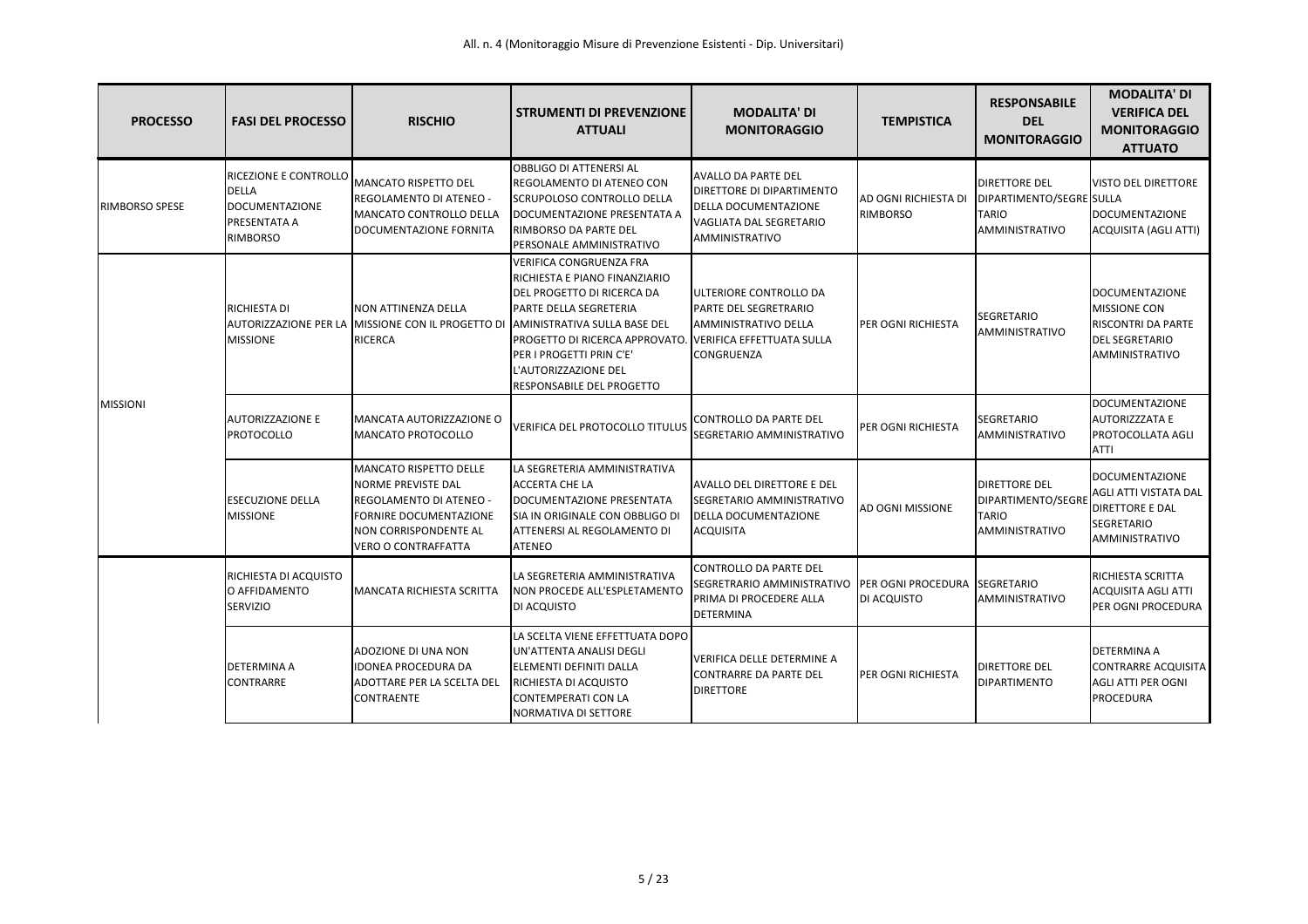| <b>PROCESSO</b>           | <b>FASI DEL PROCESSO</b>                                                                                   | <b>RISCHIO</b>                                                                                                                                                                                                                         | <b>STRUMENTI DI PREVENZIONE</b><br><b>ATTUALI</b>                                                                                                                                                                                                  | <b>MODALITA' DI</b><br><b>MONITORAGGIO</b>                                                                                                   | <b>TEMPISTICA</b>                          | <b>RESPONSABILE</b><br><b>DEL</b><br><b>MONITORAGGIO</b>           | <b>MODALITA' DI</b><br><b>VERIFICA DEL</b><br><b>MONITORAGGIO</b><br><b>ATTUATO</b>                                                                            |
|---------------------------|------------------------------------------------------------------------------------------------------------|----------------------------------------------------------------------------------------------------------------------------------------------------------------------------------------------------------------------------------------|----------------------------------------------------------------------------------------------------------------------------------------------------------------------------------------------------------------------------------------------------|----------------------------------------------------------------------------------------------------------------------------------------------|--------------------------------------------|--------------------------------------------------------------------|----------------------------------------------------------------------------------------------------------------------------------------------------------------|
| <b>PROCEDURE ACQUISTI</b> | PREDISPOSIZIONE DEL<br><b>BANDO (OVE PREVISTO)</b>                                                         | ELUSIONE DI CLAUSOLE<br><b>PREVISTE DALLA NORMATIVA DI</b><br>SETTORE: CAPITOLATO CHE<br><b>ORIENTI VERSO UN</b><br><b>DETERMINATO PRODOTTO O</b><br>SERVIZIO GIA' IDENTIFICABILE<br>PRIMA DELL'ESPLETAMENTO<br><b>DELLA PROCEDURA</b> | LETTURA CRITICA DEL CAPITOLATO<br><b>ACQUISITO DA PARTE DEL</b><br>RESPONSABILE DEL PROCESSO                                                                                                                                                       | VALUTAZIONE DELLE EVENTUALI<br>CRITICITA' CON SISTEMI<br><b>TELEMATICI</b>                                                                   | PER OGNI PROCEDURA                         | RPA DELLA<br><b>PROCEDURA</b>                                      | SOTTOSCRIZIONE DEL<br><b>BANDO O LETTERA</b><br><b>INVITO (COMPRENSIVI</b><br>DELL'ALLEGATO<br>CAPITOLATO) DA PARTE<br><b>DEL SEGRETARIO</b><br>AMMINISTRATIVO |
|                           | PREDISPOSIZIONE DEL<br><b>BANDO (OVE PREVISTO)</b>                                                         | <b>IELUSIONE DELLE PRESCRIZIONI</b><br><b>PREVISTE DAL PIANO</b><br>NAZIONALE ANTICORRUZIONE A PANTOUFLAGE" PREVISTI COME<br>TUTELA DELLA INTEGRITA' E<br>INDIPENDENZA                                                                 | PATTO DI INTEGRITA' ("ACCORDO<br>QUADRO CARLO ALBERTO DALLA<br>CHIESA") E "CLAUSOLA DI<br>DOCUMENTAZIONE A CORREDO<br>CON OBBLIGO DI SOTTOSCRIZIONE<br>DA PARTE DEI CONCORRENTI                                                                    | <b>AVALLO DA PARTE DEL</b><br><b>SEGRETARIO AMMINISTRATIVO</b>                                                                               | IN OGNI PROCEDURA<br><b>CHE LO PREVEDE</b> | <b>SEGRETARIO</b><br>AMMINISTRATIVO                                | <b>BANDO FIRMATO DAL</b><br><b>DIRETTORE E DAL</b><br><b>SEGRETARIO</b><br>AMMINISTRATIVO                                                                      |
|                           | DECRETO DI NOMINA<br><b>DELLA COMMISSIONE</b>                                                              | INCOMPATIBILITA' DEI<br>COMPONENTI DELLA<br><b>COMMISSIONE</b>                                                                                                                                                                         | L'EVENTUALE INCOMPATIBILITA'<br>VIENE RILEVATA DAL RPA, INSERITA<br>E SOTTOSCRITTA IN FASE DI<br>REDAZIONE DEL VERBALE DI GARA<br>PRIMA DELL'APERTURA DELLE<br><b>BUSTE, COMPORTANDO LA</b><br>SOSTITUZIONE DEL COMPONENTE<br><b>INCOMPATIBILE</b> | CONTROLLO DA PARTE DEL<br>SEGRETARIO AMMINISTRATIVO<br><b>SULLA DICHIARAZIONE DI</b><br><b>INCOMPATIBILITA' PRIMA</b><br>DELL'AGGIUDICAZIONE | IN OGNI PROCEDURA<br><b>CHE LO PREVEDE</b> | SEGRETARIO<br>AMMINISTRATIVO                                       | DICHIARAZIONI<br><b>ACQUISITE AGLI ATTI</b><br>(VERBALI)                                                                                                       |
|                           | SEDUTA DI GARA:<br>REDAZIONE DEL VERBALE<br>DI GARA CON<br>AGGIUDICAZIONE<br>PROVVISORIA (OVE<br>PREVISTA) | <b>ORIENTAMENTO</b><br>PREFERENZIALE DI TUTTA LA<br><b>VERSO UN CONCORRENTE</b><br><b>DETERMINATO</b>                                                                                                                                  | ADOZIONE DI CRITERI OGGETTIVI DI<br>VALUTAZIONE GIA' INSERITI NEL<br>COMMISSIONE O PARTE DI ESSA BANDO DI GARA CHE LASCINO POCA<br>DISCREZIONALITA' AI COMPONENTI<br><b>DELLA COMMISSIONE</b>                                                      | UTILIZZO DA PARTE DEI MEMBRI<br><b>DELLA COMMISSIONE DEI CRITERI</b><br><b>DI VALUTAZIONE OGGETTIVI</b><br><b>INDICATI DAL BANDO</b>         | PER OGNI PROCEDURA                         | <b>PRESIDENTE DELLA</b><br><b>COMMISSIONE</b>                      | <b>VERBALI DELLA</b><br><b>COMMISSIONE</b>                                                                                                                     |
|                           | <b>CONTROLLO</b><br><b>DOCUMENTALE</b><br>(EFFETTUATO SU OGNI<br>PROCEDURA AVVIATA)                        | MANCATO ASSOLVIMENTO DE<br>CONTROLLI POST<br>AGGIUDICAZIONE PROVVISORIA                                                                                                                                                                | RICHIESTA DURC ATTRAVERSO IL<br>ISITO DELL'INPS - RICHIESTA DEL<br>CASELLARIO GIUDIZIALE ALLA<br><b>PROCURA DELLA REPUBBLICA -</b><br>VERIFICHE AGENZIA DELLE ENTRATE<br>VERIFICHE CAMERA DI COMMERCIO                                             | <b>IRREGOLARITA' SOTTOPOSTE</b><br><b>ALL'ATTENZIONE DELLA</b><br><b>COMMISSIONE</b>                                                         | IN OGNI PROCEDURA<br>CHE LO PREVEDE        | <b>SEGRETARIO</b><br>AMMINISTRATIVO/CO<br><b>MMISSIONE DI GARA</b> | <b>VERBALI DI GARA AGLI</b><br>ATTI                                                                                                                            |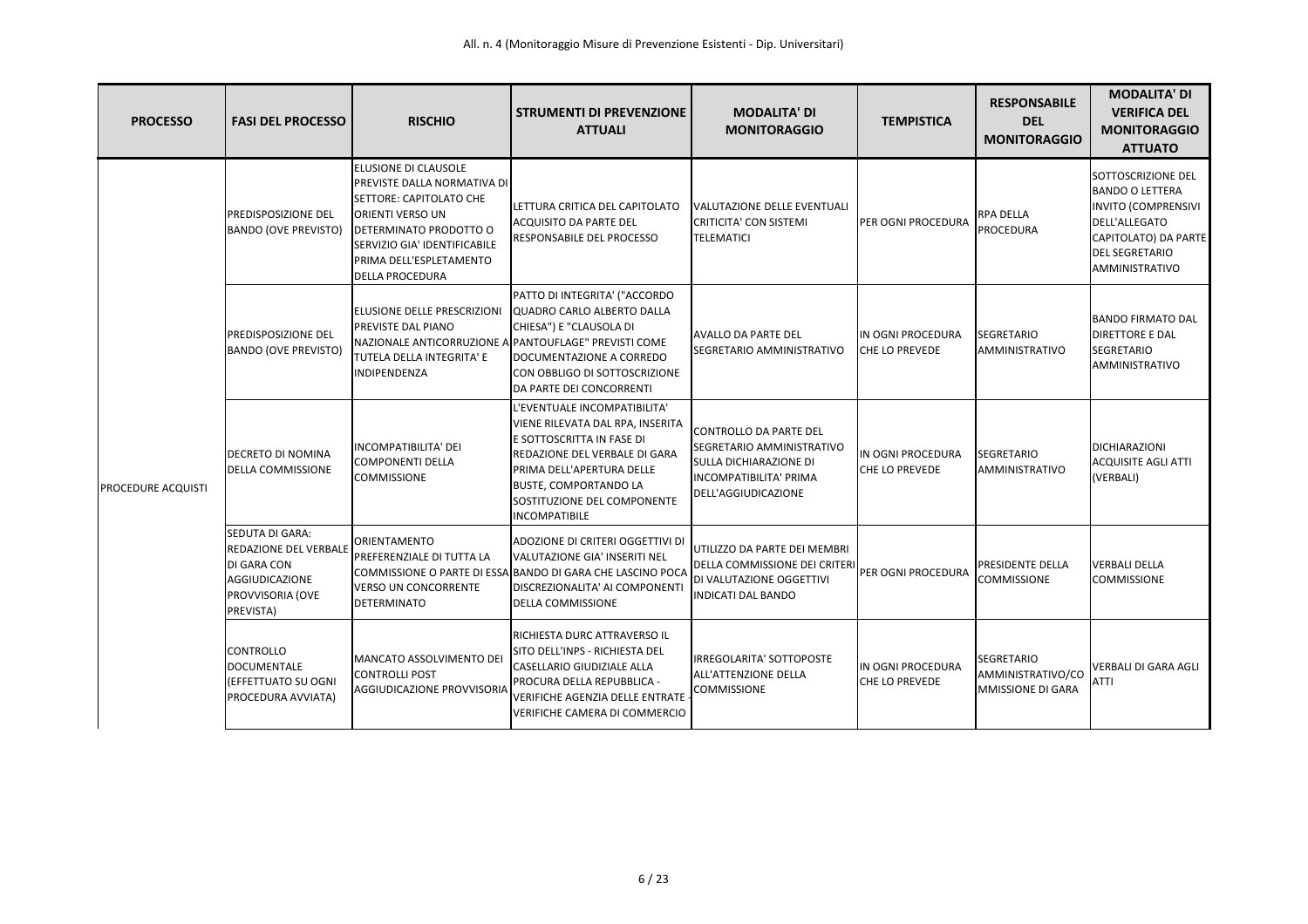| <b>PROCESSO</b>                                    | <b>FASI DEL PROCESSO</b>                                                                                                                                                                         | <b>RISCHIO</b>                                                                              | <b>STRUMENTI DI PREVENZIONE</b><br><b>ATTUALI</b>                                                                                                                                                                                                                                                                                                  | <b>MODALITA' DI</b><br><b>MONITORAGGIO</b>                                                                                                   | <b>TEMPISTICA</b>                           | <b>RESPONSABILE</b><br><b>DEL</b><br><b>MONITORAGGIO</b>                                    | <b>MODALITA' DI</b><br><b>VERIFICA DEL</b><br><b>MONITORAGGIO</b><br><b>ATTUATO</b>   |
|----------------------------------------------------|--------------------------------------------------------------------------------------------------------------------------------------------------------------------------------------------------|---------------------------------------------------------------------------------------------|----------------------------------------------------------------------------------------------------------------------------------------------------------------------------------------------------------------------------------------------------------------------------------------------------------------------------------------------------|----------------------------------------------------------------------------------------------------------------------------------------------|---------------------------------------------|---------------------------------------------------------------------------------------------|---------------------------------------------------------------------------------------|
|                                                    | <b>FASE POST</b><br>AGGIUDICAZIONE (OVE<br>PREVISTA):<br>AGGIUDICAZIONE<br>DEFINITIVA/CONTRATTO/<br>COMUNICAZIONE<br><b>OBBLIGATORIA ESITO</b><br><b>GARA ENTRO I TERMINI</b><br><b>PREVISTI</b> | <b>MANCATO ASSOLVIMENTO</b><br><b>DEGLI OBBLIGHI DI</b><br><b>DELL' ESITO DI GARA</b>       | INVIO DELLE COMUNICAZIONI DI<br>AGGIUDICAZIONE DEFINITIVA<br>ALL'AGGIUDICATARIO E AI<br><b>CONCORRENTI E PUBBLICAZIONE</b><br>DELL'ESITO DI GARA NELLE STESSE<br>COMUNICAZIONE E PUBBLICITA' FORME E MODALITA' PREVISTE PER<br>LA PUBBLICITA' DEL BANDO DI<br>GARA, NEL RISPETTO DELLE<br>TEMPISTICHE DETTATE DALLA<br><b>NORMATIVA DI SETTORE</b> | MONITORAGGIO PERIODICO DEL<br>"COLLABORATORE PER LA<br>TRASPARENZA" E DEL<br><b>SEGRETARIO AMMINISTRATIVO</b><br>DELL'AVVENUTA PUBBLICAZIONE | IN OGNI PROCEDURA<br>CHE LO PREVEDE         | REFERENTE/"COLLABO ESITO PUBBLICATO E<br><b>RATORE PER LA</b><br>TRASPARENZA"               | <b>DEBITAMENTE</b><br><b>PROTOCOLLATO</b>                                             |
|                                                    | <b>ESECUZIONE DEL</b><br><b>CONTRATTO</b>                                                                                                                                                        | MANCATO CONTROLLO DELLA<br>REGOLARE ESECUZIONE DELLA<br>PRESTAZIONE DEDOTTA IN<br>CONTRATTO | VERIFICA DELLA REGOLARITA' DELL'<br><b>ESECUZIONE ATTRAVERSO</b><br>ACQUISIZIONE DEL COLLAUDO O<br>DELL'ATTESTAZIONE DELLA<br>REGOLARITA' DELLA FORNITURA O<br><b>DEL SERVIZIO</b>                                                                                                                                                                 | <b>VERIFICA DEL DIRETTORE DEL</b><br><b>DIPARTIMENTO PRIMA DI</b><br><b>PROCEDERE ALLA FIRMA</b><br>DELL'ORDINATIVO DI<br>PAGAMENTO          | IIN OGNI PROCEDURA<br><b>CHE LO PREVEDE</b> | <b>DIRETTORE DEL</b><br>DIPARTIMENTO/SEGRE DOCUMENTAZIONE<br><b>TARIO</b><br>AMMINISTRATIVO | <b>AGLI ATTI</b>                                                                      |
| PROCEDURE DI<br>PAGAMENTO A SEGUITO<br>DI ACQUISTI | <b>EMISSIONE E</b><br><b>CONTABILIZZAZIONE</b><br>DELL'ORDINE DI<br><b>ACQUISTO</b>                                                                                                              | <b>MANCATA EMISSIONE ORDINE</b><br>E RELATIVA<br><b>CONTABILIZZAZIONE</b>                   | <b>U-GOV: IN MANCANZA DI IMPEGNO</b><br>FORMALE LA SEGRETERIA NON<br>EFFETTUA IL PAGAMENTO                                                                                                                                                                                                                                                         | CONTROLLO DA PARTE DEL<br><b>SEGRETARIO AMMINISTRATIVO</b>                                                                                   | PER OGNI PROCEDURA                          | <b>SEGRETARIO</b><br>AMMINISTRATIVO                                                         | <b>IMPEGNO FORMALE</b><br><b>AGLI ATTI PER OGNI</b><br>PAGAMENTO<br><b>EFFETTUATO</b> |
|                                                    | VERIFICA DURC, CIG E<br><b>CUP SE PREVISTO</b>                                                                                                                                                   | <b>MANCATA VERIFICA DURC</b>                                                                | LA SEGRETERIA AMMINISTRATIVA<br><b>ACCERTA SULLA PIATTAFORMA INPS</b><br><b>INAIL LA REGOLARITA'</b><br>CONTRIBUTIVA DEL FORNITORE                                                                                                                                                                                                                 | ACQUISIZIONE DA PARTE DEL<br><b>SEGRETARIO AMMINISTRATIVO</b><br>DEL DURC REGOLARE                                                           | <b>IPER OGNI PROCEDURA</b>                  | <b>SEGRETARIO</b><br><b>AMMINISTRATIVO</b>                                                  | <b>DURC REGOLARE AGLI</b><br><b>ATTI</b>                                              |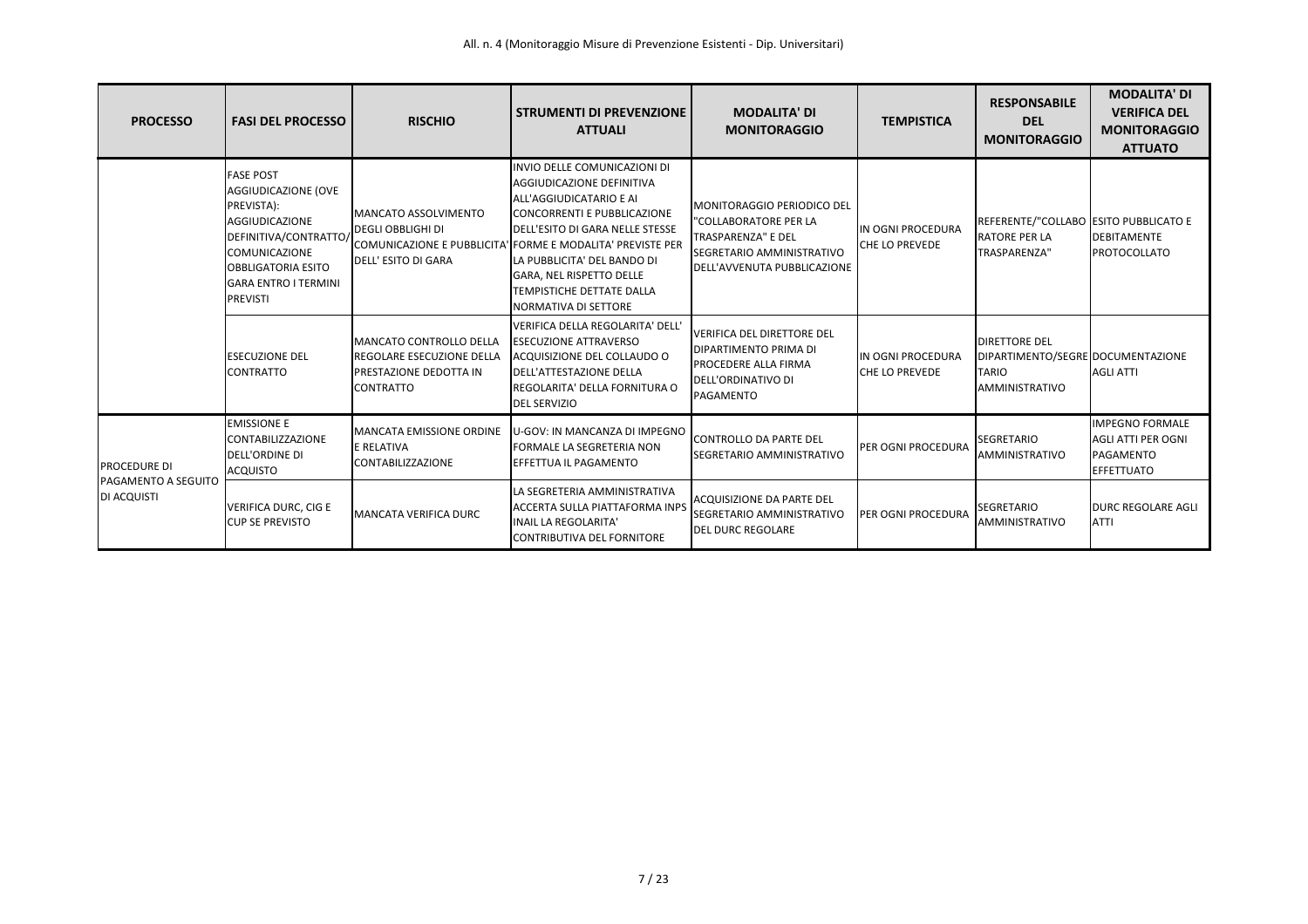| <b>PROCESSO</b>                            | <b>FASI DEL PROCESSO</b>                                                                                                                                                         | <b>RISCHIO</b>                                                                                     | <b>STRUMENTI DI PREVENZIONE</b><br><b>ATTUALI</b>                                                                                                                                      | <b>MODALITA' DI</b><br><b>MONITORAGGIO</b>                                                                                                       | <b>TEMPISTICA</b>                          | <b>RESPONSABILE</b><br><b>DEL</b><br><b>MONITORAGGIO</b> | <b>MODALITA' DI</b><br><b>VERIFICA DEL</b><br><b>MONITORAGGIO</b><br><b>ATTUATO</b>           |  |  |
|--------------------------------------------|----------------------------------------------------------------------------------------------------------------------------------------------------------------------------------|----------------------------------------------------------------------------------------------------|----------------------------------------------------------------------------------------------------------------------------------------------------------------------------------------|--------------------------------------------------------------------------------------------------------------------------------------------------|--------------------------------------------|----------------------------------------------------------|-----------------------------------------------------------------------------------------------|--|--|
|                                            | DIPARTIMENTO DI ECONOMIA                                                                                                                                                         |                                                                                                    |                                                                                                                                                                                        |                                                                                                                                                  |                                            |                                                          |                                                                                               |  |  |
|                                            | <b>SVOLGIMENTO DELLA</b><br><b>DIDATTICA: LEZIONI</b>                                                                                                                            | <b>MANCATO SVOLGIMENTO</b><br><b>DELLE LEZIONI</b>                                                 | INVITO DEL DIRETTORE AL<br>REGOLARE SVOLGIMENTO DELLE<br>LEZIONI (CORRISPONDENZA<br>DIDATTICA FRONTALE/CFU,<br>RISPETTO DEGLI ORARI) COME DA<br><b>CODICE ETICO (ART. 6)</b>           | COMUNICAZIONE DEL DIRETTORE<br><b>INVIATA TRAMITE TITULUS O E-</b><br>MAIL ISTITUZIONALE A TUTTO IL<br><b>CORPO DOCENTE STRUTTURATO</b><br>E NON | AD INIZIO DELL'A.A.                        | <b>DIRETTORE DEL</b><br><b>DIPARTIMENTO</b>              | <b>INVIO PER</b><br><b>CONOSCENZA AL</b><br><b>DIRETTORE GENERALE</b><br>(RPCT)               |  |  |
|                                            | <b>SVOLGIMENTO DEGLI</b><br><b>ESAMI</b>                                                                                                                                         | <b>NON CORRETTA</b><br><b>COMPOSIZIONE DELLA</b><br><b>COMMISSIONE (ASPETTO</b><br><b>FORMALE)</b> | INVITO DEL DIRETTORE AL RISPETTO<br>DELLA METODOLOGIA DEGLI ESAMI<br>PREVISTA DALLA NORMATIVA:<br><b>ESAMI PUBBLICI E COMMISSIONE</b><br>COMPOSTA DA MINIMO DUE<br><b>COMPONENTI</b>   | COMUNICAZIONE DEL DIRETTORE<br>INVIATA TRAMITE TITULUS O E-<br>MAIL ISTITUZIONALE A TUTTO IL<br><b>CORPO DOCENTE STRUTTURATO</b><br>E NON        | AD INIZIO DELL'A.A.                        | <b>DIRETTORE DEL</b><br><b>DIPARTIMENTO</b>              | <b>INVIO PER</b><br><b>CONOSCENZA AL</b><br><b>DIRETTORE GENERALE</b><br>(RPCT)               |  |  |
| <b>DIDATTICA CORSO DI</b><br><b>LAUREA</b> | <b>VALUTAZIONE FINALE</b><br>DELL'APPRENDIMENTO                                                                                                                                  | <b>NON CORRETTA VALUTAZIONE</b><br>DEL CANDIDATO (ASPETTO<br>SOSTANZIALE)                          | INVITO DEL DIRETTORE AL RISPETTO COMUNICAZIONE DEL DIRETTORE<br><b>DELLE DISPOSIZIONI CONTENUTE</b><br>NEL REGOLAMENTO DIDATTICO DI<br>ATENEO (ART. 22) E NEL CODICE<br>ETICO (ART. 6) | INVIATA TRAMITE TITULUS O E-<br>MAIL ISTITUZIONALE A TUTTO IL<br><b>CORPO DOCENTE STRUTTURATO</b><br>E NON                                       | <b>JAD INIZIO DELL' A.A.</b>               | <b>IDIRETTORE DEL</b><br><b>DIPARTIMENTO</b>             | <b>INVIO PER</b><br><b>CONOSCENZA AL</b><br><b>DIRETTORE GENERALE</b><br>(RPCT)               |  |  |
|                                            | VERBALIZZAZIONE<br><b>ELETTRONICA ESAMI</b>                                                                                                                                      | <b>VERBALIZZAZIONE DIFFORME</b><br><b>RISPETTO ALL'ESITO EFFETTIVO</b>                             | INVITO DEL DIRETTORE AL RISPETTO COMUNICAZIONE DEL DIRETTORE<br>DELLA METODOLOGIA DI<br><b>VERBALIZZAZIONE (ART. 22 BIS DEL</b><br>REGOLAMENTO DIDATTICO DI<br>ATENEO)                 | INVIATA TRAMITE TITULUS O E-<br>MAIL ISTITUZIONALE A TUTTO IL<br><b>CORPO DOCENTE STRUTTURATO</b><br><b>E NON</b>                                | AD INIZIO DELL'A.A.                        | <b>DIRETTORE DEL</b><br><b>DIPARTIMENTO</b>              | <b>INVIO PER</b><br><b>CONOSCENZA AL</b><br><b>DIRETTORE GENERALE</b><br>(RPCT)               |  |  |
|                                            | <b>SVOLGIMENTO TESI DI</b><br>LAUREA MAGISTRALE                                                                                                                                  | <b>REALIZZAZIONE DI UN</b><br><b>ELABORATO INSUFFICIENTE</b>                                       | INVITO DEL DIRETTORE AL RISPETTO INVITO DEL DIRETTORE IN SENO<br>DELLE DISPOSIZIONI CONTENUTE<br>NEL REGOLAMENTO DIDATTICO DI<br>ATENEO (ART. 24)                                      | AL CONSIGLIO DI DIPARTIMENTO<br>A TUTTO IL CORPO DOCENTE<br><b>STRUTTURATO E NON</b>                                                             | AD INIZIO DELL' A.A.                       | <b>DIRETTORE DEL</b><br><b>DIPARTIMENTO</b>              | <b>VERBALI DELLE SEDUTE</b><br>DEL CONSIGLIO DI<br><b>DIPARTIMENTO</b>                        |  |  |
|                                            | <b>NOMINA DELLA</b><br><b>COMMISSIONE DI</b><br><b>VALUTAZIONE CON</b><br>DECRETO DEL DIRETTORE COMPONENTI DELLA<br>DEL DIPARTIMENTO SU<br>PROPOSTA DEL CTS DEL<br><b>MASTER</b> | INCOMPATIBILITA' DEI<br><b>COMMISSIONE</b>                                                         | DICHIARAZIONE PREVENTIVA DI<br>ASSENZA PRESUPPOSTI DI<br>INCOMPATIBILITA'                                                                                                              | <b>ACQUISIZIONE DELLA</b><br>DICHIARAZIONE ALLA PRIMA<br><b>RIUNIONE</b>                                                                         | <b>AD OGNI PROCEDURA</b><br>DI VALUTAZIONE | <b>PRESIDENTE DELLA</b><br><b>COMMISSIONE</b>            | <b>VERBALI DELLA</b><br><b>COMMISSIONE DI</b><br><b>VALUTAZIONE PRESSO</b><br>IL DIPARTIMENTO |  |  |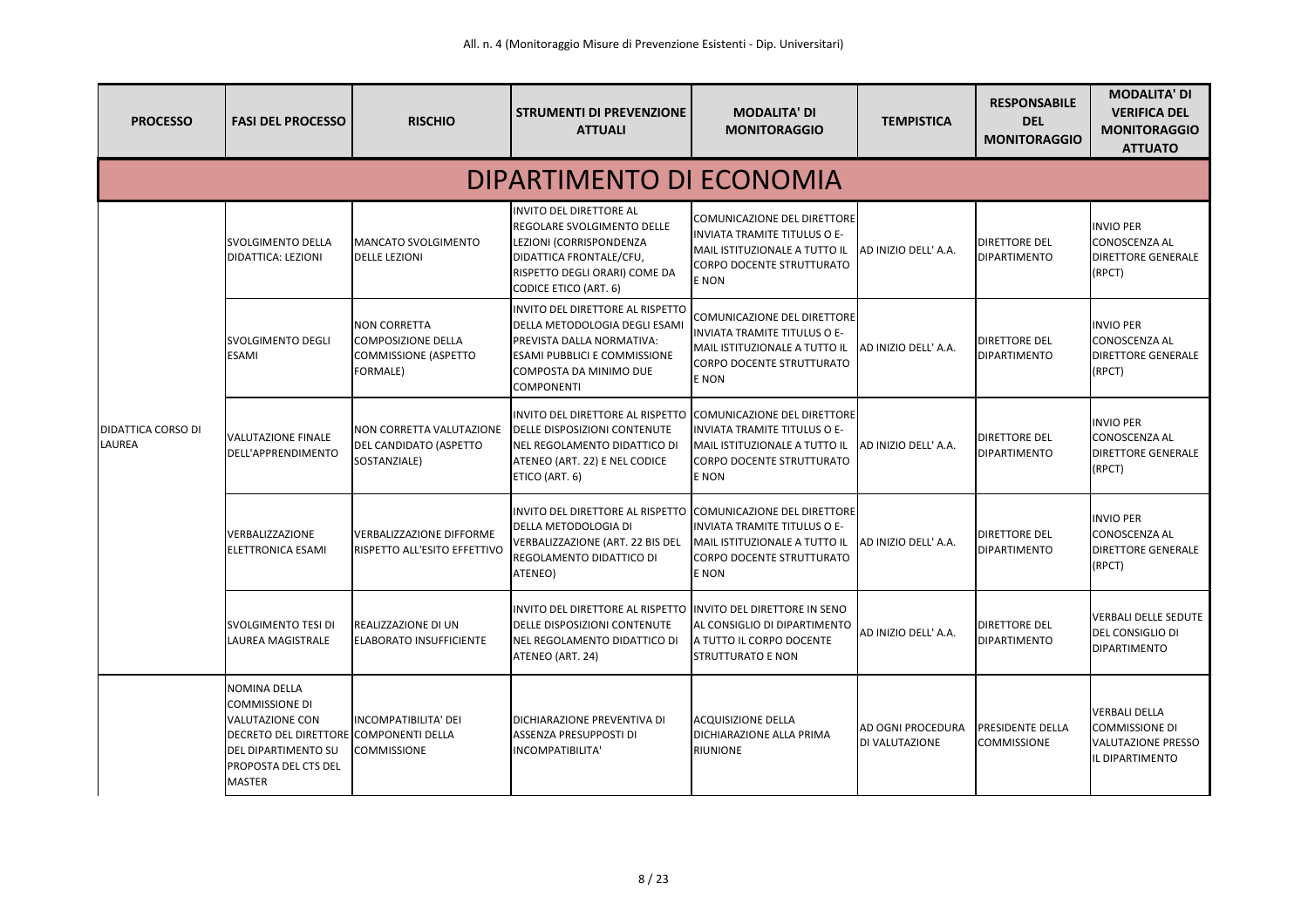| <b>PROCESSO</b>                                                                                                         | <b>FASI DEL PROCESSO</b>                                                                                                            | <b>RISCHIO</b>                                                                                                                                 | <b>STRUMENTI DI PREVENZIONE</b><br><b>ATTUALI</b>                                                                                                                                                                            | <b>MODALITA' DI</b><br><b>MONITORAGGIO</b>                                                                                                              | <b>TEMPISTICA</b>                                 | <b>RESPONSABILE</b><br><b>DEL</b><br><b>MONITORAGGIO</b> | <b>MODALITA' DI</b><br><b>VERIFICA DEL</b><br><b>MONITORAGGIO</b><br><b>ATTUATO</b>                                                                                                              |
|-------------------------------------------------------------------------------------------------------------------------|-------------------------------------------------------------------------------------------------------------------------------------|------------------------------------------------------------------------------------------------------------------------------------------------|------------------------------------------------------------------------------------------------------------------------------------------------------------------------------------------------------------------------------|---------------------------------------------------------------------------------------------------------------------------------------------------------|---------------------------------------------------|----------------------------------------------------------|--------------------------------------------------------------------------------------------------------------------------------------------------------------------------------------------------|
| <b>DIDATTICA MASTER</b>                                                                                                 | <b>DA PARTE DELLA</b><br><b>COMMISSIONE</b>                                                                                         | ORIENTAMENTO<br>VALUTAZIONE DEI TITOLI PREFERENZIALE DI TUTTA LA<br>COMMISSIONE O PARTE DI ESSA<br><b>VERSO UN PARTECIPANTE</b><br>PARTICOLARE | PRELIMINARE PREDISPOSIZIONE<br><b>CRITERI DI VALUTAZIONE</b>                                                                                                                                                                 | IL PRESIDENTE DELLA<br><b>COMMISSIONE GARANTISCE</b><br>L'UTILIZZO DEI CRITERI                                                                          | AD OGNI PROCEDURA<br><b>DI VALUTAZIONE</b>        | <b>PRESIDENTE DELLA</b><br><b>COMMISSIONE</b>            | <b>VERBALI DELLA</b><br><b>COMMISSIONE DI</b><br><b>VALUTAZIONE PRESSO</b><br>IL DIPARTIMENTO                                                                                                    |
|                                                                                                                         | <b>ATTESTAZIONE DELLO</b><br><b>SVOLGIMENTO DELLE</b><br>ATTIVITA'/PRESENZE                                                         | MANCATO CONTROLLO DEL<br><b>REGOLARE SVOLGIMENTO</b><br>DELLE ATTIVITA' E DELLE<br>PRESENZE                                                    | CONTROLLO DELLE PRESENZE E DEL<br><b>REGOLARE SVOLGIMENTO DELLE</b><br>ATTIVITA' CON APPOSITI REGISTRI D<br>FIRME (ENTRATA/USCITA)                                                                                           | I TUTOR E IL DIRETTORE DEL<br>MASTER VIDIMANO I REGISTRI<br>CHE VENGONO CONSEGNATI<br><b>PRESSO LA SEGRETERIA</b><br>AMMINISTRATIVA DEL MASTER          | <b>AD OGNI EDIZIONE</b>                           | <b>DIRETTORE DEL</b><br><b>MASTER</b>                    | <b>REGISTRI AGLI ATTI</b><br><b>DELLA SEGRETERIA</b>                                                                                                                                             |
|                                                                                                                         | <b>VALUTAZIONE FINALE</b><br>CON ACQUISIZIONE DEL<br><b>TITOLO</b>                                                                  | NON CORRETTA VALUTAZIONE<br><b>DEL CANDIDATO</b>                                                                                               | INVITO DEL DIRETTORE AL RISPETTO<br>DELLA METODOLOGIA DEGLI ESAMI<br>PREVISTA DALLA LEGGE: ESAMI<br>PUBBLICI E COMMISSIONE<br>COMPOSTA DA MINIMO DUE<br><b>COMPONENTI</b>                                                    | COMUNICAZIONE DEL DIRETTORE<br><b>INVIATA TRAMITE TITULUS O E-</b><br>MAIL ISTITUZIONALE A TUTTO IL<br><b>CORPO DOCENTE STRUTTURATO</b><br><b>E</b> NON | <b>JAD INIZIO DELL' A.A.</b>                      | <b>DIRETTORE DEL</b><br><b>DIPARTIMENTO</b>              | <b>INVIO PER</b><br>CONOSCENZA AL<br><b>DIRETTORE GENERALE</b><br>(RPCT)                                                                                                                         |
| <b>GESTIONE CONVENZIONI</b><br>A TITOLO GRATUITO PER<br>LA DIDATICA (STAGE E<br><b>TIROCINIO</b><br><b>CURRICULARE)</b> | EFFETTUAZIONE DELLA<br>PRESTAZIONE (A<br>SEGUITO DI CONSEGNA<br>DEL REGISTRO) CON<br>ATTESTAZIONE DI FINE<br>TIROCINIO DELL'AZIENDA | <b>NON CORRETTO</b><br><b>ESPLETAMENTO DELLA</b><br>PRESTAZIONE                                                                                | <b>VERIFICA ED ANALISI PREVENTIVA</b><br>DEL PROGETTO FORMATIVO                                                                                                                                                              | IL DELEGATO STAGE E TIROCINIO<br><b>DEL DIPARTIMENTO VERIFICA</b><br>L'ATTINENZA APPONENDO UN<br><b>VISTO SULLA MODULISTICA</b><br>PREDISPOSTA AD HOC   | <b>PER OGNI RICHIESTA</b>                         | <b>DIRETTORE DEL</b><br><b>DIPARTIMENTO</b>              | <b>ATTI TRASMESSI</b><br>ALL'UNITA'<br><b>COMPETENTE</b>                                                                                                                                         |
| <b>GESTIONE CONTO TERZI</b><br>(TRAMITE CONVENZIONI<br>A PAGAMENTO)                                                     | EFFETTUAZIONE DEL<br>SERVIZIO/PRESTAZIONE                                                                                           | ALTERAZIONE DEI RISULTATI A<br><b>FAVORE DELLA DITTA</b>                                                                                       | IL RISCHIO, CHE SUSSISTE SOLO PER<br>PRESTAZIONI LA CUI VALUTAZIONE<br>NON VIENE EFFETTUATA DA UNA<br>SOCIETA' ESTERNA, VIENE RIDOTTO (SOCIETA' ESTERNA DI<br>DAL CONTROLLO DEL SISTEMA DI<br><b>GESTIONE DELLA QUALITA'</b> | AUDIT SISTEMA DI GESTIONE DI<br>CONTROLLO DELLA QUALITA'<br>CERTIFICAZIONE)                                                                             | ANNUALMENTE                                       | <b>RESPONSABILE DEL</b><br>SISTEMA DI QUALITA'           | <b>VERBALI DI AUDIT</b><br>INTERNO/VERBALI DI<br><b>AUDIT DA PARTE</b><br><b>DELL'ENTE</b><br><b>CERTIFICATORE A</b><br><b>SUPPORTO DELLA</b><br><b>VERIFICA ANNUALE</b><br>DELLA CERTIFICAZIONE |
|                                                                                                                         | <b>NOMINA DELLA</b><br><b>COMMISSIONE IN SENO</b><br>AL CDD O RATIFICA DEL<br><b>DECRETO DI NOMINA</b><br><b>DELLA STESSA</b>       | <b>INCOMPATIBILITA' DEI</b><br><b>COMPONENTI DELLA</b><br><b>COMMISSIONE</b>                                                                   | DICHIARAZIONE PREVENTIVA DI<br><b>ASSENZA PRESUPPOSTI DI</b><br>INCOMPATIBILITA'                                                                                                                                             | <b>ACQUISIZIONE DELLA</b><br><b>DICHIARAZIONE ALLA PRIMA</b><br><b>RIUNIONE</b>                                                                         | <b>AD OGNI PROCEDURA</b><br><b>DI VALUTAZIONE</b> | <b>PRESIDENTE DELLA</b><br><b>COMMISSIONE</b>            | <b>VERBALI DELLA</b><br><b>COMMISSIONE DI</b><br><b>VALUTAZIONE PRESSO</b><br>IL DIPARTIMENTO                                                                                                    |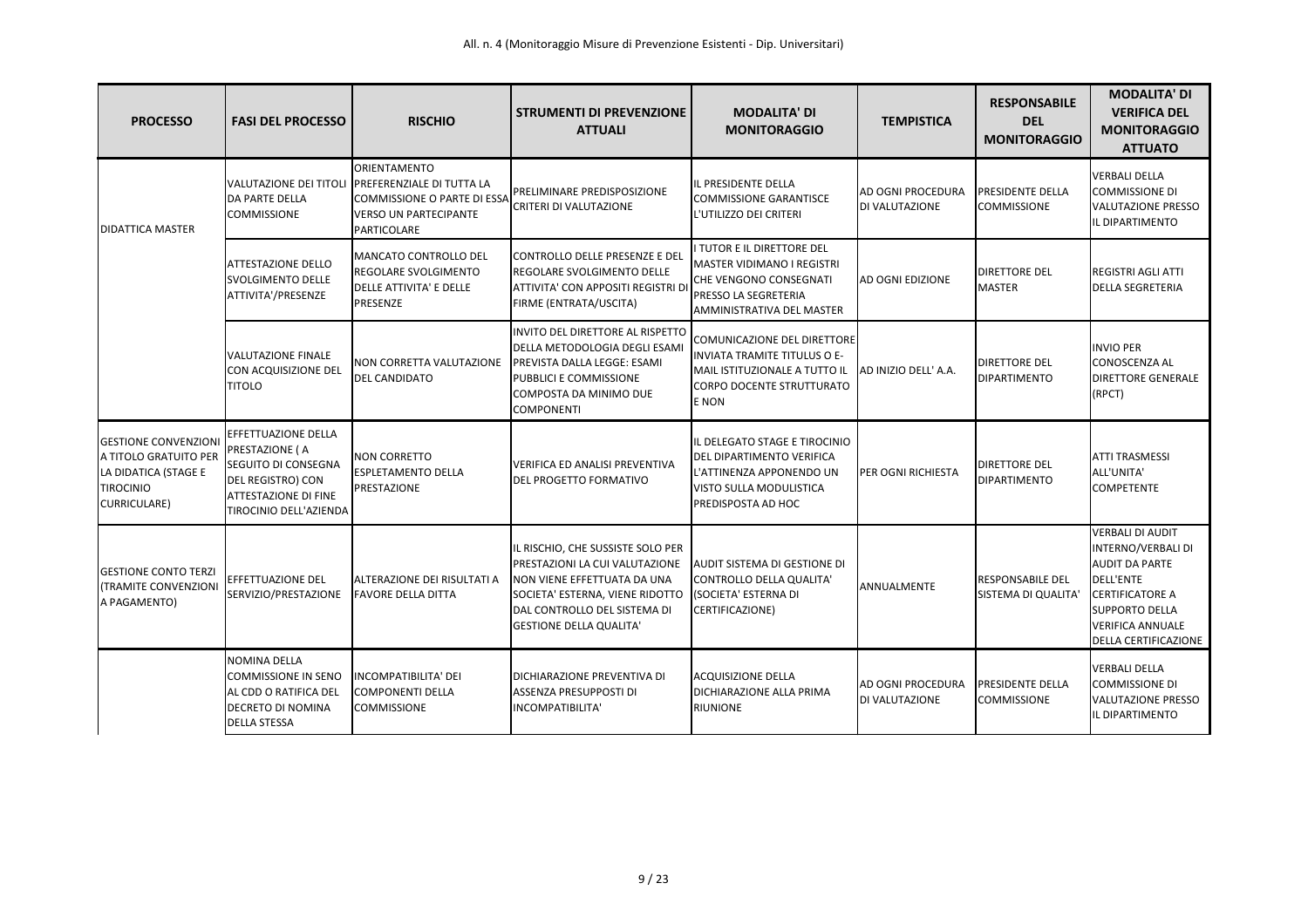| <b>PROCESSO</b>                                                 | <b>FASI DEL PROCESSO</b>                                                                                                                                                               | <b>RISCHIO</b>                                                                                                                         | <b>STRUMENTI DI PREVENZIONE</b><br><b>ATTUALI</b>                                                                                                                                                                                          | <b>MODALITA' DI</b><br><b>MONITORAGGIO</b>                                                                                                                                                                   | <b>TEMPISTICA</b>                                                                                                                                | <b>RESPONSABILE</b><br><b>DEL</b><br><b>MONITORAGGIO</b>                                                                                                                                                                             | <b>MODALITA' DI</b><br><b>VERIFICA DEL</b><br><b>MONITORAGGIO</b><br><b>ATTUATO</b>                       |
|-----------------------------------------------------------------|----------------------------------------------------------------------------------------------------------------------------------------------------------------------------------------|----------------------------------------------------------------------------------------------------------------------------------------|--------------------------------------------------------------------------------------------------------------------------------------------------------------------------------------------------------------------------------------------|--------------------------------------------------------------------------------------------------------------------------------------------------------------------------------------------------------------|--------------------------------------------------------------------------------------------------------------------------------------------------|--------------------------------------------------------------------------------------------------------------------------------------------------------------------------------------------------------------------------------------|-----------------------------------------------------------------------------------------------------------|
| <b>PROCEDURE</b><br><b>ACQUISIZIONE RISORSE</b><br><b>UMANE</b> | VALUTAZIONE DA PARTE<br><b>DELLA COMMISSIONE</b><br><b>DELLE DOMANDE</b><br>(REDAZIONE VERBALE<br><b>COMMISSIONE DI</b><br>VALUTAZIONE)                                                | ORIENTAMENTO<br>PREFERENZIALE DI TUTTA LA<br><b>COMMISSIONE O PARTE DI ESSA</b><br><b>VERSO UN CONCORRENTE</b><br>DETERMINATO          | <b>PRELIMINARE PREDISPOSIZIONE DI</b><br><b>CRITERI DI VALUTAZIONE</b>                                                                                                                                                                     | IL PRESIDENTE DELLA<br><b>COMMISSIONE GARANTISCE</b><br>L'UTILIZZO DEI CRITERI                                                                                                                               | <b>AD OGNI PROCEDURA</b><br><b>DI VALUTAZIONE</b>                                                                                                | <b>PRESIDENTE DELLA</b><br><b>COMMISSIONE</b>                                                                                                                                                                                        | <b>VERBALI DELLA</b><br><b>COMMISSIONE DI</b><br><b>VALUTAZIONE PRESSO</b><br>IL DIPARTIMENTO             |
|                                                                 | <b>COMUNICAZIONE E</b><br>PUBBLICAZIONE DELL'<br>VALUTATIVA                                                                                                                            | <b>IMANCATO ASSOLVIMENTO</b><br><b>DEGLI OBBLIGHI DI</b><br>ESITO DELLA PROCEDURA COMUNICAZIONE DELL'ESITO<br><b>DELLA VALUTAZIONE</b> | ADEGUATA PUBBLICITA' DELL' ESITO VERIFICA DEL SEGRETARIO<br><b>DELLA VALUTAZIONE</b>                                                                                                                                                       | LA SEGRETERIA AMMINISTRATIVA<br><b>GARANTISCE - ATTRAVERSO LA</b><br>AMMNISTRATIVO - IL RISPETTO<br>DEI TEMPI E DELLE MODALITA' DI<br>PUBBLICAZIONE                                                          | <b>AD OGNI ESITO</b>                                                                                                                             | <b>SEGRETARIO</b><br>AMMINISTRATIVO                                                                                                                                                                                                  | SEZIONE BANDI E<br><b>CONCORSI DELLA</b><br>PAGINA WEB DEL<br><b>DIPARTIMENTO</b>                         |
|                                                                 | <b>INVIO DEGLI ATTI PER IL</b><br><b>CONFERIMENTO DEGLI</b><br><b>INCARICHI PER IL</b><br>CONTROLLO<br>PREVENTIVO DI<br>LEGITTIMITA' DELLA<br><b>CORTE DEI CONTI (OVE</b><br>PREVISTO) | <b>MANCATO INVIO DELLA</b><br><b>DOCUMENTAZIONE</b>                                                                                    | <b>OSSERVANZA DELLA NORMATIVA IN</b><br><b>MATERIA</b>                                                                                                                                                                                     | CONTROLLO DEL SEGRETARIO<br><b>JAMMINISTRATIVO</b><br>SULL'ANDAMENTO DEL<br><b>PROCEDIMENTO</b>                                                                                                              | <b>REGISTRAZIONE SUL</b><br><b>RELATIVO REPERTORIO</b><br>E SUCCESSIVO INVIO<br>ALLA CORTE DEI CONTI<br>NEI TEMPI PREVISTI                       | <b>SEGRETARIO</b><br>AMMINISTRATIVO                                                                                                                                                                                                  | VERIFICA DELL'ARRIVO<br>DELL'AVVISO DI<br>RICEVIMENTO SIGLATO<br>E DATATO DALLA<br><b>CORTE DEI CONTI</b> |
|                                                                 | <b>ESECUZIONE DELLA</b><br>PRESTAZIONE                                                                                                                                                 | MANCATO CONTROLLO DEL<br><b>REGOLARE SVOLGIMENTO</b><br>DELLE ATTIVITA' E DELLE<br>PRESENZE                                            | CONTROLLO DELLE PRESENZE E DEL<br><b>REGOLARE SVOLGIMENTO DELLE</b><br>ATTIVITA' CON APPOSITI REGISTRI E, MASTER, RESPONSABILE<br>OVE PREVISTO, PRESENTAZIONE DI<br>RELAZIONI SCIENTIFICHE A CADENZA DIDATTICO NEI PROGETTI<br>PROGRAMMATA | IL REFERENTE DELL'ATTIVITA'<br>(DIRETTORE DEL DIPARTIMENTO<br>PER LE DOCENZE, DIRETTORE DEL ALLA CONCLUSIONE DI<br>SCIENTIFICO E/O RESPONSABILE<br><b>FINANZIATI) VIDIMA GLI APPOSITI</b><br><b>REGISTRI</b> | OGNI ATTIVITA' DI<br><b>RICERCA E DIDATTICA</b><br><b>SVOLTA</b>                                                                                 | <b>DIRETTORE DEL</b><br>DIPARTIMENTO PER LE IL SEGRETERIO<br>DOCENZE, DIRETTORE AMMINISTRATIVO<br>DEL MASTER,<br>RESPONSABILE<br><b>SCIENTIFICO E/O</b><br><b>RESPONSABILE</b><br><b>DIDATTICO NEI</b><br><b>PROGETTI FINANZIATI</b> | <b>ACQUISISCE</b><br>L'ATTESTAZIONE DI<br><b>CORRETTA</b><br>PRESTAZIONE NEL CASO<br>DI UN COMPENSO       |
|                                                                 | RACCOLTA DEI<br><b>DOCUMENTI A</b><br>SOSTEGNO DELLE SPESE                                                                                                                             | UTILIZZO IMPROPRIO DELLE<br>RISORSE PER FINI DIVERSI DA<br><b>QUELLI PREVISTI DAL</b><br><b>PROGETTO</b>                               | VALUTAZIONE DA PARTE DEL<br><b>RESPONSABILE SCIENTIFICO DEL</b><br><b>PROGETTO E DEL SEGRETARIO</b><br>AMMINISTRATIVO<br>DELL'AMMISSIBILITA'                                                                                               | CONTROLLO DEI SAL DA PARTE<br><b>DEL DIRETTORE DEL</b><br><b>DIPARTIMENTO</b>                                                                                                                                | IN OGNI FASE DI<br>MONITORAGGIO DEI<br>PROGETTI SECONDO LE DIRETTORE DEL<br><b>RICHIESTE DA PARTE</b><br><b>DELL'ENTE</b><br><b>FINANZIATORE</b> | <b>DIPARTIMENTO</b>                                                                                                                                                                                                                  | <b>COMUNICAZIONE</b><br><b>DELL'AVVENUTA</b><br><b>VERIFICA AL</b><br><b>SEGRETARIO</b><br>AMMINISTRATIVO |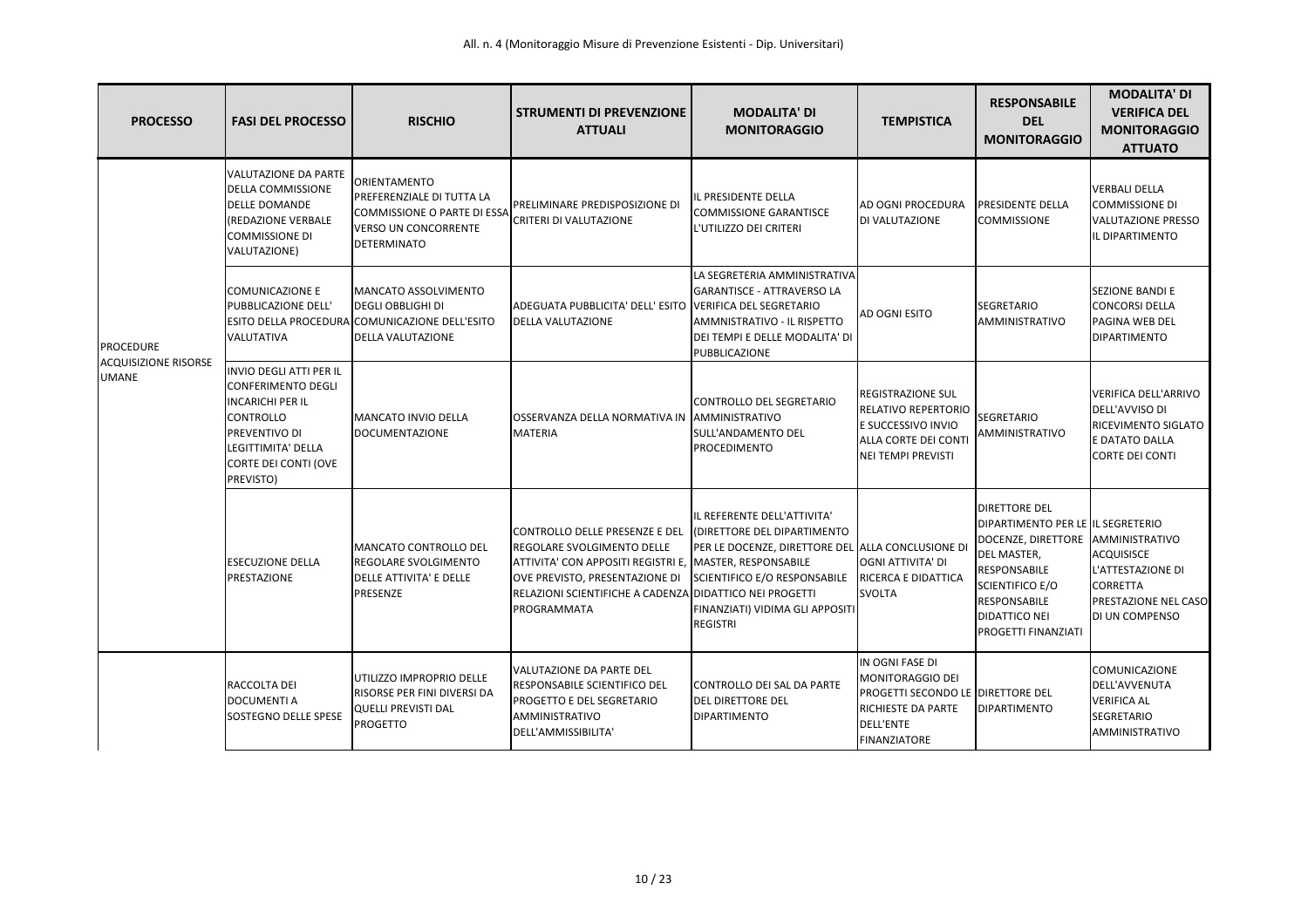| <b>PROCESSO</b>                         | <b>FASI DEL PROCESSO</b>                                                                                        | <b>RISCHIO</b>                                                                                                | <b>STRUMENTI DI PREVENZIONE</b><br><b>ATTUALI</b>                                                                                                                                                                                                    | <b>MODALITA' DI</b><br><b>MONITORAGGIO</b>                                         | <b>TEMPISTICA</b>                                                                                                                                | <b>RESPONSABILE</b><br><b>DEL</b><br><b>MONITORAGGIO</b> | <b>MODALITA' DI</b><br><b>VERIFICA DEL</b><br><b>MONITORAGGIO</b><br><b>ATTUATO</b>                |
|-----------------------------------------|-----------------------------------------------------------------------------------------------------------------|---------------------------------------------------------------------------------------------------------------|------------------------------------------------------------------------------------------------------------------------------------------------------------------------------------------------------------------------------------------------------|------------------------------------------------------------------------------------|--------------------------------------------------------------------------------------------------------------------------------------------------|----------------------------------------------------------|----------------------------------------------------------------------------------------------------|
| <b>RENDICONTAZIONE</b><br>FINANZIAMENTI | <b>ELABORAZIONE DEI FILES</b><br>DI RENDICONTAZIONE                                                             | <b>IRREGOLARITA' CORRELATE</b><br>ALLA PRESENTAZIONE,<br><b>GESTIONE E</b><br>RENDICONTAZIONE DEI<br>PROGETTI | <b>RISPETTO DELLA NORMATIVA DI</b><br>RIFERIMENTO E DEL PIANO<br>FINANZIARIO (OVE PRESENTE) NELLA<br>PROGRAMMAZIONE DELLE SPESE E<br>ATTENTA ANALISI DELLA<br>DOCUMENTAZIONE GIUSTIFICATIVA<br>RIGUARDANTE LE PROCEDURE DI<br><b>RENDICONTAZIONE</b> | CONTROLLO DEI SAL DA PARTE<br><b>DEL DIRETTORE DEL</b><br><b>DIPARTIMENTO</b>      | IN OGNI FASE DI<br>MONITORAGGIO DEI<br>PROGETTI SECONDO LE OIRETTORE DEL<br><b>RICHIESTE DA PARTE</b><br><b>DELL'ENTE</b><br><b>FINANZIATORE</b> | <b>IDIPARTIMENTO</b>                                     | <b>COMUNICAZIONE</b><br>DELL'AVVENUTA<br><b>VERIFICA AL</b><br><b>SEGRETARIO</b><br>AMMINISTRATIVO |
| RIMBORSO SPESE                          | RICHIESTA AL DIRETTORE<br>TRAMITE TITULUS PER<br>L'AUTORIZZAZIONE AD<br>ANTICIPARE LA SPESA DA<br>RIMBORSARE    | ACQUISIZIONE RICHIESTA PRIVA CONTROLLO DELLA RICHIESTA<br>DI CORRETTE MOTIVAZIONI                             | (SEGR. AMM.)                                                                                                                                                                                                                                         | VERIFICA RICHIESTE E AVALLO DA<br>PARTE DEL DIRETTORE                              | PER OGNI RICHIESTA                                                                                                                               | <b>DIRETTORE DEL</b><br>DIPARTIMENTO                     | <b>AUTORIZZAZIONI AL</b><br><b>RIMBORSO</b>                                                        |
|                                         | RICEZIONE E CONTROLLO MANCATO RISPETTO DEL<br>DELLA<br><b>DOCUMENTAZIONE</b><br>PRESENTATA A<br><b>RIMBORSO</b> | RELATIVO REGOLAMENTO DI<br><b>ATENEO - MANCATO</b><br><b>ICONTROLLO DELLA</b><br>DOCUMENTAZIONE FORNITA       | <b>VERIFICA RISPONDENZA TRA</b><br>RICHIESTA INOLTRATA E<br>DOCUMENTAZIONE RELATIVA ALLA<br>SPESA DA PARTE DEL SEGRETARIO<br>AMMINISTRATIVO                                                                                                          | VERIFICA RICHIESTE E AVALLO DA<br>PARTE DEL DIRETTORE                              | PER OGNI RICHIESTA                                                                                                                               | <b>DIRETTORE DEL</b><br>DIPARTIMENTO                     | <b>AUTORIZZAZIONI AL</b><br><b>RIMBORSO</b>                                                        |
|                                         | RICHIESTA DI<br>AUTORIZZAZIONE PER LA<br><b>MISSIONE</b>                                                        | NON ATTINENZA DELLA<br><b>MISSIONE CON IL PROGETTO DI</b><br>RICERCA                                          | MOTIVAZIONE DELLA MISSIONE DA<br><b>ESPLICITARE NEL MODULO DI</b><br>RICHIESTA (CON<br><b>AUTODICHIARAZIONE DEL</b><br>RICHIEDENTE O AVALLO DEL<br><b>RESPONSABILE SCIENTIFICO SE</b><br>PRESENTE)                                                   | <b>VERIFICA DOCUMENTAZIONE DA</b><br>PARTE DEL SEGRETARIO<br><b>AMMINISTRATIVO</b> | PER OGNI RICHIESTA                                                                                                                               | SEGRETARIO<br>AMMINISTRATIVO                             | DOCUMENTAZIONE<br><b>MISSIONE CON</b><br><b>RISCONTRO</b><br><b>SEGRETARIO</b><br>AMMINISTRATIVO   |
| <b>MISSIONI</b>                         | <b>ESECUZIONE DELLA</b><br><b>MISSIONE</b>                                                                      | DOCUMENTAZIONE NON<br>CORRISPONDENTE AL VERO                                                                  | INVITO DEL DIRETTORE AL RISPETTO<br>DELLE NORME PREVISTE DAL<br>REGOLAMENTO DI ATENEO;<br>DICHIARAZIONE DEL SOGGETTO CHE<br>HA COMPIUTO LA MISSIONE:<br>RISCONTRI SU ALCUNI DOCUMENT<br>(AD ES. CARTE DI IMBARCO,<br><b>NUMERO PASTI)</b>            | VERIFICA DOCUMENTAZIONE DA<br>PARTE DEL SEGRETARIO<br>AMMINISTRATIVO               | <b>I</b> PER OGNI RICHIESTA                                                                                                                      | <b>SEGRETARIO</b><br>AMMINISTRATIVO                      | DOCUMENTAZIONE<br><b>MISSIONE CON</b><br><b>RISCONTRO</b><br>SEGRETARIO<br>AMMINISTRATIVO          |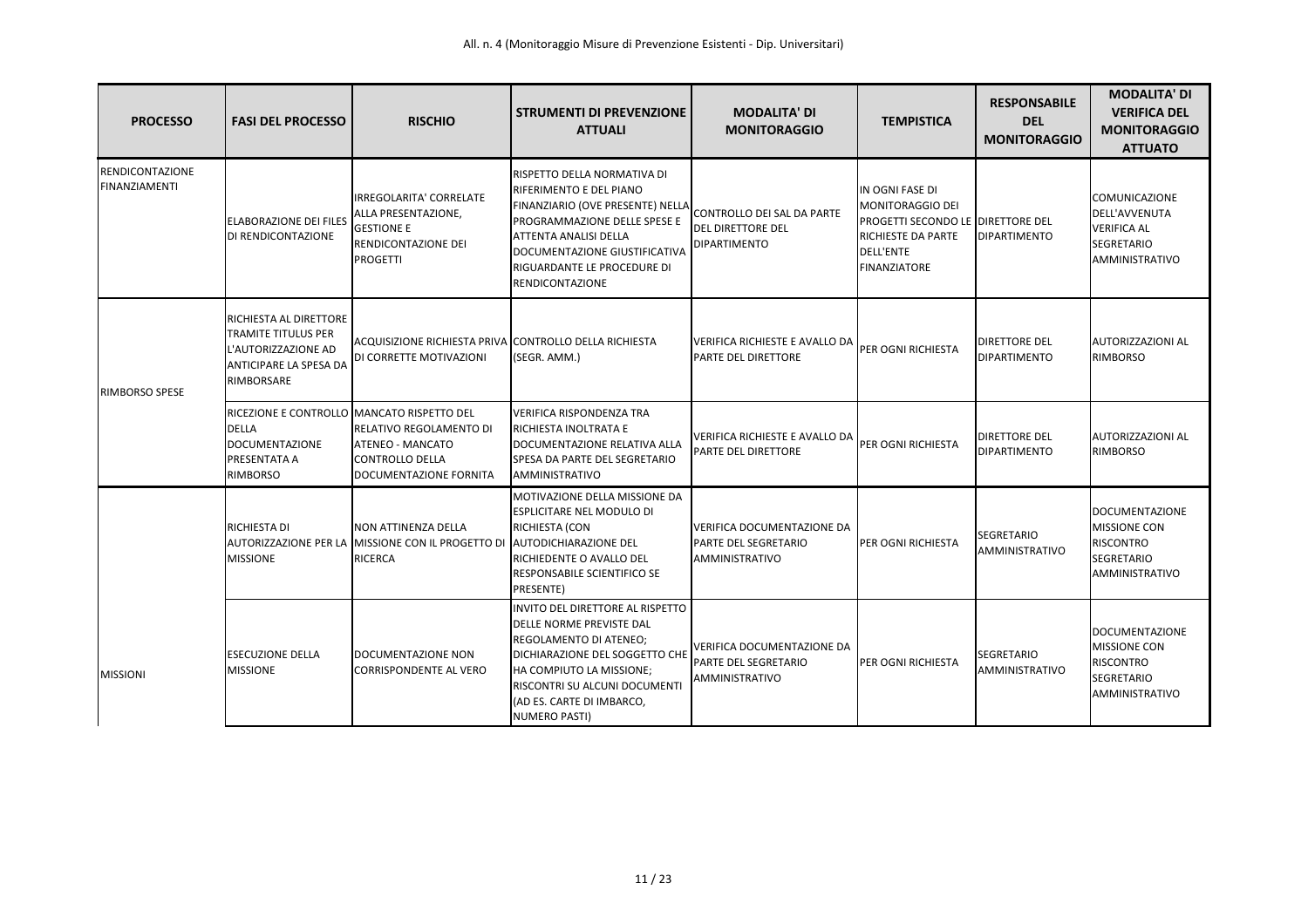| <b>PROCESSO</b>            | <b>FASI DEL PROCESSO</b>                                                                        | <b>RISCHIO</b>                                                                                                                                                                                                           | <b>STRUMENTI DI PREVENZIONE</b><br><b>ATTUALI</b>                                                                                              | <b>MODALITA' DI</b><br><b>MONITORAGGIO</b>                                                                                                              | <b>TEMPISTICA</b>          | <b>RESPONSABILE</b><br><b>DEL</b><br><b>MONITORAGGIO</b>                                       | <b>MODALITA' DI</b><br><b>VERIFICA DEL</b><br><b>MONITORAGGIO</b><br><b>ATTUATO</b>                                                                                                              |
|----------------------------|-------------------------------------------------------------------------------------------------|--------------------------------------------------------------------------------------------------------------------------------------------------------------------------------------------------------------------------|------------------------------------------------------------------------------------------------------------------------------------------------|---------------------------------------------------------------------------------------------------------------------------------------------------------|----------------------------|------------------------------------------------------------------------------------------------|--------------------------------------------------------------------------------------------------------------------------------------------------------------------------------------------------|
|                            | <b>RICEZIONE E CONTROLLO</b><br><b>DELLA</b><br>DOCUMENTAZIONE<br><b>RELATIVA ALLA MISSIONE</b> | MANCATO CONTROLLO DELLA<br>DOCUMENTAZIONE - MANCATO<br><b>RISPETTO DELLE NORME</b><br>PREVISTE DAL REGOLAMENTO<br>DI ATENEO                                                                                              | APPLICAZIONE DELLA NORMATIVA<br>DI RIFERIMENTO                                                                                                 | <b>AUDIT DA PARTE DELLA</b><br><b>COMMISSIONE D'ATENEO</b>                                                                                              | A CAMPIONE                 | <b>COMMISISONE PER</b><br>GLI AUDIT INTERNI DEI DELL'ENTE<br><b>PROCESSI</b><br>AMMINISTRATIVI | <b>VERBALI DI AUDIT</b><br>INTERNO/VERBALI DI<br><b>AUDIT DA PARTE</b><br><b>CERTIFICATORE A</b><br><b>SUPPORTO DELLA</b><br><b>VERIFICA ANNUALE</b><br><b>DELLA CERTIFICAZIONE</b>              |
| <b>GESTIONE LABORATORI</b> | RICHIESTA DI ATTIVITA'<br><b>DI LABORATORIO</b><br>(CONTO TERZI, RICERCA,<br>SCOPO DIDATTICO)   | <b>MANCATA VERIFICA DI</b><br>PREFATTIBILITA' DA PARTE DEL<br><b>RESPONSABILE DEL</b><br><b>LABORATORIO</b>                                                                                                              | PROCESSO DOCUMENTATO<br>ATTRAVERSO IL SISTEMA DI<br><b>GESTIONE DELLA QUALITA'</b>                                                             | AUDIT INTERNO DEL SISTEMA<br><b>QUALITA'</b>                                                                                                            | ANNUALMENTE                | <b>RESPONSABILE DEL</b><br><b>SISTEMA QUALITA'</b>                                             | I KENDALI DI AUDIT<br>INTERNO/VERBALI DI<br><b>AUDIT DA PARTE</b><br><b>DELL'ENTE</b><br><b>CERTIFICATORE A</b><br><b>SUPPORTO DELLA</b><br><b>VERIFICA ANNUALE</b><br><b>REKBACFBTAUGATIONE</b> |
|                            | <b>EMISSIONE</b><br>RISULTATO/RAPPORTO<br>ATTIVITA' DI<br><b>LABORATORIO</b>                    | MANCANZA DI CONTROLLO<br><b>INTERNO SUI RISULTATI</b><br><b>RAGGIUNTI</b>                                                                                                                                                | PROCESSO DOCUMENTATO<br>ATTRAVERSO IL SISTEMA DI<br><b>GESTIONE DELLA QUALITA'</b>                                                             | AUDIT INTERNO DEL SISTEMA<br><b>QUALITA</b>                                                                                                             | ANNUALMENTE                | <b>IRESPONSABILE DEL</b><br><b>SISTEMA QUALITA'</b>                                            | INTERNO/VERBALI DI<br><b>AUDIT DA PARTE</b><br><b>DELL'ENTE</b><br><b>CERTIFICATORE A</b><br><b>SUPPORTO DELLA</b><br><b>VERIFICA ANNUALE</b><br><b>DELLA CEDTIEICAZIONE</b>                     |
|                            | <b>DETERMINA A</b><br><b>CONTRARRE</b>                                                          | ADOZIONE DI UNA NON<br><b>IDONEA PROCEDURA DA</b><br>ADOTTARE PER LA SCELTA DEL<br>CONTRAENTE                                                                                                                            | LA SCELTA VIENE EFFETTUATA DOPO<br>ATTENTA ANALISI DEGLI ELEMENTI<br>RICHIESTI CONTEMPERATI CON LA<br>NORMATIVA DI SETTORE                     | VERIFICA DELLA DETERMINA A<br><b>CONTRARRE DA PARTE DEL</b><br><b>DIRETTORE</b>                                                                         | <b>IPER OGNI RICHIESTA</b> | <b>DIRETTORE DEL</b><br><b>DIPARTIMENTO</b>                                                    | <b>AUDIT DA PARTE DELLA</b><br><b>COMMISISONE PER GLI</b><br><b>AUDIT INTERNI DEI</b><br><b>PROCESSI</b><br><b>AMMINISTRATIVI</b>                                                                |
|                            | <b>PREDISPOSIZIONE DEL</b><br><b>BANDO (OVE PREVISTO)</b>                                       | ELUSIONE DI CLAUSOLE<br>PREVISTE DALLA NORMATIVA DI<br>SETTORE: CAPITOLATO CHE<br><b>ORIENTI VERSO UN</b><br>DETERMINATO PRODOTTO O<br>SERVIZIO GIA' IDENTIFICABILE<br>PRIMA DELL'ESPLETAMENTO<br><b>DELLA PROCEDURA</b> | LETTURA CRITICA DELLE<br>CARATTERISTICHE DEL CAPITOLATO<br>CON EVENTUALE RIMANDO (OVE<br>NECESSARIO) AGLI UFFICI CENTRALI<br><b>COMPETENTI</b> | CONDIVISIONE DELLA LETTURA<br>CRITICA CON IL DIRETTORE DEL<br>DIPARTIMENTO E ACQUISIZIONE<br>DELLE SPECIFICHE TECNICHE DA<br>PARTE DEGLI UFFICI TECNICI | <b>PER OGNI PROCEDURA</b>  | <b>RPA DELLA</b><br>PROCEDURA                                                                  | SOTTOSCRIZIONE DEL<br><b>CAPITOLATO DA PARTE</b><br><b>DEL SEGRETARIO</b>                                                                                                                        |
|                            | PUBBLICITA' (OVE<br>RICHIESTO)                                                                  | <b>INCOMPLETEZZA DELLE</b><br><b>INFORMAZIONI E DELLE</b><br>MODALITA' DI PUBBLICAZIONE<br>PREVISTE PER LEGGE                                                                                                            | APPLICAZIONE DELLA NORMATIVA<br>DI RIFERIMENTO E DEL CODICE<br><b>DEGLI APPALTI PUBBLICI</b>                                                   | <b>VERIFICA DA PARTE DEL</b><br>"COLLABORATORE PER LA<br>TRASPARENZA"                                                                                   | PER OGNI PROCEDURA         | <b>REFERENTI E</b><br>LA TRASPARENZA"                                                          | <b>VERIFICA DA PARTE</b><br>DELLA COMMISISONE<br>"COLLABORATORE PER PER GLI AUDIT INTERNI<br><b>DEI PROCESSI</b><br>AMMINISTRATIVI                                                               |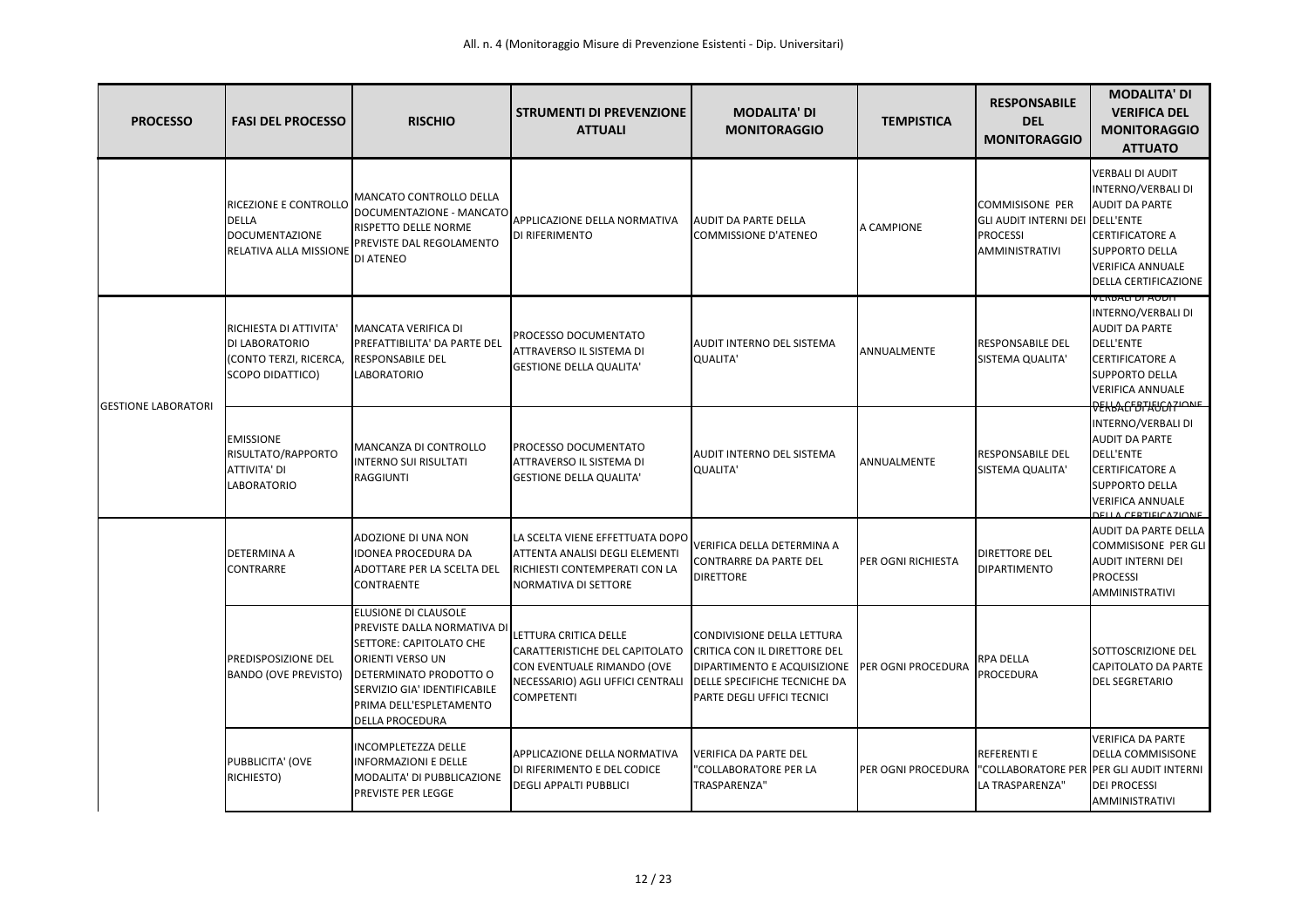| <b>PROCESSO</b>           | <b>FASI DEL PROCESSO</b>                                                                                                                                                                        | <b>RISCHIO</b>                                                                                                                       | <b>STRUMENTI DI PREVENZIONE</b><br><b>ATTUALI</b>                                                                                                                                                                                                                                                                                                                                      | <b>MODALITA' DI</b><br><b>MONITORAGGIO</b>                                                                                                                                                                                 | <b>TEMPISTICA</b>                                            | <b>RESPONSABILE</b><br><b>DEL</b><br><b>MONITORAGGIO</b> | <b>MODALITA' DI</b><br><b>VERIFICA DEL</b><br><b>MONITORAGGIO</b><br><b>ATTUATO</b>                                                  |
|---------------------------|-------------------------------------------------------------------------------------------------------------------------------------------------------------------------------------------------|--------------------------------------------------------------------------------------------------------------------------------------|----------------------------------------------------------------------------------------------------------------------------------------------------------------------------------------------------------------------------------------------------------------------------------------------------------------------------------------------------------------------------------------|----------------------------------------------------------------------------------------------------------------------------------------------------------------------------------------------------------------------------|--------------------------------------------------------------|----------------------------------------------------------|--------------------------------------------------------------------------------------------------------------------------------------|
|                           | <b>DECRETO DI NOMINA</b><br><b>DELLA COMMISSIONE</b>                                                                                                                                            | <b>INCOMPATIBILITA' DEI</b><br><b>COMPONENTI DELLA</b><br><b>COMMISSIONE</b>                                                         | DICHIARAZIONE PREVENTIVA DI<br><b>ASSENZA PRESUPPOSTI DI</b><br>INCOMPATIBILITA'                                                                                                                                                                                                                                                                                                       | VERIFICA DA PARTE DELL' RPA                                                                                                                                                                                                | PER OGNI PROCEDURA                                           | <b>RPA DELLA</b><br><b>PROCEDURA</b>                     | <b>VERIFICA DA PARTE</b><br><b>DELLA COMMISISONE</b><br>PER GLI AUDIT INTERNI<br><b>DEI PROCESSI</b><br><b>AMMINISTRATIVI</b>        |
| <b>PROCEDURE ACQUISTI</b> | <b>SEDUTA DI GARA:</b><br><b>REDAZIONE DEL VERBALE</b><br><b>DI GARA CON</b><br><b>AGGIUDICAZIONE</b><br>PROVVISORIA (OVE<br>PREVISTA)                                                          | <b>ORIENTAMENTO</b><br>PREFERENZIALE DI TUTTA LA<br>COMMISSIONE O PARTE DI ESSA<br><b>VERSO UN CONCORRENTE</b><br><b>DETERMINATO</b> | PRELIMINARE PREDISPOSIZIONE<br><b>CRITERI DI VALUTAZIONE</b>                                                                                                                                                                                                                                                                                                                           | IL RESPONSABILE DEL<br>PROCEDIMENTO HA TRA I<br>COMPITI PREVISTI DAL CODICE<br><b>DEI CONTRATTI DI CURARE IL</b><br>CORRETTO E RAZIONALE<br><b>SVOLGIMENTO DELLE</b><br>PROCEDURE CON ADEGUATO<br>CONTROLLO AMMINISTRATIVO | PER OGNI PROCEDURA                                           | <b>RPA DELLA</b><br><b>PROCEDURA</b>                     | VERIFICA DA PARTE<br><b>DELLA COMMISISONE</b><br>PER GLI AUDIT INTERNI<br><b>DEI PROCESSI</b><br>AMMINISTRATIVI                      |
|                           | <b>FASE POST</b><br>AGGIUDICAZIONE(OVE<br>PREVISTA):<br>AGGIUDICAZIONE<br>DEFINITIVA/CONTRATTO/<br>COMUNICAZIONE<br><b>OBBLIGATORIA ESITO</b><br><b>GARA ENTRO I TERMINI</b><br><b>PREVISTI</b> | <b>IMANCATO ASSOLVIMENTO</b><br><b>DEGLI OBBLIGHI DI</b><br><b>COMUNICAZIONE E PUBBLICITA</b><br>DELL' ESITO DI GARA                 | <b>APPLICAZIONE DELLA NORMATIVA</b><br>DI RIFERIMENTO E DEL CODICE<br><b>DEGLI APPALTI PUBBLICI</b>                                                                                                                                                                                                                                                                                    | VERIFICA DA PARTE DEL<br>"COLLABORATORE PER LA<br>TRASPARENZA"                                                                                                                                                             | PER OGNI PROCEDURA  "COLLABORATORE PER PER GLI AUDIT INTERNI | <b>REFERENTI E</b><br>LA TRASPARENZA"                    | <b>VERIFICA DA PARTE</b><br><b>DELLA COMMISISONE</b><br><b>DEI PROCESSI</b><br>AMMINISTRATIVI                                        |
|                           | <b>ESECUZIONE DEL</b><br><b>CONTRATTO</b>                                                                                                                                                       | MANCATO CONTROLLO DELLA<br>REGOLARE ESECUZIONE DELLA<br>PRESTAZIONE DEDOTTA IN<br><b>CONTRATTO</b>                                   | CONTROLLO DELLA<br>CORRISPONDENZA FRA LA MERCE<br>ORDINATA E QUELLA CONSEGNATA<br>IN APPLICAZIONE DELLA<br>NORMATIVA DI RIFERIMENTO E -<br>NELL'AMBITO DEL SISTEMA DI<br><b>GESTIONE DELLA QUALITA' (SGQ)</b><br>CHE CERTIFICA IL DIPARTIMENTO -<br>ULTERIORE CONTROLLO<br>SULL'AFFIDABILITA' DEL FORNITORE<br>(PUNTUALITA' NELLA CONSEGNA,<br>PRECISA CORRISPONDENZA DELLA<br>MERCE). | <b>VERIFICA CONGRUITA' E</b><br>CORRETTO FUNZIONAMENTO<br><b>DEL MATERIALE ACQUISTATO</b>                                                                                                                                  | PER OGNI ACQUISTO                                            | <b>SEGRETARIO</b><br>AMMINISTRATIVO                      | <b>VERIFICA DA PARTE</b><br><b>DELLA COMMISISONE</b><br><b>PER GLI AUDIT INTERNI</b><br><b>DEI PROCESSI</b><br><b>AMMINISTRATIVI</b> |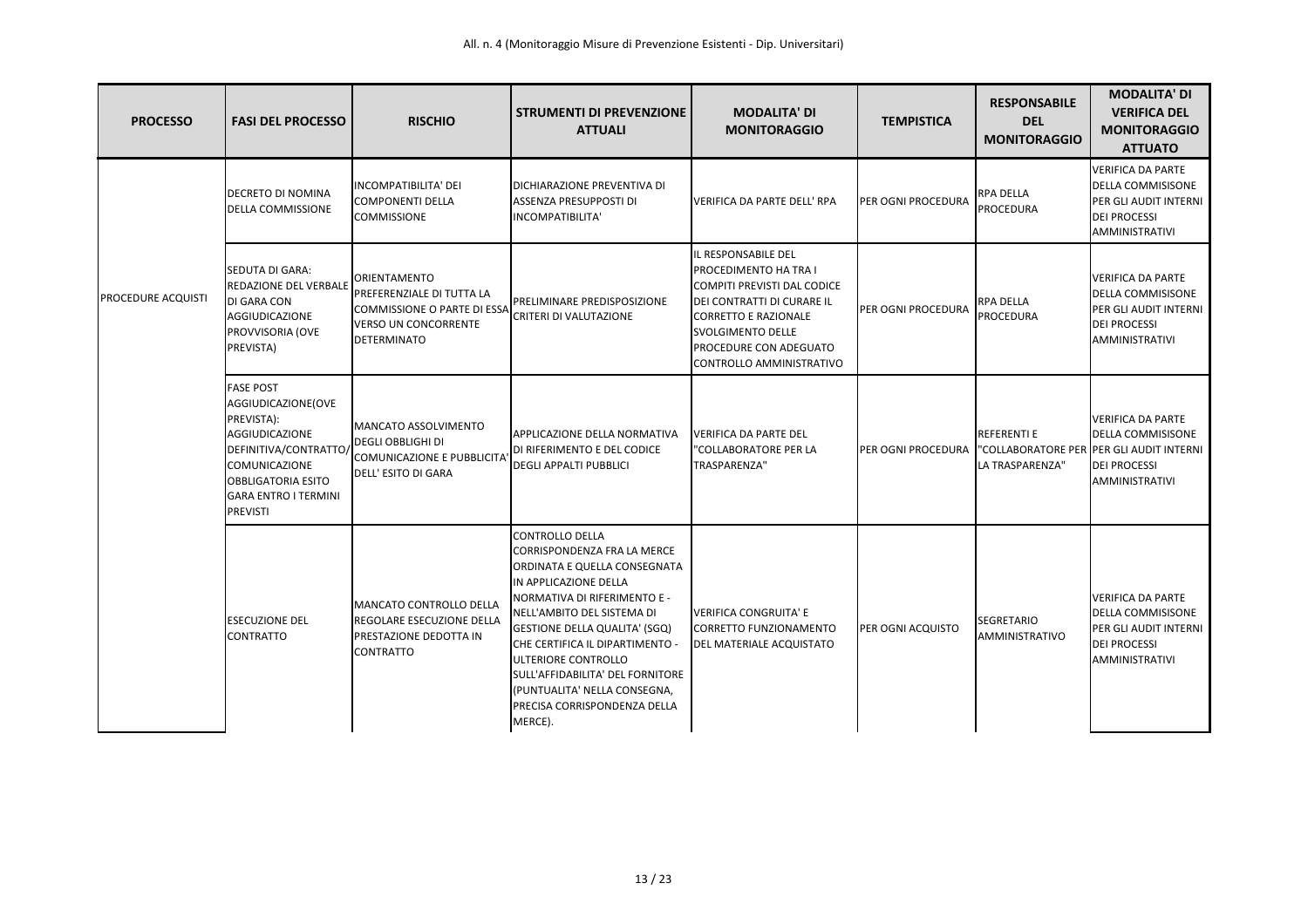| <b>PROCESSO</b>                                                                                                                                                                                     | <b>FASI DEL PROCESSO</b>                                                       | <b>RISCHIO</b>                                                                                                               | <b>STRUMENTI DI PREVENZIONE</b><br><b>ATTUALI</b>                                                                                                                                                                                                                                                                                                                                                                                                                                                                                                                                                                                               | <b>MODALITA' DI</b><br><b>MONITORAGGIO</b>                                                                                                                                                                                                                         | <b>TEMPISTICA</b>  | <b>RESPONSABILE</b><br><b>DEL</b><br><b>MONITORAGGIO</b> | <b>MODALITA' DI</b><br><b>VERIFICA DEL</b><br><b>MONITORAGGIO</b><br><b>ATTUATO</b>                                    |
|-----------------------------------------------------------------------------------------------------------------------------------------------------------------------------------------------------|--------------------------------------------------------------------------------|------------------------------------------------------------------------------------------------------------------------------|-------------------------------------------------------------------------------------------------------------------------------------------------------------------------------------------------------------------------------------------------------------------------------------------------------------------------------------------------------------------------------------------------------------------------------------------------------------------------------------------------------------------------------------------------------------------------------------------------------------------------------------------------|--------------------------------------------------------------------------------------------------------------------------------------------------------------------------------------------------------------------------------------------------------------------|--------------------|----------------------------------------------------------|------------------------------------------------------------------------------------------------------------------------|
| PROCEDURA NEGOZIATA<br><b>SENZA PREVIA</b><br><b>PUBBLICAZIONE DEL</b><br>BANDO ART. 57 D.LGS.<br>163/2006 (COSI' COME<br><b>DISCIPLINATA PRIMA</b><br>DELL'ENTRATA IN VIGORE<br>DEL D.LGS N.50/16) | RICHIESTA DEL<br>PREVENTIVO E<br><b>DICHIARAZIONE DI</b><br><b>ESCLUSIVITA</b> | <b>MANCATO INVIO DELLA</b><br>DA PARTE DELLA DITTA                                                                           | CONTRATTO CORREDATO DA<br>DICHIARAZIONE DI ESCLUSIVITA' IN<br>DICHIARAZIONE DI ESCLUSIVITA' APPLICAZIONE DELLA NORMATIVA<br>DI RIFERIMENTO E DEL CODICE<br><b>DEGLI APPALTI PUBBLICI</b>                                                                                                                                                                                                                                                                                                                                                                                                                                                        | <b>VERIFICA DELLA</b><br>DOCUMENTAZIONE DA PARTE<br>DELL'RPA                                                                                                                                                                                                       | PER OGNI PROCEDURA | SEGRETARIO<br>AMMINISTRATIVO                             | <b>VERIFICA DA PARTE</b><br><b>DELLA COMMISSIONE</b><br><b>AUDIT D'ATENEO</b>                                          |
| <b>COTTIMO FIDUCIARIO</b><br>(COSI' COME<br><b>DISCIPLINATO PRIMA</b><br>DELL'ENTRATA IN VIGORE CONTRAENTE<br>DEL D.LGS N.50/16)                                                                    | INDIVIDUAZIONE DEI<br><b>CRITERI DI SCELTA DEL</b>                             | NON ADOZIONE DI QUANTO<br>PREVISTO PER LEGGE DALLA<br>NORMATIVA DI SETTORE<br><b>RELATIVAMENTE AL MERCATO</b><br>ELETTRONICO | LA NORMATIVA ATTUALMENTE<br><b>VIGENTE IMPONE PER GLI ACQUISTI</b><br>DI FORNITURE E SERVIZI IL RICORSO<br>AL MEPA; IN CASO DI PRODOTTI<br>NON REPERIBILI SUL MERCATO<br>ELETTRONICO, PURCHE' SI TRATTI DI<br>ACQUISTI IN ECONOMIA, E'<br>CONSENTITO RIVOLGERSI AL<br>MERCATO LIBERO, AI SENSI<br>DELL'ART. 125 DEL CODICE DEI<br>CONTRATTI. L'AFFIDAMENTO<br>DIRETTO PER SPESE FINO AD UN<br>MASSIMO DI 3.000, 00 EURO, AI<br>SENSI DELL'ART. 6 DEL<br>"REGOLAMENTO D'ATENEO PER I<br>LAVORI, LE FORNITURE E I SERVIZI<br>CHE POSSONO ESSERE ESEGUITI IN<br>ECONOMIA", EFFETTUATO SUL<br>MEPA CONSENTE, COMUNQUE,<br>UNA EFFICACE COMPARAZIONE | <b>REDAZIONE DETERMINA A</b><br>CONTRARRE CON EVIDENZA<br><b>DELLE MOTIVAZIONI DELLA</b><br><b>SCELTA. STAMPA DELLE</b><br><b>EVENTUALI SCHERMATE MEPA</b><br><b>CHE EVIDENZIANO</b><br>L'INDISPONIBILITA'/INADEGUATE<br>ZZA DEL PRODOTTO O SERVIZIO<br>RICHIESTO. | PER OGNI PROCEDURA | <b>SEGRETARIO</b><br>AMMINISTRATIVO                      | <b>VERIFICA DA PARTE</b><br><b>DELLA COMMISISONE</b><br>PER GLI AUDIT INTERNI<br><b>DEI PROCESSI</b><br>AMMINISTRATIVI |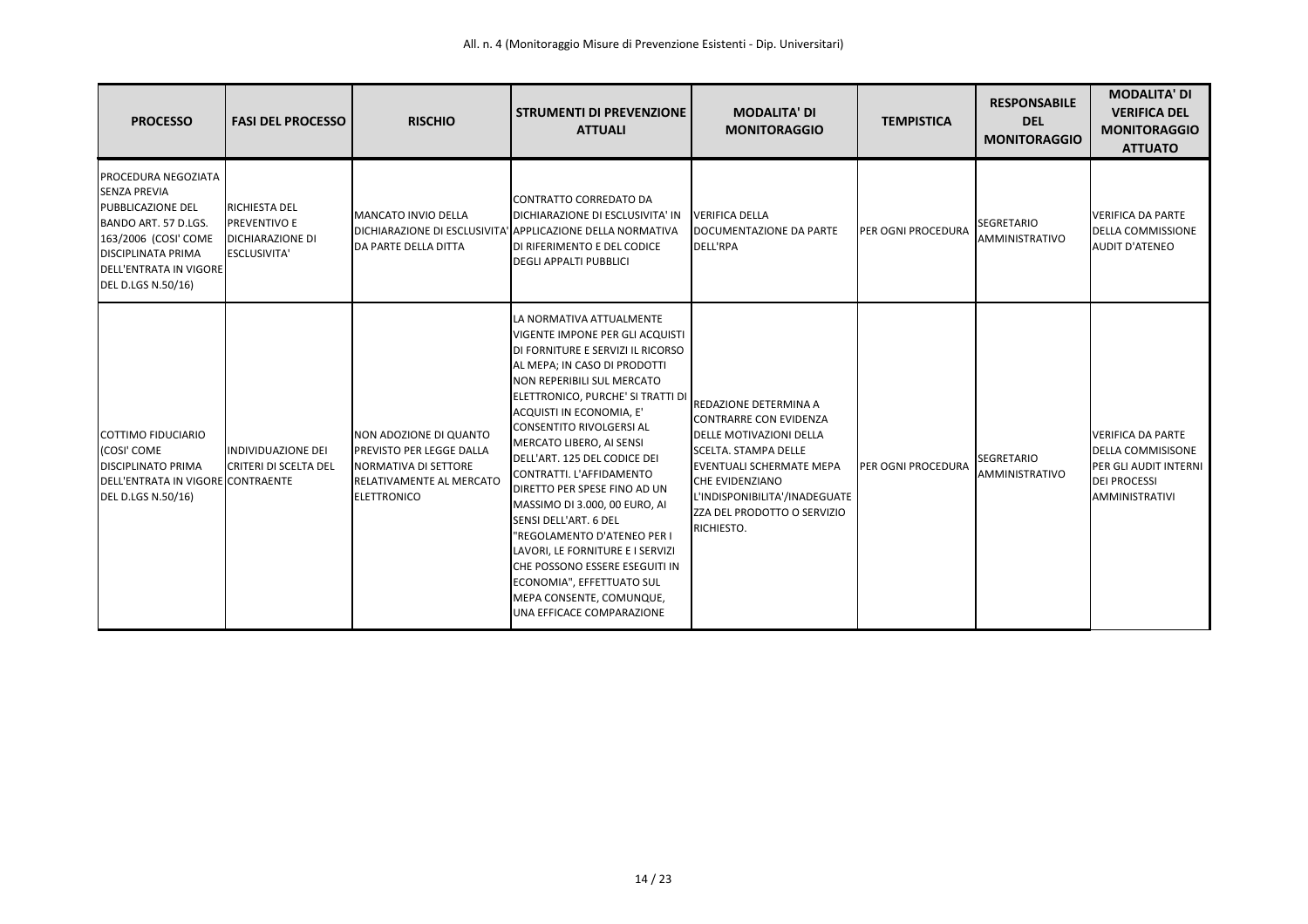| <b>PROCESSO</b>                     | <b>FASI DEL PROCESSO</b>                                          | <b>RISCHIO</b>                                                                                                                                | <b>STRUMENTI DI PREVENZIONE</b><br><b>ATTUALI</b>                                                                                                                                                                                                                                                            | <b>MODALITA' DI</b><br><b>MONITORAGGIO</b>                                                                  | <b>TEMPISTICA</b>                            | <b>RESPONSABILE</b><br><b>DEL</b><br><b>MONITORAGGIO</b>                 | <b>MODALITA' DI</b><br><b>VERIFICA DEL</b><br><b>MONITORAGGIO</b><br><b>ATTUATO</b>                                                                                                                                                    |  |  |  |  |
|-------------------------------------|-------------------------------------------------------------------|-----------------------------------------------------------------------------------------------------------------------------------------------|--------------------------------------------------------------------------------------------------------------------------------------------------------------------------------------------------------------------------------------------------------------------------------------------------------------|-------------------------------------------------------------------------------------------------------------|----------------------------------------------|--------------------------------------------------------------------------|----------------------------------------------------------------------------------------------------------------------------------------------------------------------------------------------------------------------------------------|--|--|--|--|
|                                     | DIPARTIMENTO DI GIURISPRUDENZA                                    |                                                                                                                                               |                                                                                                                                                                                                                                                                                                              |                                                                                                             |                                              |                                                                          |                                                                                                                                                                                                                                        |  |  |  |  |
|                                     | <b>SVOLGIMENTO DELLA</b><br><b>DIDATTICA</b>                      | EROGAZIONE DI UN NUMERO<br><b>DIVERSO DI ORE PREVISTE PER</b><br>L'INSEGNAMENTO CON<br><b>CONSEGUENTE MINORE</b><br>FORMAZIONE DELLO STUDENTE | <b>PREDISPOSIZIONE DI UN</b><br>CALENDARIO DIDATTICO DELLE<br>LEZIONI PUBBLICATO SUL SITO E<br><b>AFFISSO IN BACHECA</b>                                                                                                                                                                                     | CONTROLLO DEI REGISTRI DELLE<br><b>ATTIVITA' DIDATTICHE DEL</b><br>DOCENTE DA PARTE DEL<br><b>DIRETTORE</b> | A CONCLUSIONE DEL<br>CORSO DI LEZIONI        | <b>DIRETTORE DEL</b><br><b>DIPARTIMENTO</b>                              | <b>FIRMA DEL DIRETTORE</b><br><b>SUL REGISTRO DELLE</b><br>ATTIVITA' DIDATTICHE                                                                                                                                                        |  |  |  |  |
|                                     | SVOLGIMENTO DEGLI<br><b>ESAMI</b>                                 | <b>NON CORRETTA</b><br><b>COMPOSIZIONE DELLA</b><br><b>COMMISSIONE</b>                                                                        | <b>INVITO DEL DIRETTORE A</b><br>RISPETTARE LA NORMATIVA DI<br><b>SETTORE SUL NUMERO DEI</b><br>COMPONENTI DELLA COMMISSIONE                                                                                                                                                                                 | <b>IL'INVITO VIENE EFFETTUATO IN</b><br><b>SENO AL CONSIGLIO DAL</b><br><b>DIRETTORE</b>                    | <b>JAD OGNI SEMESTRE</b>                     | <b>CONSIGLIO DI</b><br><b>DIPARTIMENTO</b>                               | <b>FIRMA DELLE</b><br><b>COMMISSIONI DA</b><br><b>PARTE DEI</b><br><b>COORDINATORI DI</b><br><b>CORSO DI LAUREA E DEL</b><br><b>DIRETTORE DI</b><br><b>DIPARTIMENTO</b>                                                                |  |  |  |  |
| <b>DIDATTICA CORSO DI</b><br>LAUREA | <b>VALUTAZIONE FINALE</b><br>DELL'APPRENDIMENTO<br>MEDIANTE ESAME | INON CORRETTA O NON<br><b>OBIETTIVA VALUTAZIONE DEL</b><br><b>CANDIDATO</b>                                                                   | INVITO DEL DIRETTORE, NELLE<br>SEDUTE DI CONSIGLIO, AL RISPETTO<br><b>DELLE NORME PREVISTE NEL</b><br>REGOLAMENTO; VALUTAZIONE<br>COLLEGIALE DEL CANDIDATO;<br><b>ESAME PUBBLICO.</b>                                                                                                                        | L'INVITO VIENE EFFETTUATO DAL<br><b>DIRETTORE IN SENO AL</b><br><b>CONSIGLIO</b>                            | IAD OGNI SEMESTRE                            | <b>CONSIGLIO DI</b><br><b>DIPARTIMENTO</b>                               | <b>FIRMA DELLE</b><br><b>COMMISSIONI DA</b><br><b>PARTE DEI</b><br><b>COORDINATORI DI</b><br><b>CORSO DI LAUREA E DEL</b><br><b>DIRETTORE DI</b><br><b>DIPARTIMENTO</b>                                                                |  |  |  |  |
|                                     | VERBALIZZAZIONE<br>DELL'ESAME                                     | <b>NON CORRISPONDENZA TRA</b><br><b>ESITO</b>                                                                                                 | <b>VERBALIZZAZIONE ON-LINE CON</b><br>INSERIMENTO OBBLIGATORIO DEL<br>DOCUMENTO DI RICONOSCIMENTO<br>DEL CANDIDATO, DELLE DOMANDE<br>SVOLGIMENTO DELL'ESAME ED   D'ESAME; FIRMA DEL CANDIDATO; E-<br>MAIL AL CANDIDATO RELATIVA<br>ALL'ESITO DELL'ESAME COME<br><b>PREVISTO DAL RELATIVO</b><br>REGOLAMENTO. | <b>ATTIVITA' DI CONTROLLO</b><br>PERIODICO DA PARTE DEI<br><b>COMPONENTI DELLA</b><br><b>COMMISSIONE</b>    | PER CIASCUN APPELLO COMMISSIONE E<br>D'ESAME | <b>PRESIDENTE DELLA</b><br><b>COMPONENTI DELLA</b><br><b>COMMISSIONE</b> | <b>ACQUISIZIONE</b><br>DELL'ELENCO, CON<br><b>VOTAZIONI E FIRME</b><br><b>DEGLI STUDENTI CHE</b><br><b>HANNO SOSTENUTO</b><br>L'ESAME, DA PARTE<br>DELL'UNITA'<br>ORGANIZZATIVA<br>SERVIZI<br>AMMINISTRATIVI CORSI<br><b>DI LAUREA</b> |  |  |  |  |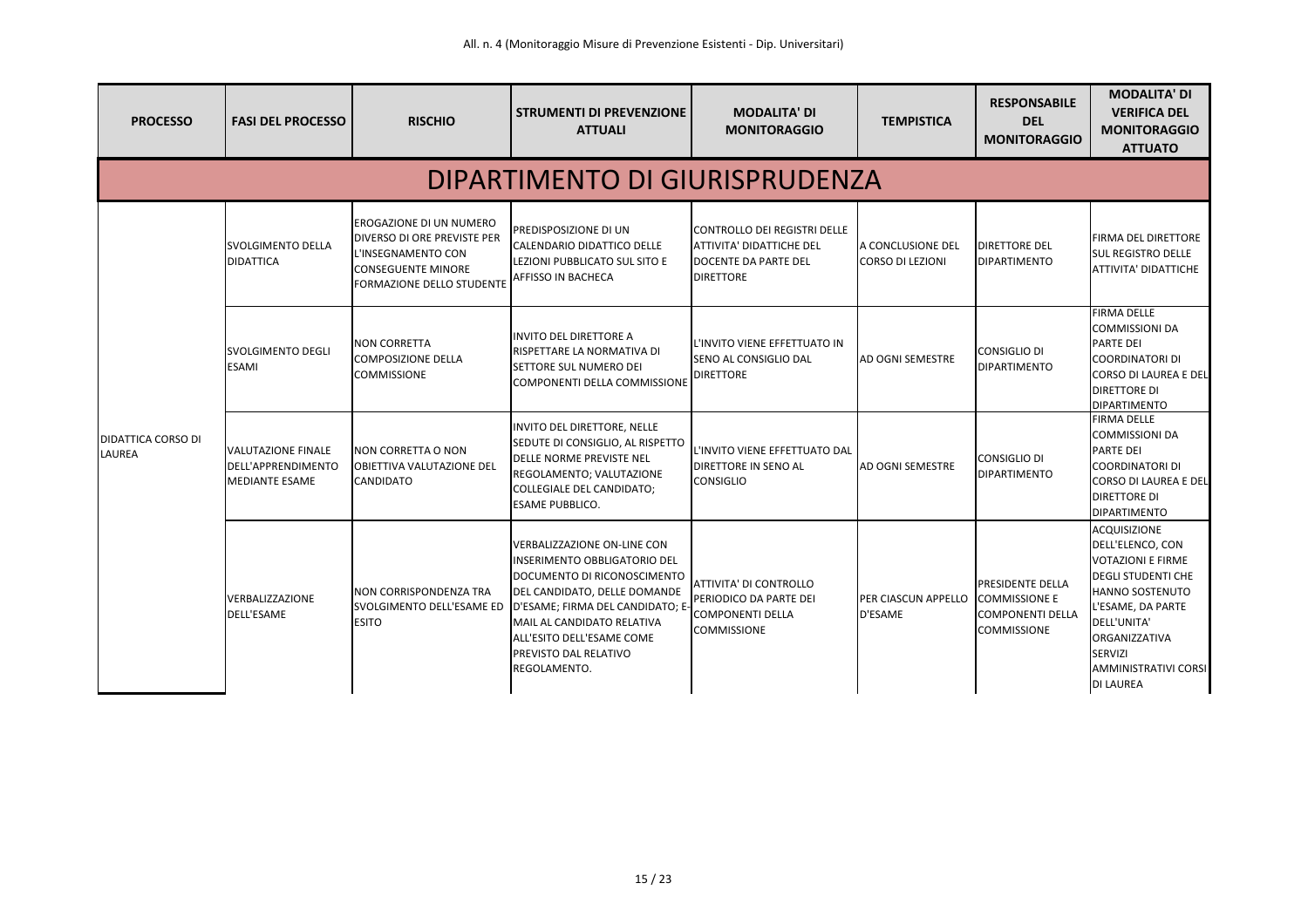| <b>PROCESSO</b>      | <b>FASI DEL PROCESSO</b>                                                                                                                                                                         | <b>RISCHIO</b>                                                                                                                     | <b>STRUMENTI DI PREVENZIONE</b><br><b>ATTUALI</b>                                                                                             | <b>MODALITA' DI</b><br><b>MONITORAGGIO</b>                                                                                                                                            | <b>TEMPISTICA</b>                                                                             | <b>RESPONSABILE</b><br><b>DEL</b><br><b>MONITORAGGIO</b>                                           | <b>MODALITA' DI</b><br><b>VERIFICA DEL</b><br><b>MONITORAGGIO</b><br><b>ATTUATO</b>                                                                                                     |
|----------------------|--------------------------------------------------------------------------------------------------------------------------------------------------------------------------------------------------|------------------------------------------------------------------------------------------------------------------------------------|-----------------------------------------------------------------------------------------------------------------------------------------------|---------------------------------------------------------------------------------------------------------------------------------------------------------------------------------------|-----------------------------------------------------------------------------------------------|----------------------------------------------------------------------------------------------------|-----------------------------------------------------------------------------------------------------------------------------------------------------------------------------------------|
| IDIDATTICA DOTTORATI | PROPOSTA E NOMINA<br>DELLA COMMISSIONE<br><b>ESAMINATRICE</b><br>(PROPOSTA DAL<br><b>COLLEGIO DEI DOCENTI</b><br><b>DEL CORSO DI</b><br>DOTTORATO NOMINATA<br><b>CON DECRETO DEL</b><br>RETTORE) | INCOMPATIBILITA' DEI<br><b>COMPONENTI DELLA</b><br><b>COMMISSIONE</b>                                                              | VALUTAZIONE COLLEGIALE DI<br><b>EVENTUALI CAUSE DI</b><br>INCOMPATIBILITA' PRIMA DELLA<br>PROPOSTA DEI COMPONENTI DELLA<br><b>COMMISSIONE</b> | <b>DICHIARAZIONE DEI</b><br><b>COMPONENTI DELLA</b><br>COMMISSIONE DI ASSENZA DI<br><b>CAUSE DI INCOMPATIBILITA'</b><br>NELLA PRIMA RIUNIONE DELLA<br><b>COMMISSIONE ESAMINATRICE</b> | <b>AD INSEDIAMENTO</b><br><b>DELLA COMMISSIONE</b>                                            | <b>COORDINATORE DEL</b><br>CORSO DI<br>DOTTORATO/PRESIDE<br><b>NTE DELLA</b><br><b>COMMISSIONE</b> | <b>VERBALE DEI LAVORI</b><br>DELLA COMMISSIONE                                                                                                                                          |
|                      | <b>VERIFICA REQUISITI DI</b><br><b>AMMISSIONE DA PARTE</b><br>DELL'UNITA' PREPOSTA                                                                                                               | VALUTAZIONE NON OBIETTIVA<br><b>DEI REQUISITI</b>                                                                                  | INDIVIDUAZIONE PRELIMINARE DI<br>LINEE GUIDA AI FINI<br>DELL'ATTRIBUZIONE DEI PUNTEGGI                                                        | REDAZIONE DEL VERBALE DELLA<br>SEDUTA E SOTTOSCRIZIONE DA<br>PARTE DEI COMPONENTI DELLA<br><b>COMMISSIONE</b>                                                                         | PRIMA SEDUTA DELLA<br><b>COMMISSIONE</b><br>D'ESAME                                           | <b>IPRESIDENTE DELLA</b><br><b>COMMISSIONE</b>                                                     | SOTTOSCRIZIONE DEI<br><b>VERBALI DELLE SEDUTE</b><br>DA PARTE DI TUTTI I<br><b>COMPONENTI DELLA</b><br><b>COMMISSIONE E</b><br>PROCEDURA DI<br><b>APPROVAZIONE DEGLI</b><br><b>ATTI</b> |
|                      | VALUTAZIONE DOMANDE ORIENTAMENTO<br><b>PARTE DELLA</b><br><b>COMMISSIONE</b><br><b>ESAMINATRICE</b>                                                                                              | (TITOLI E PROGETTO) DA PREFERENZIALE DI TUTTA LA<br>COMMISSIONE O PARTE DI ESSA<br><b>VERSO UN PARTICOLARE</b><br><b>CANDIDATO</b> | <b>VALUTAZIONE COLLEGIALE DEL</b><br><b>CANDIDATO</b>                                                                                         | REDAZIONE DEL VERBALE DELLA<br>SEDUTA E SOTTOSCRIZIONE DA<br>PARTE DI TUTTI I COMPONENTI                                                                                              | <b>SEDUTA DELLA</b><br><b>COMMISSIONE</b><br><b>DEPUTATA ALL'ESAME</b><br>DI DOMANDE E TITOLI | <b>IPRESIDENTE DELLA</b><br><b>COMMISSIONE</b>                                                     | SOTTOSCRIZIONE DEI<br><b>VERBALI DELLE SEDUTE</b><br>DA PARTE DI TUTTI I<br><b>COMPONENTI DELLA</b><br><b>COMMISSIONE E</b><br>PROCEDURA DI<br>APPROVAZIONE DEGLI<br><b>ATTI</b>        |
|                      | <b>COLLOQUIO</b>                                                                                                                                                                                 | VALUTAZIONE PREFERENZIALE<br><b>IDEL CANDIDATO</b>                                                                                 | VALUTAZIONE COLLEGIALE E<br>INTERDISCIPLINARE DEL CANDIDATO PARTE DEI COMPONENTI DELLA                                                        | REDAZIONE DEL VERBALE DELLA<br>SEDUTA E SOTTOSCRIZIONE DA<br>COMMISSIONE                                                                                                              | <b>JAD OGNI COLLOQUIO</b><br><b>EFFETTUATO</b>                                                | <b>PRESIDENTE DELLA</b><br><b>COMMISSIONE</b>                                                      | SOTTOSCRIZIONE DEI<br><b>VERBALI DELLE SEDUTE</b><br>DA PARTE DI TUTTI I<br><b>COMPONENTI DELLA</b><br><b>COMMISSIONE E</b><br>PROCEDURA DI<br><b>APPROVAZIONE DEGLI</b><br><b>ATTI</b> |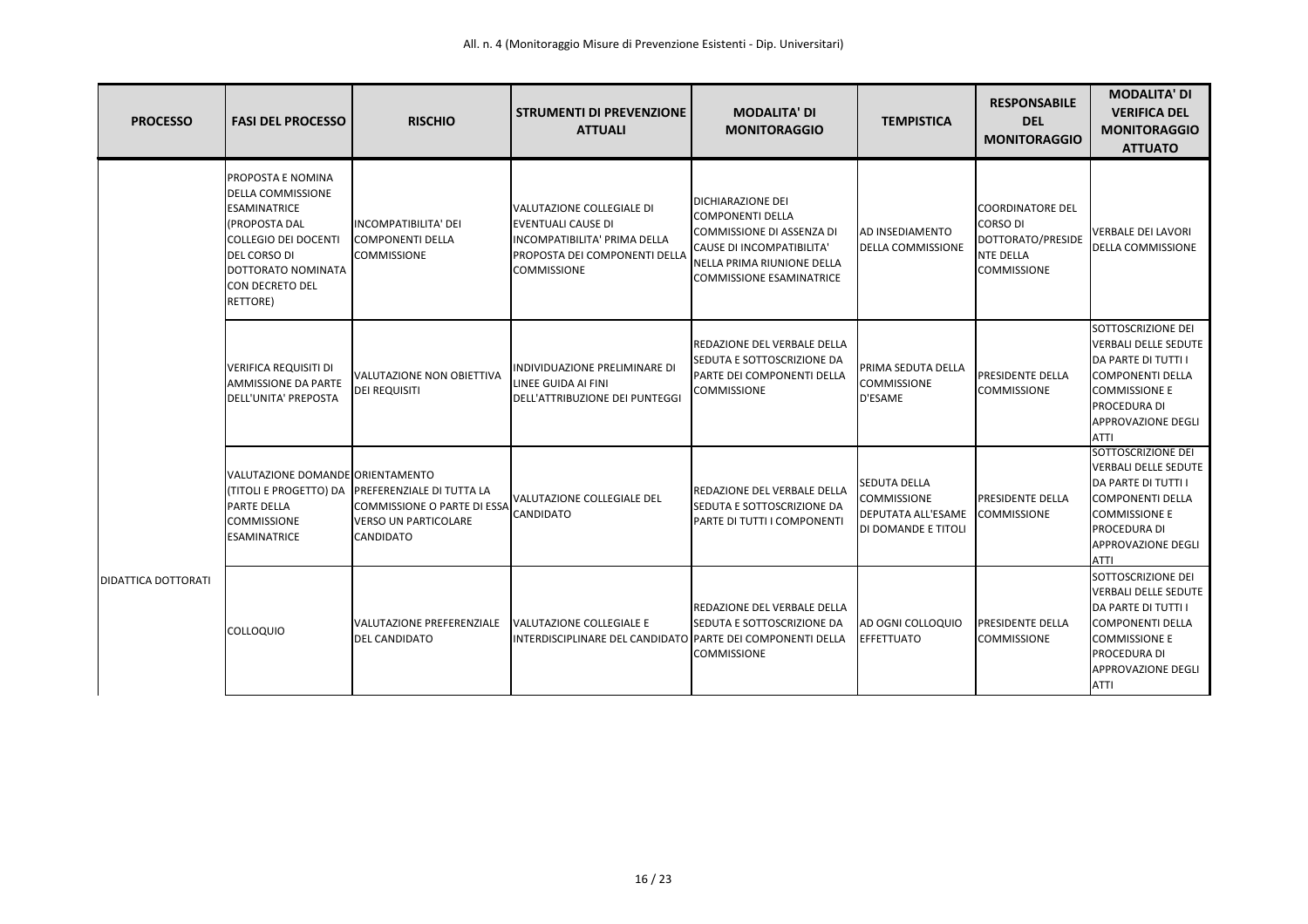| <b>PROCESSO</b> | <b>FASI DEL PROCESSO</b>                                                                                                                                                                                                                          | <b>RISCHIO</b>                                                                           | <b>STRUMENTI DI PREVENZIONE</b><br><b>ATTUALI</b>                                                                                                                                                               | <b>MODALITA' DI</b><br><b>MONITORAGGIO</b>                                                                                                   | <b>TEMPISTICA</b>                                       | <b>RESPONSABILE</b><br><b>DEL</b><br><b>MONITORAGGIO</b>                                                                                                             | <b>MODALITA' DI</b><br><b>VERIFICA DEL</b><br><b>MONITORAGGIO</b><br><b>ATTUATO</b>                                                                                                            |
|-----------------|---------------------------------------------------------------------------------------------------------------------------------------------------------------------------------------------------------------------------------------------------|------------------------------------------------------------------------------------------|-----------------------------------------------------------------------------------------------------------------------------------------------------------------------------------------------------------------|----------------------------------------------------------------------------------------------------------------------------------------------|---------------------------------------------------------|----------------------------------------------------------------------------------------------------------------------------------------------------------------------|------------------------------------------------------------------------------------------------------------------------------------------------------------------------------------------------|
|                 | VALUTAZIONE DA PARTE<br>DEL COLLEGIO DOCENTI<br><b>DELLA RELAZIONE</b><br><b>ANNUALE DEL</b><br>DOTTORANDO VISTATA<br><b>DAL TUTOR RELATIVA</b><br><b>ALLO SVOLGIMENTO</b><br>DELL'ATTIVITA' E<br><b>AMMISSIONE ALL'ANNO</b><br><b>SUCCESSIVO</b> | NON CORRETTA E OBIETTIVA<br><b>VALUTAZIONE DELLA</b><br><b>RELAZIONE</b>                 | COLLEGIALITA' DELLA VALUTAZIONE   DOCENTI DEPUTATA<br><b>DELLA RELAZIONE</b>                                                                                                                                    | REDAZIONE DEL VERBALE DELLA<br><b>SEDUTA DEL COLLEGIO DEI</b><br>ALL'AMMISSIONE ALL'ANNO DI<br>CORSO SUCCESSIVO E ALL'ESAME<br><b>FINALE</b> | <b>ALLA CONCLUSIONE</b><br>DELL'ANNO                    | <b>COORDINATORE DEL</b><br>CORSO DI DOTTORATO                                                                                                                        | APPROVAZIONE<br><b>COLLEGIALE DEL</b><br><b>VERBALE DELLA SEDUTA</b><br><b>DEL COLLEGIO DEI</b><br><b>DOCENTI</b>                                                                              |
|                 | VALUTAZIONE ED ESAME<br><b>FINALE CON</b><br><b>ACQUISIZIONE DEL</b><br>TITOLO DI DOTTORE DI<br><b>RICERCA</b>                                                                                                                                    | <b>NON CORRETTA VALUTAZIONE</b><br>DEL CANDIDATO E NON<br>ORIGINALITA' DELLA RELAZIONE   | COLLEGIALITA' DELLA VALUTAZIONE<br>DEL CANDIDATO DA PARTE DELLA<br><b>COMMISSIONE NOMINATA E</b><br>COMPOSTA DA DOCENTI ESTERNI AL PARTE DEI COMPONENTI DELLA<br>COLLEGIO DEI DOCENTI DEL CORSO<br>DI DOTTORATO | <b>IREDAZIONE DEL VERBALE DELLA</b><br><b>SEDUTA E SOTTOSCRIZIONE DA</b><br><b>COMMISSIONE</b>                                               | <b>A CONCLUSIONE DEL</b><br><b>CICLO DI DOTTORATO</b>   | <b>PRESIDENTE DELLA</b><br><b>COMMISSIONE</b>                                                                                                                        | SOTTOSCRIZIONE DEI<br>VERBALI DELLE SEDUTE<br><b>DA PARTE DI TUTTI I</b><br><b>COMPONENTI DELLA</b><br><b>COMMISSIONE E</b><br><b>PROCEDURA DI</b><br><b>APPROVAZIONE DEGLI</b><br><b>ATTI</b> |
|                 | PREDISPOSIZIONE E<br>PUBBLICAZIONE DEL<br><b>BANDO</b>                                                                                                                                                                                            | <b>NON CORRETTA</b><br>PREDISPOSIZIONE DEL BANDO                                         | SCRUPOLOSO CONTROLLO DEL<br><b>BANDO E DELLA NORMATIVA DI</b><br>RIFERIMENTO DA PARTE DEL<br>SEGRETARIO AMMINISTRATIVO<br>PRIMA DELL'APPROVAZIONE DEL<br><b>CONSIGLIO E SUCCESSIVA</b><br>PUBBLICAZIONE         | <b>ATTIVITA' DI CONTROLLO</b><br><b>EFFETTUATA DAL DIRETTORE E</b><br><b>DAL SEGRETARIO</b><br><b>AMMINISTRATIVO</b>                         | PRIMA DELLA<br><b>PUBBLICAZIONE DEL</b><br><b>BANDO</b> | <b>DIRETTORE DEL</b><br>DIPARTIMENTO,<br><b>DIRETTORE DEL</b><br>MASTER, COMITATO<br>TECNICO-SCIENTIFICO   DEL DIPARTIMENTO<br><b>E SEGRETARIO</b><br>AMMINISTRATIVO | <b>FIRMA DEL BANDO DA</b><br>PARTE DEL DIRETTORE                                                                                                                                               |
|                 | NOMINA DELLA<br><b>COMMISSIONE DI</b><br>VALUTAZIONE<br>(PROPOSTA DAL<br><b>COMITATO TECNICO</b><br><b>SCIENTIFICO DEL</b><br>MASTER; DECRETO DEL<br><b>DIRETTORE DEL</b><br>DIPARTIMENTO) SE<br>NECESSARIA                                       | INCOMPATIBILITA' DEI<br>COMPONENTI DELLA<br><b>COMMISSIONE</b>                           | <b>ACQUISIZIONE DELLE</b><br>DICHIARAZIONI DI ASSENZA DI<br>INCOMPATIBILITA' DA PARTE DEI<br>COMPONENTI DELLA COMMISSIONE                                                                                       | CONTROLLO DEL PRESIDENTE<br><b>DELLA COMMISSIONE AD</b><br><b>APERTURA LAVORI</b>                                                            | <b>ALLA PRIMA SEDUTA</b><br><b>DELLA COMMISSIONE</b>    | <b>PRESIDENTE DELLA</b><br><b>COMMISSIONE</b>                                                                                                                        | <b>VERBALI DELLA</b><br><b>COMMISSIONE</b>                                                                                                                                                     |
|                 | VALUTAZIONE DELLE<br><b>DOMANDE (TITOLI E</b><br>ALTRO) DA PARTE DELLA<br><b>COMMISSIONE DI</b><br>VALUTAZIONE                                                                                                                                    | ORIENTAMENTO<br>PREFERENZIALE DI TUTTA LA<br><b>VERSO UN PARTECIPANTE</b><br>PARTICOLARE | VALUTAZIONE COLLEGIALE DEI<br>COMMISSIONE O PARTE DI ESSA REQUISITI E DEGLI EVENTUALI TITOLI DELLA COMMISSIONE AD<br><b>RICHIESTI</b>                                                                           | CONTROLLO DEL PRESIDENTE<br><b>APERTURA LAVORI</b>                                                                                           | IN SEDE DI<br><b>VALUTAZIONE DELLE</b><br>DOMANDE       | <b>PRESIDENTE DELLA</b><br><b>COMMISSIONE</b>                                                                                                                        | <b>VERBALI DELLA</b><br><b>COMMISSIONE</b>                                                                                                                                                     |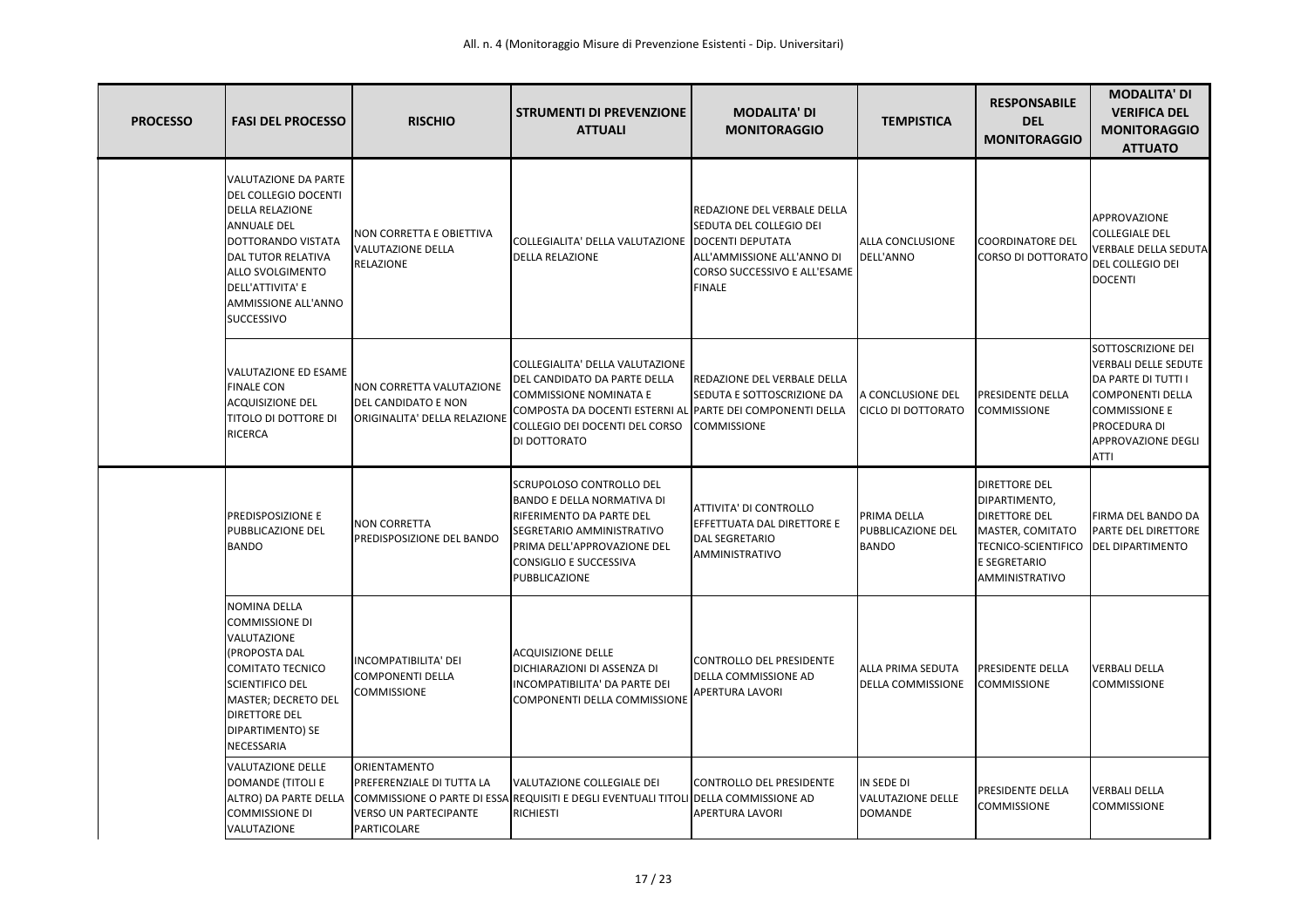| <b>PROCESSO</b>                                                   | <b>FASI DEL PROCESSO</b>                                                                                                           | <b>RISCHIO</b>                                                                                     | <b>STRUMENTI DI PREVENZIONE</b><br><b>ATTUALI</b>                                                                                                                 | <b>MODALITA' DI</b><br><b>MONITORAGGIO</b>                                                                                                  | <b>TEMPISTICA</b>                                                                | <b>RESPONSABILE</b><br><b>DEL</b><br><b>MONITORAGGIO</b>               | <b>MODALITA' DI</b><br><b>VERIFICA DEL</b><br><b>MONITORAGGIO</b><br><b>ATTUATO</b>                                         |
|-------------------------------------------------------------------|------------------------------------------------------------------------------------------------------------------------------------|----------------------------------------------------------------------------------------------------|-------------------------------------------------------------------------------------------------------------------------------------------------------------------|---------------------------------------------------------------------------------------------------------------------------------------------|----------------------------------------------------------------------------------|------------------------------------------------------------------------|-----------------------------------------------------------------------------------------------------------------------------|
| <b>DIDATTICA MASTER</b>                                           | <b>ESAME DI VALUTAZIONE,</b><br>SE NECESSARIO (ART.5<br>COMMA 2, LETT. D. DEL<br><b>REGOLAMENTO "CORSI</b><br>DI ALTA FORMAZIONE") | NON CORRETTA VALUTAZIONE<br><b>DEL CANDIDATO</b>                                                   | OBIETTIVA VALUTAZIONE<br><b>COLLEGIALE DEL CANDIDATO</b><br>RISULTANTE DAI VERBALI                                                                                | CONTROLLO DEL PRESIDENTE<br>DELLA COMMISSIONE DURANTE<br>LAVORI                                                                             | IN SEDE DI<br><b>VALUTAZIONE DELLE</b><br><b>DOMANDE DEI</b><br><b>CANDIDATI</b> | PRESIDENTE DELLA<br><b>COMMISSIONE</b>                                 | <b>VERBALI DELLA</b><br><b>COMMISSIONE</b>                                                                                  |
|                                                                   | PUBBLICAZIONE DEGLI<br>ESITI DI VALUTAZIONE                                                                                        | MANCATA PUBBLICAZIONE<br><b>DEGLI ESITI DELLA PROCEDURA</b>                                        | PUBBLICAZIONE DA PARTE DELLA<br>SEGRETERIA AMMINISTRATIVA SUL<br>SITO DEL DIPARTIMENTO                                                                            | CONTROLLO DEL SEGRETARIO<br>AMMINISTRATIVO<br>DELL'AVVENUTA PUBBLICAZIONE VALUTAZIONE                                                       | A CONCLUSIONE DELLA<br>PROCEDURA DI                                              | <b>SEGRETARIO</b><br>AMMINISTRATIVO                                    | DATI INSERITI NELLE<br><b>APPOSITE SEZIONI DEL</b><br>SITO DI ATENEO                                                        |
|                                                                   | <b>ATTESTAZIONE DELLO</b><br><b>SVOLGIMENTO DELLE</b><br>ATTIVITA'/PRESENZE                                                        | MANCATO CONTROLLO DEL<br><b>REGOLARE SVOLGIMENTO</b><br>DELLE ATTIVITA' E DELLE<br>PRESENZE        | PRESENZA IN AULA DI TUTOR<br>DIDATTICI; APPELLO IN ENTRATA E<br>IN USCITA PER CIASCUN MODULO DI<br>LEZIONE; APPOSIZIONE DELLA<br>FIRMA DEI DOCENTI E DEI TUTORS.  | <b>VERIFICA DEI DATI DA PARTE</b><br><b>DELLA SEGRETERIA DEL MASTER</b>                                                                     | <b>VERIFICA MENSILE</b>                                                          | <b>SEGRETERIA DEL</b><br><b>MASTER</b>                                 | <b>DATI SU SUPPORTO</b><br><b>INFORMATICO A</b><br><b>DISPOSIZIONE DEL</b><br><b>COMITATO TECNICO</b><br><b>SCIENTIFICO</b> |
|                                                                   | <b>VALUTAZIONE FINALE</b><br>CON ACQUISIZIONE DEL<br><b>TITOLO</b>                                                                 | NON CORRETTA VALUTAZIONE<br><b>DEL CANDIDATO</b>                                                   | COMMISSIONE DI VALUTAZIONE<br><b>INTERDISCIPLINARE</b>                                                                                                            | VERIFICA COLLEGIALE DEL<br>PERCORSO DIDATTICO DEL<br><b>CANDIDATO E DELLA</b><br><b>VALUTAZIONE FINALE</b>                                  | PRIMA<br>DELL'ACQUISIZIONE<br><b>DEL TITOLO</b>                                  | PRESIDENTE DELLA<br><b>COMMISSIONE</b>                                 | <b>VERBALI DELLA</b><br>COMMISSIONE DI<br><b>VALUTAZIONE FINALE</b>                                                         |
| <b>SCUOLA DI</b><br>SPECIALIZZAZIONE<br><b>PROFESSIONI LEGALI</b> | ATTESTAZIONE DELLO<br><b>SVOLGIMENTO DELLE</b><br>ATTIVITA'/PRESENZE                                                               | <b>MANCATO CONTROLLO DEL</b><br>REGOLARE SVOLGIMENTO<br><b>DELLE ATTIVITA' E DELLE</b><br>PRESENZE | PREDISPOSIZIONE DI UN FOGLIO DI<br>PRESENZE, CON APPELLO IN<br>ENTRATA ED IN USCITA PER OGNI<br>MODULO D'INSEGNAMENTO,<br><b>GESTITO DAI DOCENTI E DAI TUTORS</b> | <b>VERIFICA DEI DATI DA PARTE</b><br><b>DELLA SEGRETERIA DIDATTICA</b><br><b>DELLA SCUOLA</b>                                               | <b>IVERIFICA MENSILE</b>                                                         | <b>SEGRETERIA</b><br><b>DIDATTICA DELLA</b><br><b>SCUOLA</b>           | <b>DATI SU SUPPORTO</b><br><b>INFORMATICO A</b><br><b>DISPOSIZIONE DEL</b><br><b>CONSIGLIO DIRETTIVO</b>                    |
|                                                                   | VALUTAZIONE ANNUALE<br>PER PASSAGGIO<br><b>VALUTAZIONE FINALE</b><br>CON ACQUISIZIONE DEL<br><b>TITOLO</b>                         | ALL'ANNO SUCCESSIVO E NON CORRETTA VALUTAZIONE<br><b>DEL CANDIDATO</b>                             | <b>MOLTEPLICI VERIFICHE SCRITTE</b><br>INTERMEDIE PER OGNI MATERIA                                                                                                | <b>VERIFICA DEL PERCORSO</b><br>DIDATTICO DEL CANDIDATO E<br><b>DELLA VALUTAZIONE FINALE DA</b><br>PARTE DEL CONSIGLIO DIRETTIVO DEL TITOLO | ALLA FINE DEL PRIMO<br><b>ANNO E PRIMA</b><br>DELL'ACQUISIZIONE                  | <b>CONSIGLIO DIRETTIVO</b><br>E PRESIDENTE DELLA<br><b>COMMISSIONE</b> | REGISTRI DEL<br>PERCORSO FORMATIVO<br>DI CIASCUN<br><b>CANDIDATO</b>                                                        |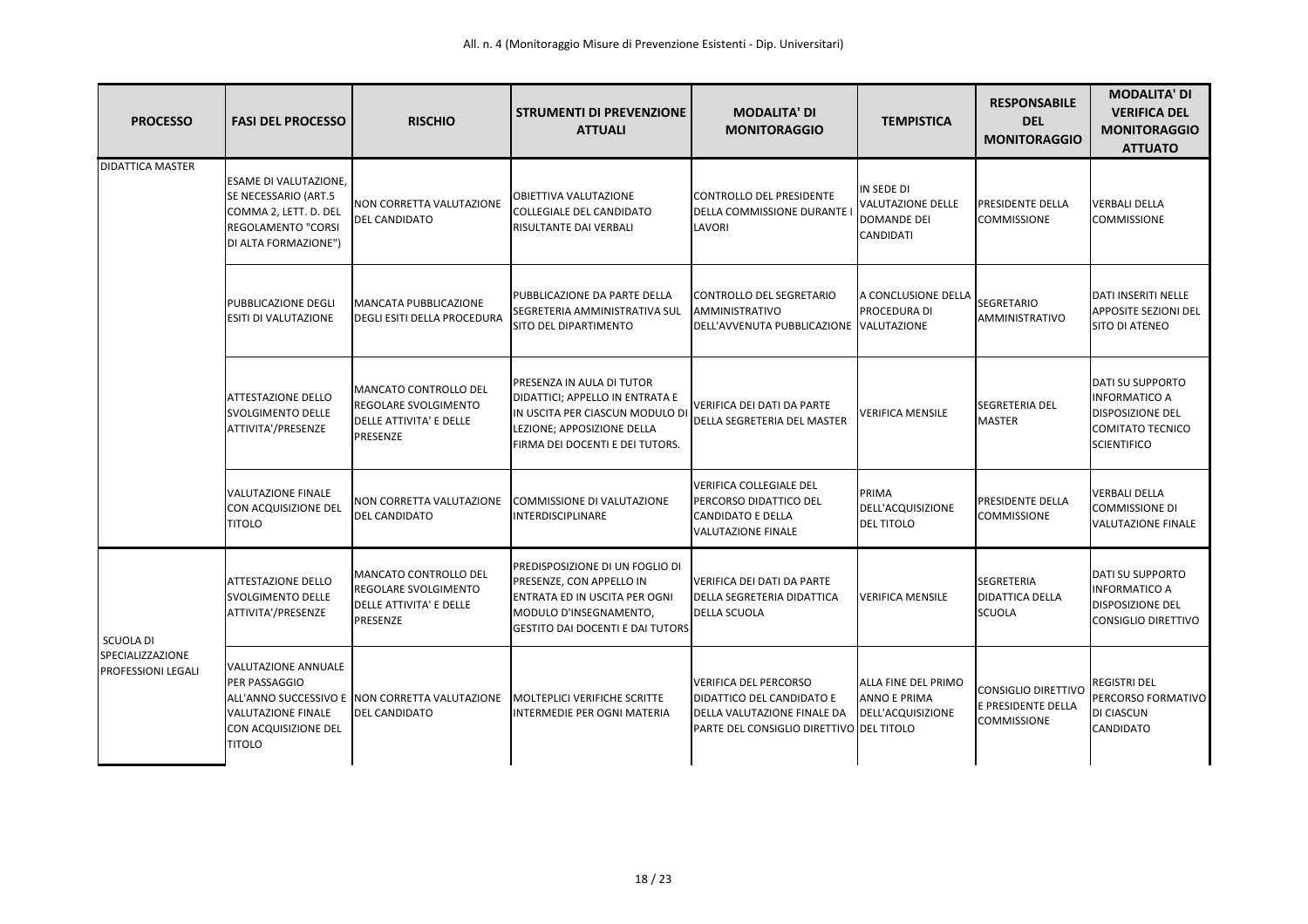| <b>PROCESSO</b>                                                      | <b>FASI DEL PROCESSO</b>                                                                                                                 | <b>RISCHIO</b>                                                                                                                                                                                                                                                                                                                                         | <b>STRUMENTI DI PREVENZIONE</b><br><b>ATTUALI</b>                                                                                                                                                                                                                                                                                                                                                                             | <b>MODALITA' DI</b><br><b>MONITORAGGIO</b>                                                                                                                                                                                                          | <b>TEMPISTICA</b>                                         | <b>RESPONSABILE</b><br><b>DEL</b><br><b>MONITORAGGIO</b>  | <b>MODALITA' DI</b><br><b>VERIFICA DEL</b><br><b>MONITORAGGIO</b><br><b>ATTUATO</b>                   |
|----------------------------------------------------------------------|------------------------------------------------------------------------------------------------------------------------------------------|--------------------------------------------------------------------------------------------------------------------------------------------------------------------------------------------------------------------------------------------------------------------------------------------------------------------------------------------------------|-------------------------------------------------------------------------------------------------------------------------------------------------------------------------------------------------------------------------------------------------------------------------------------------------------------------------------------------------------------------------------------------------------------------------------|-----------------------------------------------------------------------------------------------------------------------------------------------------------------------------------------------------------------------------------------------------|-----------------------------------------------------------|-----------------------------------------------------------|-------------------------------------------------------------------------------------------------------|
| <b>GESTIONE CONVENZIONI</b><br>A TITOLO GRATUITO PER<br>LA DIDATTICA | EFFETTUAZIONE DELLA<br>PRESTAZIONE                                                                                                       | <b>PRESTAZIONE NON EFFETTUATA</b><br>SECONDO LE MODALITA' E LE<br><b>TEMPISTICHE PREVISTE</b>                                                                                                                                                                                                                                                          | LA COERENZA DEL PERCORSO<br>FORMATIVO VIENE GESTITA DAL<br>COORDINATORE DEL CORSO DI<br>STUDIO. PREDISPOSIZIONE DI<br>MODULI DI RICHIESTA E DI<br>DOCUMENTAZIONE RELATIVA AL<br>REGOLARE SVOLGIMENTO FIRMATA<br>DALLE PARTI INTERESSATE (ENTE<br>OSPITANTE, ENTE PROPONENTE,<br>STUDENTE). IN PARTICOLARE<br>MODELLI: ACCORDO STAGE, FOGLIO<br>PRESENZE, RELAZIONE FINALE<br>DELL'ENTE OSPITANTE DI<br>SVOLGIMENTO TIROCINIO. | DOCUMENTAZIONE<br>CORRETTAMENTE COMPILATA,<br><b>FIRMATA DALLE PARTI</b><br>INTERESSATE (STUDENTE,<br><b>RAPPRESENTANTE ENTE</b><br><b>PROPONENTE E</b><br><b>RAPPRESENTANTE ENTE</b><br>OSPITANTE), ACQUISITA DALLA<br><b>SEGRETERIA DIDATTICA</b> | A CONCLUSIONE DEL<br>PERIODO DI TIROCINIO   DIRETTORE DEL | COORDINATORE DEL<br>CORSO DI STUDI -<br><b>MASTER</b>     | DOCUMENTAZIONE<br><b>ACQUISITA AGLI ATTI</b>                                                          |
|                                                                      | PROPOSTA DI<br>ATTIVAZIONE (BORSE DI<br>STUDIO, CONTRATTI DI<br>RICERCA, CO.CO.CO.,<br><b>INCARICHI A</b><br>PAGAMENTO, DOCENZE,<br>ECC) | INESISTENZA DELLA DELIBERA<br>DI APPROVAZIONE DELLA<br><b>PROPOSTA DA PARTE DEL</b><br>CONSIGLIO DI DIPARTIMENTO                                                                                                                                                                                                                                       | CONTROLLO SULL' ESISTENZA DELLA<br>DELIBERA ED EVENTUALE BLOCCO<br><b>DELLA PROCEDURA</b>                                                                                                                                                                                                                                                                                                                                     | CONTROLLO DEI VERBALI DEL<br>CONSIGLIO DI DIPARTIMENTO DA AD OGNI PROPOSTA DI<br>PARTE DEL DIRETTORE E DEL<br><b>SEGRETARIO AMMINISTRATIVO</b>                                                                                                      | <b>ATTIVAZIONE</b>                                        | <b>DIRETTORE -</b><br><b>SEGRETARIO</b><br>AMMINISTRATIVO | <b>DELIBERA DEL</b><br><b>CONSIGLIO</b><br>RICHIAMATA NEL<br><b>BANDO</b>                             |
|                                                                      | PREDISPOSIZIONE,<br>APPROVAZIONE DA<br>DIPARTIMENTO E<br>PUBBLICAZIONE DEL<br>INTERNA E DI<br>SUCCESSIVA SELEZIONE<br><b>PUBBLICA</b>    | <b>ELUSIONE DELLA PROCEDURA</b><br>DI RICOGNIZIONE INTERNA.<br><b>ELUSIONE DI CLAUSOLE</b><br>SETTORE. INSERIMENTO NEL<br><b>BANDO DI TITOLI E</b><br>BANDO DI RICOGNIZIONE PUBBLICAZIONI CHE ORIENTINO DISPOSIZIONI<br>VERSO UN DETERMINATO<br>SOGGETTO GIA' IDENTIFICABILE ATTE AD AMPLIARE LA<br>PRIMA DELL'ESPLETAMENTO<br><b>DELLA PROCEDURA.</b> | VERIFICA DA PARTE DEL SEGRETARIO<br><b>AMMINISTRATIVO SUL REGOLARE</b><br>PARTE DEL CONSIGLIO DI PREVISTE DALLA NORMATIVA DI SVOLGIMENTO DELLA PROCEDURA<br>DI RICOGNIZIONE INTERNA.<br><b>INSERIMENTO NEL BANDO DELLE</b><br>NORMATIVE E DI TUTTE LE MISURE<br>CONCORRENZA.                                                                                                                                                  | APPROVAZIONE DEL BANDO DA<br>PARTE DEL CONSIGLIO DI<br>DIPARTIMENTO                                                                                                                                                                                 | <b>AD OGNI PROCEDURA</b>                                  | CONSIGLIO DI<br><b>DIPARTIMENTO</b>                       | FIRMA DEL DIRETTORE<br>E DEL RESPONSABILE<br>DEL PROCEDIMENTO<br><b>SUL BANDO</b>                     |
|                                                                      | DECRETO DI NOMINA<br><b>DELLA COMMISSIONE</b>                                                                                            | INCOMPATIBILITA' DEI<br>COMPONENTI DELLA<br><b>COMMISSIONE</b>                                                                                                                                                                                                                                                                                         | <b>INSERIMENTO NEL DECRETO</b><br>DELL'OBBLIGO DEI COMPONENTI<br>DELLA COMMISSIONE DI<br>SOTTOSCRIVERE PRELIMINARMENTE<br>UNA DICHIARAZIONE DI MANCANZA<br>DI INCOMPATIBILITA'                                                                                                                                                                                                                                                | <b>ACQUISIZIONE DELLA</b><br>DICHIARAZIONE DI MANCANZA DI<br>INCOMPATIBILITA' DEI<br>COMPONENTI DELLA<br><b>COMMISSIONE</b>                                                                                                                         | <b>AD OGNI PROCEDURA</b>                                  | <b>PRESIDENTE DELLA</b><br><b>COMMISSIONE</b>             | <b>ACQUISIZIONE DELLA</b><br><b>DICHIARAZIONE DA</b><br><b>PARTE DEL SEGRETARIO</b><br>AMMINISTRATIVO |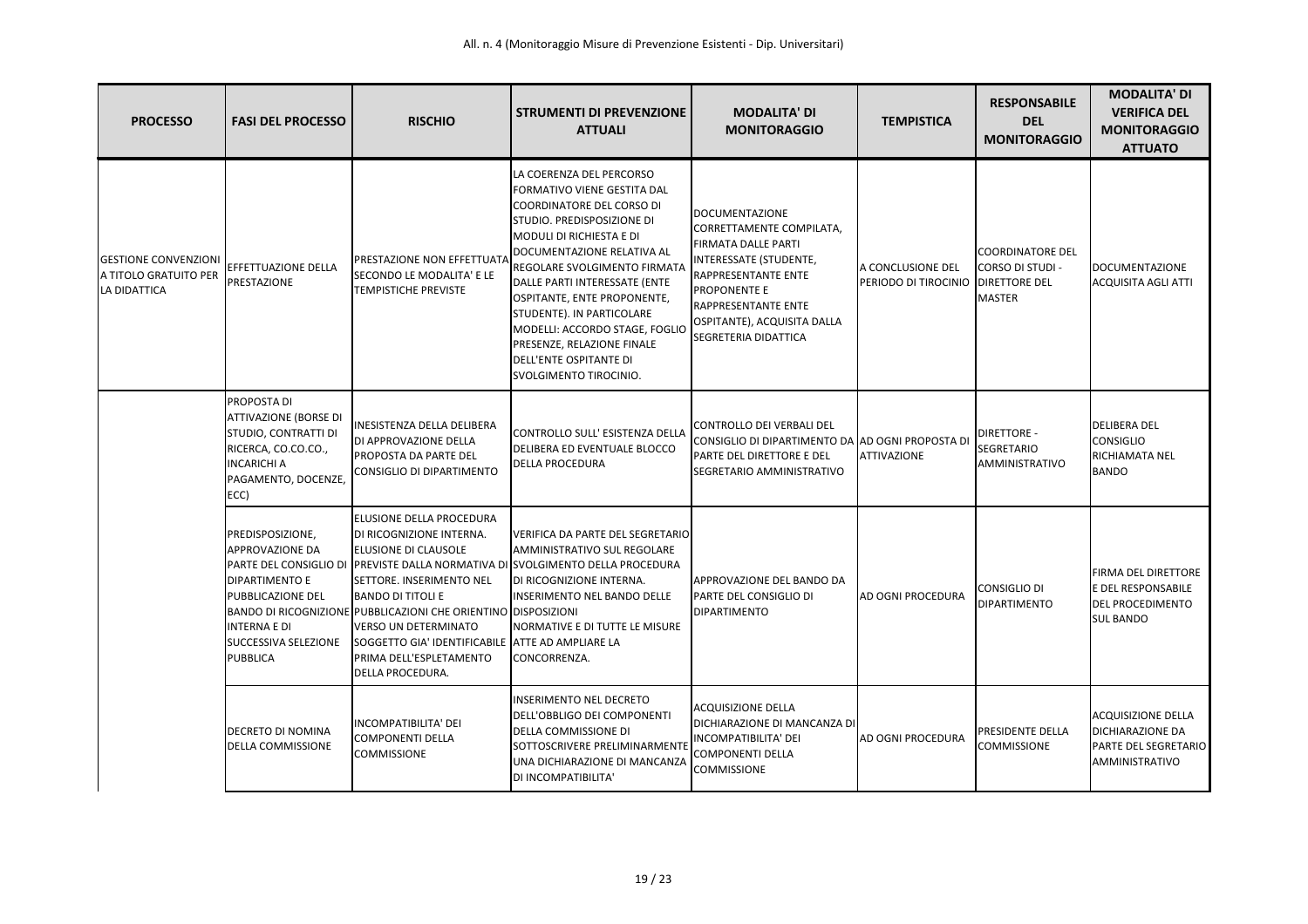| <b>PROCESSO</b>                                                 | <b>FASI DEL PROCESSO</b>                                                                                                                                                               | <b>RISCHIO</b>                                                                                                                              | <b>STRUMENTI DI PREVENZIONE</b><br><b>ATTUALI</b>                                                                                                                                                                                                                                        | <b>MODALITA' DI</b><br><b>MONITORAGGIO</b>                                                                                                                                          | <b>TEMPISTICA</b>                                                                                                                                            | <b>RESPONSABILE</b><br><b>DEL</b><br><b>MONITORAGGIO</b> | <b>MODALITA' DI</b><br><b>VERIFICA DEL</b><br><b>MONITORAGGIO</b><br><b>ATTUATO</b>               |
|-----------------------------------------------------------------|----------------------------------------------------------------------------------------------------------------------------------------------------------------------------------------|---------------------------------------------------------------------------------------------------------------------------------------------|------------------------------------------------------------------------------------------------------------------------------------------------------------------------------------------------------------------------------------------------------------------------------------------|-------------------------------------------------------------------------------------------------------------------------------------------------------------------------------------|--------------------------------------------------------------------------------------------------------------------------------------------------------------|----------------------------------------------------------|---------------------------------------------------------------------------------------------------|
| <b>PROCEDURE</b><br><b>ACQUISIZIONE RISORSE</b><br><b>UMANE</b> | VALUTAZIONE DA PARTE<br>DELLA COMMISSIONE<br><b>DELLE DOMANDE</b><br>(REDAZIONE VERBALE<br><b>COMMISSIONE DI</b><br>VALUTAZIONE)                                                       | ORIENTAMENTO<br><b>PREFERENZIALE DI TUTTA LA</b><br><b>COMMISSIONE O PARTE DI ESSA</b><br><b>VERSO UN CONCORRENTE</b><br><b>DETERMINATO</b> | PRELIMINARE PREDISPOSIZIONE DI<br>CRITERI DI VALUTAZIONE                                                                                                                                                                                                                                 | SPECIFICAZIONE DEI CRITERI DI<br>VALUTAZIONE NEI VERBALI DELLA<br><b>COMMISSIONE</b>                                                                                                | PER OGNI PROCEDURA<br>DI VALUTAZIONE                                                                                                                         | PRESIDENTE E<br>COMPONENTI DELLA<br><b>COMMISSIONE</b>   | <b>VERBALI DELLA</b><br><b>COMMISSIONE</b>                                                        |
|                                                                 | <b>COMUNICAZIONE E</b><br>PUBBLICAZIONE DELL'<br>VALUTATIVA                                                                                                                            | MANCATO ASSOLVIMENTO<br><b>DEGLI OBBLIGHI DI</b><br>ESITO DELLA PROCEDURA COMUNICAZIONE DELL'ESITO<br><b>DELLA VALUTAZIONE</b>              | CONTROLLO DA PARTE DELLA<br>SEGRETERIA AMMINISTRATIVA SUL<br>RISPETTO DELLA TEMPISTICA E<br>APPLICAZIONE DELLA NORMATIVA<br>DI RIFERIMENTO                                                                                                                                               | CONTROLLO DEL SEGRETARIO<br>AMMINISTRATIVO<br>SULL'AVVENUTA PUBBLICAZIONE<br><b>NEL SITO</b>                                                                                        | PER OGNI PROCEDURA SEGRETARIO<br>CONCLUSA                                                                                                                    | AMMINISTRATIVO                                           | DATI INSERITI NELLE<br><b>APPOSITE SEZIONI DEL</b><br><b>SITO DI ATENEO</b>                       |
|                                                                 | <b>INVIO DEGLI ATTI PER IL</b><br><b>CONFERIMENTO DEGLI</b><br><b>INCARICHI PER IL</b><br><b>CONTROLLO</b><br>PREVENTIVO DI<br>LEGITTIMITA' DELLA<br>CORTE DEI CONTI (OVE<br>PREVISTO) | <b>IMANCATO ASSOLVIMENTO</b><br><b>IDEGLI OBBLIGHI SUL</b><br>CONTROLLO DI LEGITTIMITA' E<br>NULLITA' DEL CONTRATTO                         | PREDISPOSIZIONE DELLA<br>DOCUMENTAZIONE DA PARTE DELLA<br>SEGRETERIA AMMINISTRATIVA                                                                                                                                                                                                      | CONTROLLO DEL SEGRETARIO<br><b>AMMINISTRATIVO</b><br>SULL'ANDAMENTO DEL<br>PROCEDIMENTO                                                                                             | A SEGUITO DI<br>REGISTRAZIONE SUL<br>RELATIVO REPERTORIO<br><b>TITULUS E SUCCESSIVO</b><br><b>INVIO ALLA CORTE DEI</b><br>CONTI NEI TEMPI<br><b>PREVISTI</b> | <b>SEGRETARIO</b><br><b>AMMINISTRATIVO</b>               | <b>ACQUISIZIONE</b><br>DELL'AVVISO DI<br>RICEVIMENTO SIGLATO<br>E DATATO DALLA<br>CORTE DEI CONTI |
|                                                                 | PROTOCOLLO,<br>REGISTRAZIONE E<br>PUBBLICAZIONE DEL<br><b>CONTRATTO</b>                                                                                                                | MANCATO ASSOLVIMENTO<br><b>DEGLI OBBLIGHI DI LEGGE</b>                                                                                      | ADEMPIMENTI E CONSEGUENTI<br>CONTROLLI AD OPERA DELLA<br>SEGRETERIA AMMINISTRATIVA A<br>SEGUITO DI PROCEDURA ADOTTATA CONTROLLO DEL SEGRETARIO<br>(SEQUENZA: CO SICILIA -SE<br>PREVISTO-, PROTOCOLLO,<br>REGISTRAZIONE, PUBBLICAZIONE,<br>AMMINISTRAZIONE TRASPARENTE,<br>ANAC, PERLAPA) | AMMINISTRATIVO SULL'ITER DEL PER OGNI PROCEDURA<br><b>PROCEDIMENTO</b>                                                                                                              |                                                                                                                                                              | <b>SEGRETARIO</b><br>AMMINISTRATIVO                      | <b>ATTESTAZIONE</b><br>DELL'AVVENUTO<br>INSERIMENTO DEI DATI<br>NELLE PIATTAFORME                 |
|                                                                 | <b>ESECUZIONE DELLA</b><br>PRESTAZIONE                                                                                                                                                 | MANCATO CONTROLLO DEL<br><b>REGOLARE SVOLGIMENTO</b><br>DELL'ATTIVITA' E DELLE<br>PRESENZE                                                  | RELAZIONE SULL'ATTIVITA' SVOLTA<br>DA PARTE DEL RESPONSABILE<br>SCIENTIFICO DEL PROGETTO IN<br>FUNZIONE DELL' AUTORIZZAZIONE<br>AL PAGAMENTO                                                                                                                                             | ACQUISIZIONE DA PARTE DEL<br>SEGRETARIO AMMINISTRATIVO<br>DELLA RELAZIONE CHE ATTESTA<br>LO SVOLGIMENTO DELL'ATTIVITA' PRESTAZIONE<br>E LA RELATIVA PRESENZA<br>(LADDOVE RICHIESTA) | <b>PER OGNI</b>                                                                                                                                              | <b>SEGRETARIO</b><br><b>AMMINISTRATIVO</b>               | RELAZIONE ACQUISITA<br><b>AGLI ATTI</b>                                                           |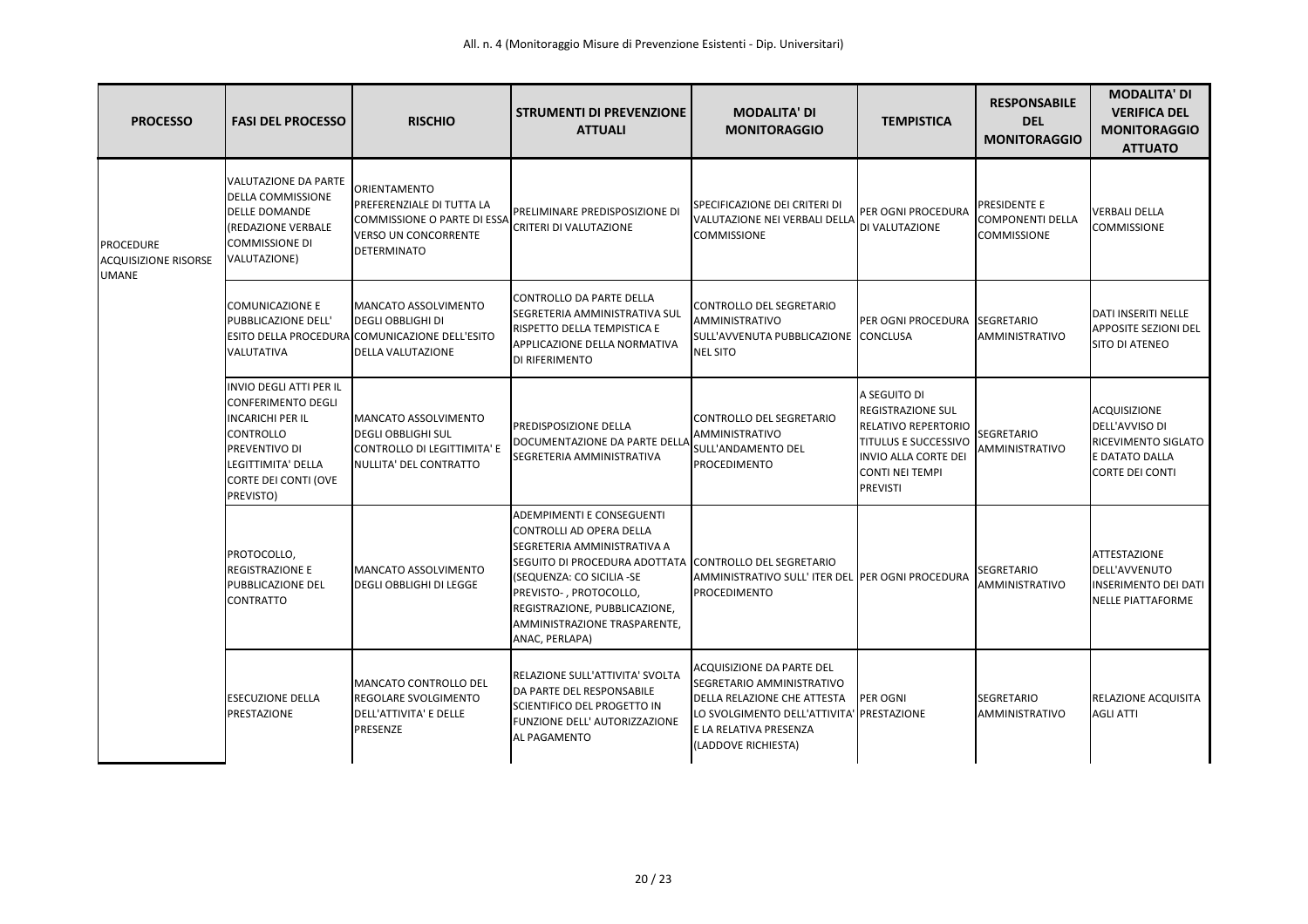| <b>PROCESSO</b>                         | <b>FASI DEL PROCESSO</b>                                                                          | <b>RISCHIO</b>                                                                                                                                                         | <b>STRUMENTI DI PREVENZIONE</b><br><b>ATTUALI</b>                                                                                                                                                                                 | <b>MODALITA' DI</b><br><b>MONITORAGGIO</b>                                                                                                                              | <b>TEMPISTICA</b>                                                                                                                                 | <b>RESPONSABILE</b><br><b>DEL</b><br><b>MONITORAGGIO</b>                                                         | <b>MODALITA' DI</b><br><b>VERIFICA DEL</b><br><b>MONITORAGGIO</b><br><b>ATTUATO</b>                              |
|-----------------------------------------|---------------------------------------------------------------------------------------------------|------------------------------------------------------------------------------------------------------------------------------------------------------------------------|-----------------------------------------------------------------------------------------------------------------------------------------------------------------------------------------------------------------------------------|-------------------------------------------------------------------------------------------------------------------------------------------------------------------------|---------------------------------------------------------------------------------------------------------------------------------------------------|------------------------------------------------------------------------------------------------------------------|------------------------------------------------------------------------------------------------------------------|
| <b>RENDICONTAZIONE</b><br>FINANZIAMENTI | RACCOLTA DEI<br><b>DOCUMENTI A</b><br><b>SOSTEGNO DELLE SPESE</b>                                 | UTILIZZO IMPROPRIO DELLE<br>RISORSE PER FINI DIVERSI DA<br><b>QUELLI PREVISTI DAL</b><br><b>PROGETTO</b>                                                               | VERIFICA DEI DOCUMENTI, ESPOSTI<br>A RENDICONTO E AVVALORATI DAL<br>RESPONSABILE SCIENTIFICO, DA<br><b>PARTE DEL SEGRETARIO</b><br>AMMINISTRATIVO SECONDO<br><b>MODULISTICA E TEMPISTICA</b><br>DISPOSTA DALL'ENTE FINANZIATORE   | CONTROLLO DEGLI ESPERTI<br>NOMINATI DAGLI ENTI<br>FINANZIATORI PER LA VERIFICA<br>DEI DOCUMENTI ESPOSTI A<br>RENDICONTO                                                 | <b>NEI TEMPI DETTATI</b><br>DALLE SCADENZE<br><b>COMUNICATE</b><br>DALL'ENTE<br>FINANZIATORE<br><b>DURANTE LA GESTIONE</b><br><b>DEL PROGETTO</b> | <b>RESPONSABILE</b><br><b>SCIENTIFICO DEL</b><br><b>PROGETTO/SEGRETAR</b><br>O AMMINISTRATIVO                    | <b>DOCUMENTAZIONE A</b><br><b>SUPPORTO DELLE SPESE</b><br>SIGLATA DAI<br>RESPONSABILI DEL<br><b>MONITORAGGIO</b> |
|                                         | ELABORAZIONE DEI FILES<br>DI RENDICONTAZIONE                                                      | IRREGOLARITA' CORRELATE<br>ALLA PRESENTAZIONE,<br><b>GESTIONE E</b><br>RENDICONTAZIONE DEI<br><b>PROGETTI</b>                                                          | CONTROLLO E UTILIZZO, DA PARTE<br><b>DEL SEGRETARIO AMMINISTRATIVO</b><br>O ALTRO RESPONSABILE, SE<br>NOMINATO, DELLE PIATTOFORME,<br>APPOSITAMENTE PREDISPOSTE PER<br>LA RENDICONTAZIONE E FORNITE<br>DALL'ENTE FINANZIATORE     | VERBALI DI CONTROLLO DEI SAL (I IN OGNI FASE DI<br>E II LIV. SE PREVISTO) CHE<br>ATTESTANO L' AMMISSIBILITA'<br><b>DELLA SPESA E DELLE RELATIVE</b><br><b>PROCEDURE</b> | <b>RENDICONTAZIONE DEI</b><br><b>PROGETTI PREVISTA DA</b><br><b>PARTE DELL'ENTE</b><br>FINANZIATORE                                               | <b>RESPONSABILE</b><br><b>SCIENTIFICO DEL</b><br>PROGETTO/RESPONSA RENDICONTAZIONE<br><b>BILE AMMINISTRATIVO</b> | <b>ESITO POSITIVO DELLA</b>                                                                                      |
| <b>RIMBORSO SPESE</b>                   | RICEZIONE E CONTROLLO<br><b>DELLA</b><br><b>DOCUMENTAZIONE</b><br>PRESENTATA A<br><b>RIMBORSO</b> | MANCATO RISPETTO DEL<br>REGOLAMENTO DI ATENEO -<br>MANCATO CONTROLLO DELLA<br>DOCUMENTAZIONE FORNITA                                                                   | CONTROLLO DA PARTE DEL<br>SEGRETERIO AMMINISTRATIVO<br><b>DELLA DOCUMENTAZIONE</b><br>ACQUISITA E SULL'AMMISSIBILITA'<br><b>DELLE SPESE RIMBORSABILI</b><br>PREVISTE DAL REGOLAMENTO                                              | <b>AVALLO DA PARTE DEL</b><br><b>DIRETTORE DI DIPARTIMENTO</b><br><b>DELLA DOCUMENTAZIONE</b><br><b>ACQUISITA</b>                                                       | <b>AD OGNI RICHIESTA DI</b><br>RIMBORSO                                                                                                           | <b>DIRETTORE DEL</b><br>DIPARTIMENTO -<br><b>SEGRETARIO</b><br>AMMINISTRATIVO                                    | <b>VISTO DEL DIRETTORE</b><br><b>SULLA</b><br><b>DOCUMENTAZIONE</b><br>ACQUISITA (AGLI ATTI)                     |
| <b>MISSIONI</b>                         | RICHIESTA DI<br>AUTORIZZAZIONE PER LA<br><b>MISSIONE</b>                                          | AUTORIZZAZIONE MANCANTE O<br><b>NON PROTOCOLLATA</b>                                                                                                                   | <b>CONTROLLO DA PARTE DEL</b><br>SEGRETARIO AMMINISTRATIVO<br>SULL'ESISTENZA<br>DELL'AUTORIZZAZIONE E DEL<br><b>PROTOCOLLO</b>                                                                                                    | <b>AVALLO DA PARTE DEL</b><br><b>DIRETTORE DI DIPARTIMENTO</b><br><b>DELLA DOCUMENTAZIONE</b><br><b>ACQUISITA</b>                                                       | <b>AD OGNI MISSIONE</b>                                                                                                                           | <b>DIRETTORE DEL</b><br><b>DIPARTIMENTO -</b><br><b>SEGRETARIO</b><br>AMMINISTRATIVO                             | <b>AUTORIZZAZIONE</b><br>PROTOCOLLATA CON I<br>RELATIVI VISTI (AGLI<br>ATTI)                                     |
|                                         | <b>ESECUZIONE DELLA</b><br><b>MISSIONE</b>                                                        | <b>MANCATO RISPETTO DELLE</b><br><b>NORME PREVISTE DAL</b><br>REGOLAMENTO DI ATENEO -<br>FORNIRE DOCUMENTAZIONE<br>NON CORRISPONDENTE AL<br><b>VERO O CONTRAFFATTA</b> | CONTROLLO DA PARTE DELLA<br><b>SEGRETERIA AMMINISTRATIVA</b><br><b>DELLA DOCUMENTAZIONE</b><br><b>ACQUISITA E SULL'AMMISSIBILITA'</b><br>DELLE SPESE RIMBORSABILI<br><b>PREVISTE DAL REGOLAMENTO PER</b><br>LE MISSIONI DI ATENEO | <b>AVALLO DEL DIRETTORE E DEL</b><br>SEGRETARIO AMMINISTRATIVO<br><b>DELLA DOCUMENTAZIONE</b><br><b>ACQUISITA E</b><br>SULL'AMMISSIBILITA' DELLE<br><b>SPESE</b>        | AD OGNI MISSIONE                                                                                                                                  | <b>DIRETTORE DEL</b><br><b>IDIPARTIMENTO -</b><br><b>SEGRETARIO</b><br><b>AMMINISTRATIVO</b>                     | <b>DOCUMENTAZIONE</b><br>AGLI ATTI VISTATA DAL<br>DIRETTORE E DAL<br><b>SEGRETARIO</b><br>AMMINISTRATIVO         |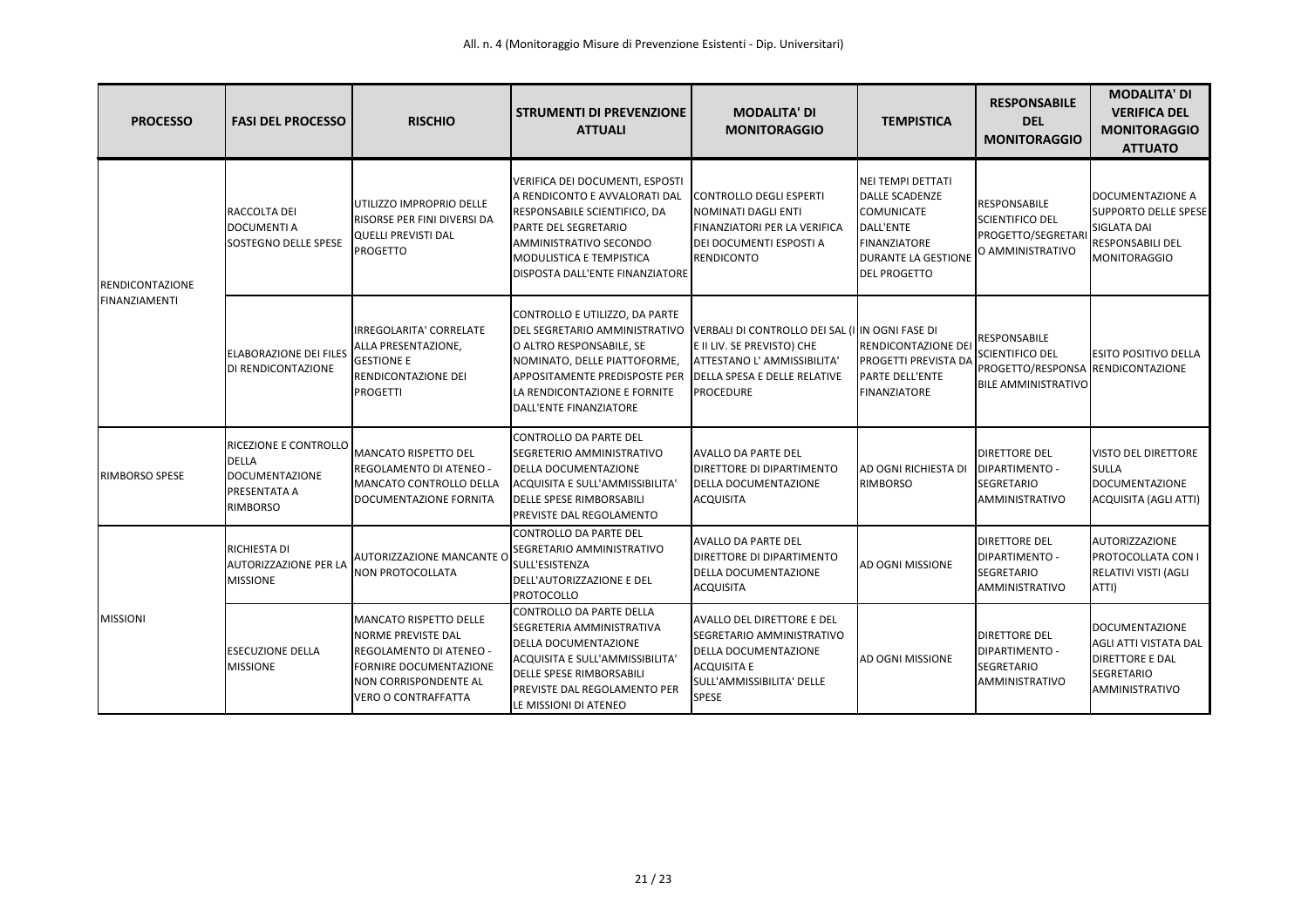| <b>PROCESSO</b>           | <b>FASI DEL PROCESSO</b>                                                                                                                                                                               | <b>RISCHIO</b>                                                                                               | <b>STRUMENTI DI PREVENZIONE</b><br><b>ATTUALI</b>                                                                                                                                                                                                                  | <b>MODALITA' DI</b><br><b>MONITORAGGIO</b>                                                                                                                                                | <b>TEMPISTICA</b>                          | <b>RESPONSABILE</b><br><b>DEL</b><br><b>MONITORAGGIO</b>                             | <b>MODALITA' DI</b><br><b>VERIFICA DEL</b><br><b>MONITORAGGIO</b><br><b>ATTUATO</b>                                                 |
|---------------------------|--------------------------------------------------------------------------------------------------------------------------------------------------------------------------------------------------------|--------------------------------------------------------------------------------------------------------------|--------------------------------------------------------------------------------------------------------------------------------------------------------------------------------------------------------------------------------------------------------------------|-------------------------------------------------------------------------------------------------------------------------------------------------------------------------------------------|--------------------------------------------|--------------------------------------------------------------------------------------|-------------------------------------------------------------------------------------------------------------------------------------|
| <b>PROCEDURE ACQUISTI</b> | <b>DETERMINA A</b><br><b>CONTRARRE</b>                                                                                                                                                                 | ADOZIONE DI UNA NON<br><b>IDONEA PROCEDURA DA</b><br><b>ADOTTARE PER LA SCELTA DEL</b><br><b>CONTRAENTE</b>  | LA SCELTA VIENE EFFETTUATA DOPO<br>UN'ATTENTA ANALISI E APPLICANDO<br>LA NORMATIVA DI SETTORE DA<br>PARTE DEL SEGRETARIO<br>AMMINISTRATIVO (SU MANDATO<br>DELLA GIUNTA DI DIPARTIMENTO<br>PER TALUNE PROCEDURE POI<br>RATIFICATE DAL CONSIGLIO DI<br>DIPARTIMENTO) | <b>AVALLO DA PARTE DEL</b><br><b>DIRETTORE DI DIPARTIMENTO</b><br><b>DELLA PROCEDURA DA</b><br><b>ADOTTARE</b>                                                                            | PER OGNI PROCEDURA AMMINISTRATIVO/CO       | DIRETTORE/SEGRETAR<br>IIO.<br>NSIGLIO DI<br><b>IDIPARTIMENTO</b>                     | VISTO DEL DIRETTORE<br><b>SULLA</b><br>DOCUMENTAZIONE DI<br><b>GARA O VERBALI DEL</b><br><b>CONSIGLIO DI</b><br><b>DIPARTIMENTO</b> |
|                           | PREDISPOSIZIONE DEL<br><b>BANDO (OVE PREVISTO)</b>                                                                                                                                                     | <b>ELUSIONE DELLE PRESCRIZIONI</b><br><b>PREVISTE DAL PIANO</b><br>TUTELA DELLA INTEGRITA' E<br>INDIPENDENZA | PREDISPOSIZIONE DEL BANDO E<br><b>DEGLI ALLEGATI, PREVISTI PER</b><br>LEGGE, CONFORME AL PIANO<br>NAZIONALE ANTICORRUZIONE A NAZIONALE ANTICORRUZIONE ED<br>ALLA NORMATIVA DI SETTORE DA<br>PARTE DELLA SEGRETERIA<br>AMMINISTRATIVA                               | <b>AVALLO DA PARTE DEL</b><br>CONSIGLIO DI DIPARTIMENTO                                                                                                                                   | IN OGNI PROCEDURA<br>CHE LO PREVEDE        | <b>SEGRETARIO</b><br>AMMINISTRATIVO/CO<br><b>NSIGLIO DI</b><br><b>DIPARTIMENTO</b>   | <b>BANDO FIRMATO DAL</b><br><b>DIRETTORE E DAL</b><br><b>SEGRETARIO</b><br>AMMINISTRATIVO                                           |
|                           | PUBBLICITA'                                                                                                                                                                                            | <b>ELUSIONE DELLA PROCEDURA</b><br>DI PUBBLICITA'                                                            | CONTROLLO DEL SEGRETARIO<br>AMMINISTRATIVO E DEL<br>"COLLABORATORE PER LA<br>TRASPARENZA" SULL'AVVENUTA<br>PUBBLICITA' NEI TEMPI PREVISTI                                                                                                                          | MONITORAGGIO PERIODICO DEL<br><b>DIRETTORE E DEL SEGRETARIO</b><br>AMMINISTRATIVO<br>DELL'AVVENUTA PUBBLICAZIONE                                                                          | IN OGNI PROCEDURA<br>CHE LO PREVEDE        | SEGRETARIO<br>AMMINISTRATIVO/"C<br><b>OLLABORATORE PER</b><br>LA TRASPARENZA"        | <b>BANDO PUBBLICATO E</b><br><b>DEBITAMENTE</b><br><b>PROTOCOLLATO</b>                                                              |
|                           | <b>DECRETO DI NOMINA</b><br><b>DELLA COMMISSIONE</b>                                                                                                                                                   | MANCANZA DEL DECRETO DI<br>NOMINA (OVE PREVISTO)<br><b>INCOMPATIBILITA' DEI</b><br><b>COMPONENTI</b>         | AD APERTURA DEI LAVORI DELLA<br>COMMISSIONE, ACQUISIZIONE<br>DELLE DICHIARAZIONI DI MANCATA<br>INCOMPATIBILITA'                                                                                                                                                    | CONTROLLO DA PARTE DEL<br><b>DIRETTORE E DEL SEGRETARIO</b><br>AMMINISTRATIVO<br>SULL'ESISTENZA DEL DECRETO E<br><b>DICHIARAZIONE DI</b><br>INCOMPATIBILITA' PRIMA<br>DELL'AGGIUDICAZIONE | IN OGNI PROCEDURA<br>CHE LO PREVEDE        | <b>DIRETTORE DEL</b><br><b>DIPARTIMENTO -</b><br>SEGRETARIO<br>AMMINISTRATIVO        | <b>DICHIARAZIONI</b><br><b>ACQUISITE AGLI ATTI</b><br>(VERBALI)                                                                     |
|                           | <b>CONTROLLO</b><br><b>DOCUMENTALE</b><br>(EFFETTUATO SU OGNI<br>PROCEDURA AVVIATA)                                                                                                                    | MANCATO ASSOLVIMENTO DEI<br><b>CONTROLLI POST</b><br>AGGIUDICAZIONE PROVVISORIA                              | <b>CONTROLLO DA PARTE DEL</b><br>SEGRETARIO AMMINISTRATIVO<br>DELLA DOCUMENTAZIONE (DURC,<br>CASELLARIO GIUDIZIALE, AGENZIA<br>DELLE ENTRATE, CAMERA DI<br>COMMERCIO)                                                                                              | IRREGOLARITA' SOTTOPOSTE<br>ALL'ATTENZIONE DELLA<br><b>COMMISSIONE</b>                                                                                                                    | IN OGNI PROCEDURA<br>CHE LO PREVEDE        | <b>SEGRETARIO</b><br>AMMINISTRATIVO/CO<br>MMISSIONE DI GARA                          | VERBALI DI GARA AGLI<br><b>ATTI</b>                                                                                                 |
|                           | <b>FASE POST</b><br>AGGIUDICAZIONE(OVE<br>PREVISTA):<br><b>AGGIUDICAZIONE</b><br>DEFINITIVA/CONTRATTO/<br>COMUNICAZIONE<br><b>OBBLIGATORIA ESITO</b><br><b>GARA ENTRO I TERMINI</b><br><b>PREVISTI</b> | MANCATO ASSOLVIMENTO<br><b>DEGLI OBBLIGHI DI</b><br>COMUNICAZIONE E PUBBLICITA<br>DELL' ESITO DI GARA        | CONTROLLO DEL SEGRETARIO<br><b>AMMINISTRATIVO E DEL</b><br>"COLLABORATORE PER LA<br>TRASPARENZA" SULL'AVVENUTA<br>PUBBLICITA' NEI TEMPI PREVISTI                                                                                                                   | MONITORAGGIO PERIODICO DEL<br><b>DIRETTORE E DEL SEGRETARIO</b><br>AMMINISTRATIVO<br>DELL'AVVENUTA PUBBLICAZIONE                                                                          | IN OGNI PROCEDURA<br><b>CHE LO PREVEDE</b> | <b>SEGRETARIO</b><br>AMMINISTRATIVO/"C<br><b>OLLABORATORE PER</b><br>LA TRASPARENZA" | <b>ESITO PUBBLICATO E</b><br>DEBITAMENTE<br>PROTOCOLLATO                                                                            |